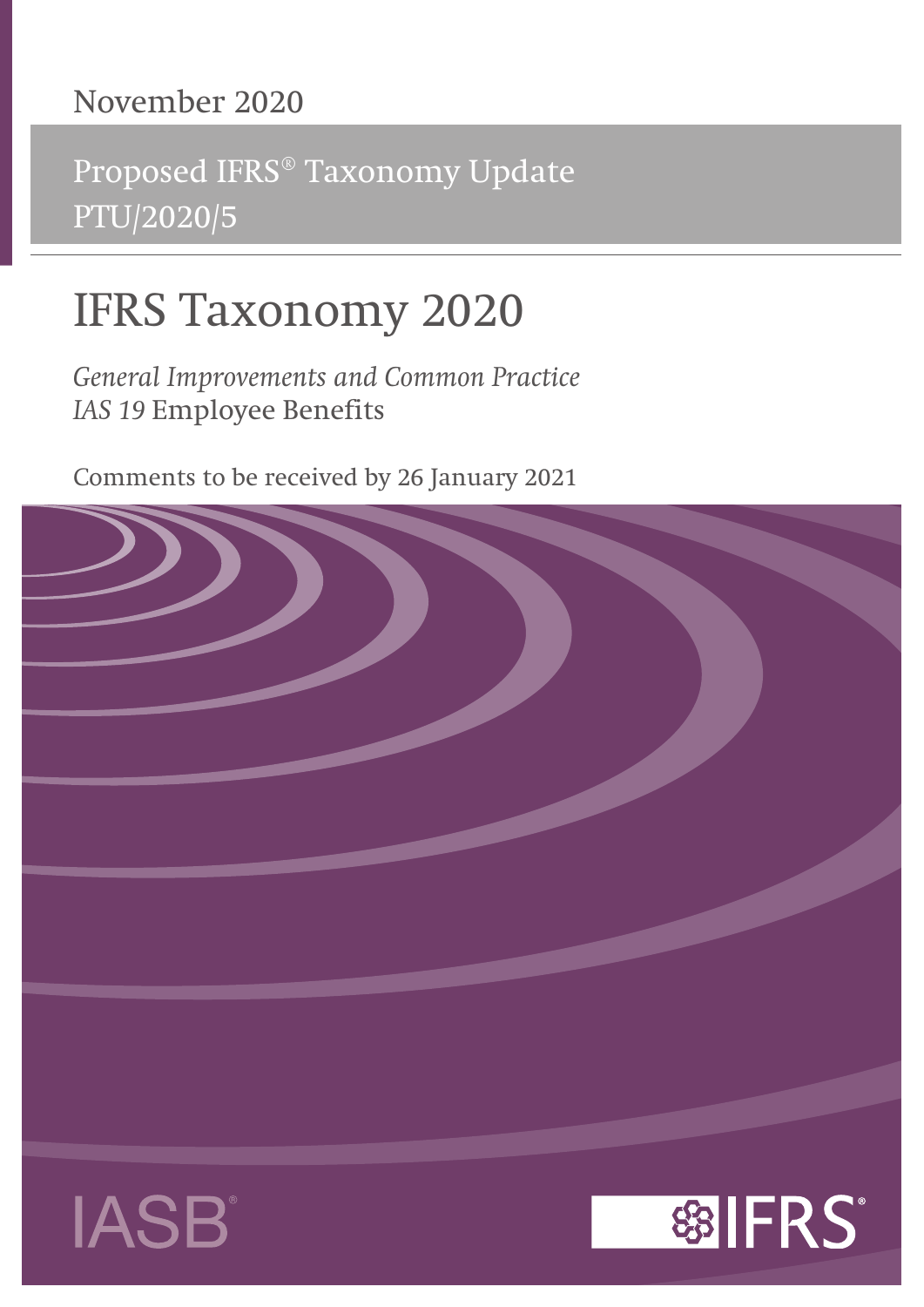# **IFRS® Taxonomy 2020**

# Proposed Update 5

# *General Improvements and Common Practice*

# *IAS 19* Employee Benefits

Comments to be received by 26 January 2021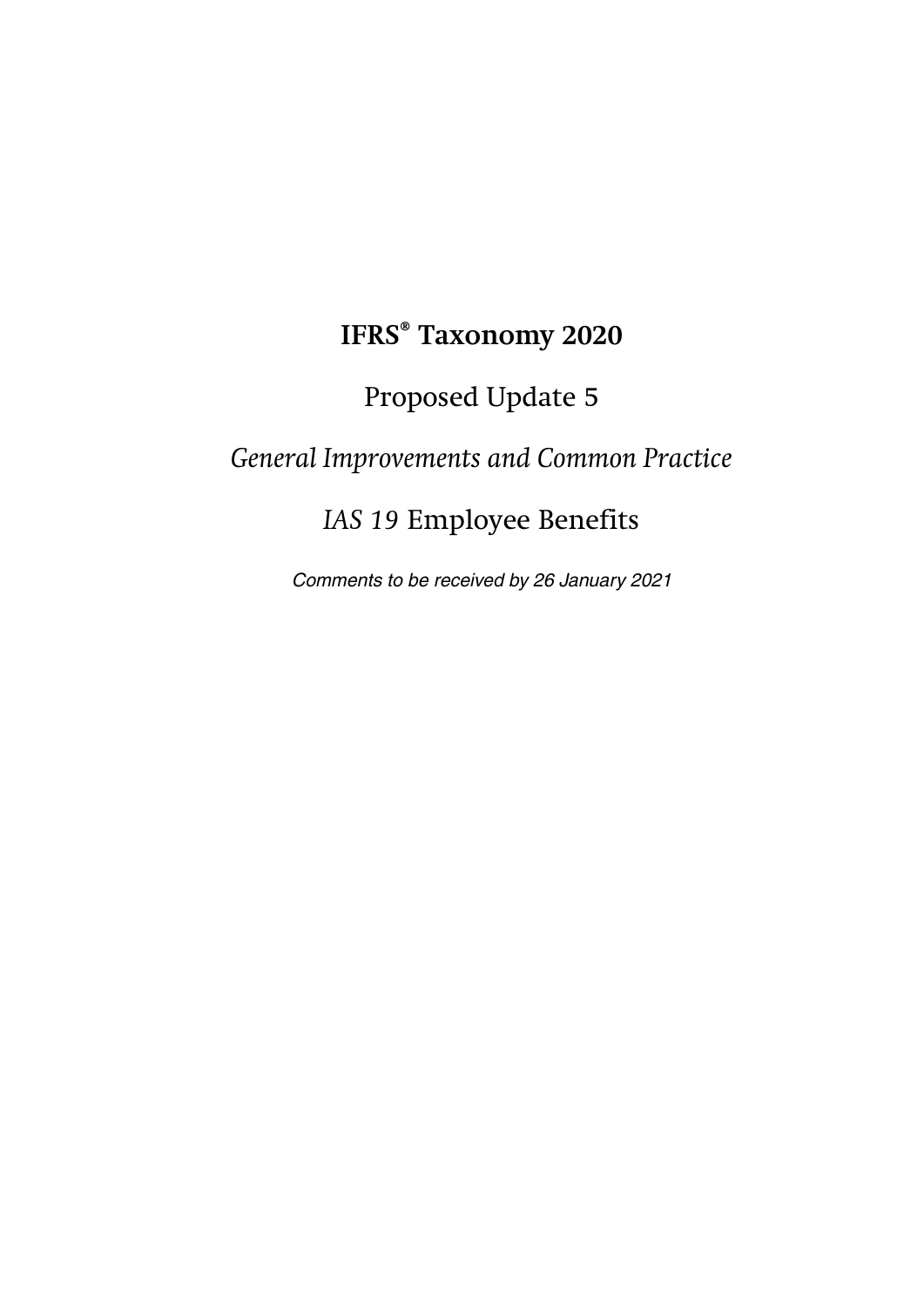IFRS® Taxonomy 2020—Proposed Update 5 *General Improvements and Common Practice—IAS 19* Employee Benefits is published by the IFRS Foundation (Foundation) for comment only. Comments need to be received by **26 January 2021** and should be submitted by email to [commentletters@ifrs.org](mailto:commentletters@ifrs.org) or online at <https://www.ifrs.org/projects/open-for-comment/>.

All comments will be on the public record and posted on our website at [www.ifrs.org](https://www.ifrs.org) unless the respondent requests confidentiality. Such requests will not normally be granted unless supported by a good reason, for example, commercial confidence. Please see our website for details on this policy and on how we use your personal data.

**Disclaimer:** To the extent permitted by applicable law, the International Accounting Standards Board (Board) and the Foundation expressly disclaim all liability howsoever arising from this publication or any translation thereof whether in contract, tort or otherwise to any person in respect of any claims or losses of any nature including direct, indirect, incidental or consequential loss, punitive damages, penalties or costs.

Information contained in this publication does not constitute advice and should not be substituted for the services of an appropriately qualified professional.

#### **Copyright © 2020 IFRS Foundation**

**All rights reserved.** Reproduction and use rights are strictly limited. Please contact the Foundation for further details at [permissions@ifrs.org](mailto:permissions@ifrs.org).

Copies of Board publications may be ordered from the Foundation by emailing [publications@ifrs.org](mailto:publications@ifrs.org)  or visiting our shop at<https://shop.ifrs.org>.



The Foundation has trade marks registered around the world (Marks) including 'IAS®, 'IASB®, the IASB® logo, 'IFRIC®', 'IFRS®', the IFRS® logo, 'IFRS for SMEs®', the IFRS for SMEs® logo, 'International Accounting Standards®', 'International Financial Reporting Standards®', the 'Hexagon Device', 'NIIF®' and 'SIC®'. Further details of the Foundation's Marks are available from the Foundation on request.

The Foundation is a not-for-profit corporation under the General Corporation Law of the State of Delaware, USA and operates in England and Wales as an overseas company (Company number: FC023235) with its principal office in the Columbus Building, 7 Westferry Circus, Canary Wharf, London, E14 4HD.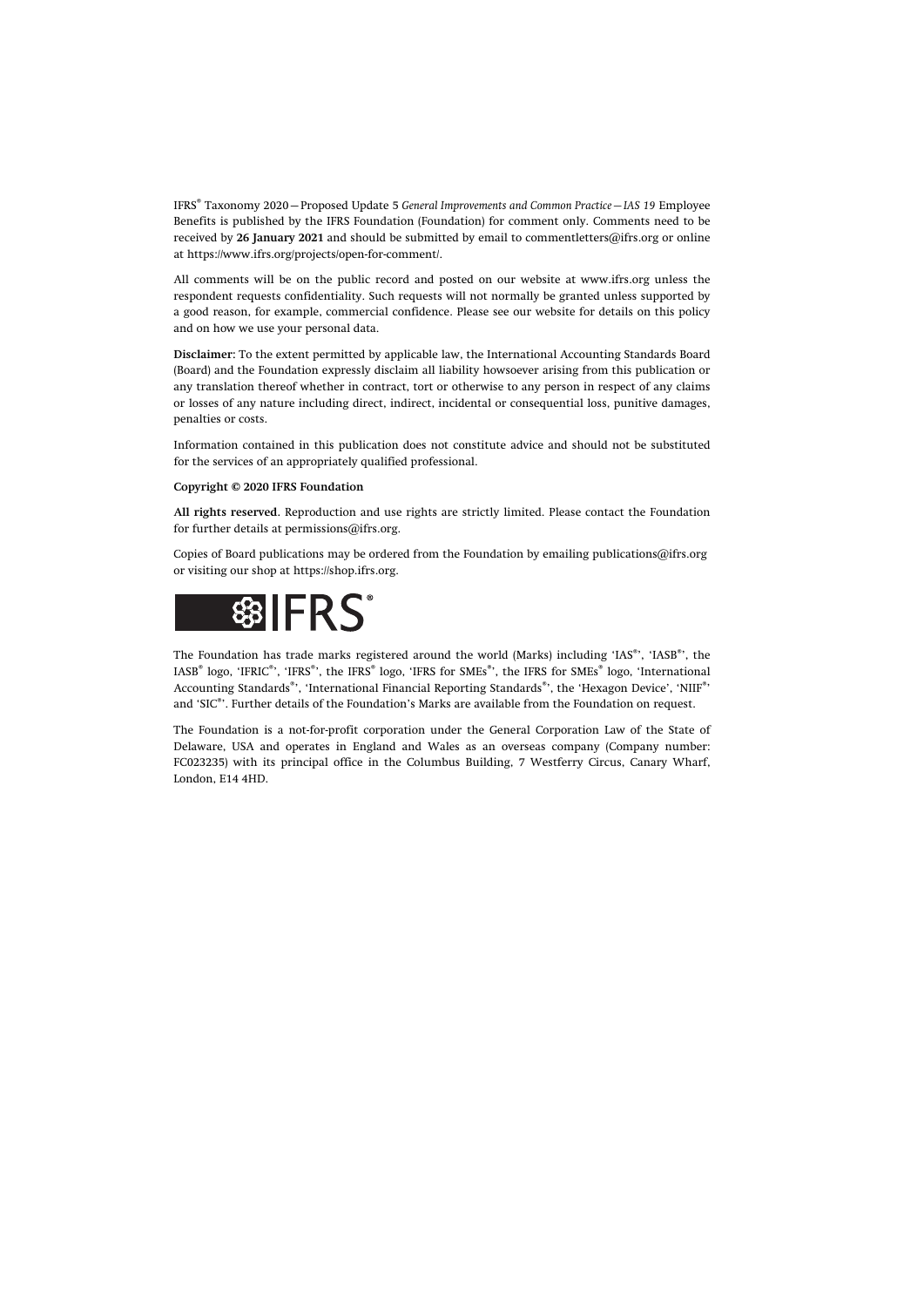# **CONTENTS**

|                                                                                | from page |
|--------------------------------------------------------------------------------|-----------|
| <b>INTRODUCTION</b>                                                            | 4         |
| Why are we proposing changes to the IFRS Taxonomy?                             | 4         |
| What is common practice?                                                       | 4         |
| What are general improvements?                                                 | 5         |
| Location of proposed changes in the taxonomy                                   | 5         |
| Reading this proposed update                                                   | 5         |
| Documentation and guidance labels                                              | 6         |
| <b>IFRS Taxonomy files</b>                                                     | 6         |
| <b>Next steps</b>                                                              | 6         |
| <b>INVITATION TO COMMENT</b>                                                   | 7         |
| Questions for respondents                                                      | 7         |
| <b>Deadline</b>                                                                | 9         |
| How to comment                                                                 | 9         |
| <b>DEFINED BENEFIT PLANS</b>                                                   | 10        |
| Fair value of plan assets                                                      | 10        |
| Maturity profile of the defined benefit obligation                             | 12        |
| Reconciliation of the net defined benefit liability                            | 13        |
| Reconciliation of reimbursement rights                                         | 23        |
| Disaggregation of amounts reported in the statement of comprehensive<br>income | 24        |
| OTHER POST-EMPLOYMENT BENEFITS                                                 | 28        |
| Defined contribution plans                                                     | 28        |
| Total post-employment benefit expense                                          | 29        |
| <b>APPENDIX A-IFRS TAXONOMY CONTENT TERMINOLOGY</b>                            | 30        |
| <b>APPENDIX B-DOCUMENTATION AND GUIDANCE LABELS</b>                            | 33        |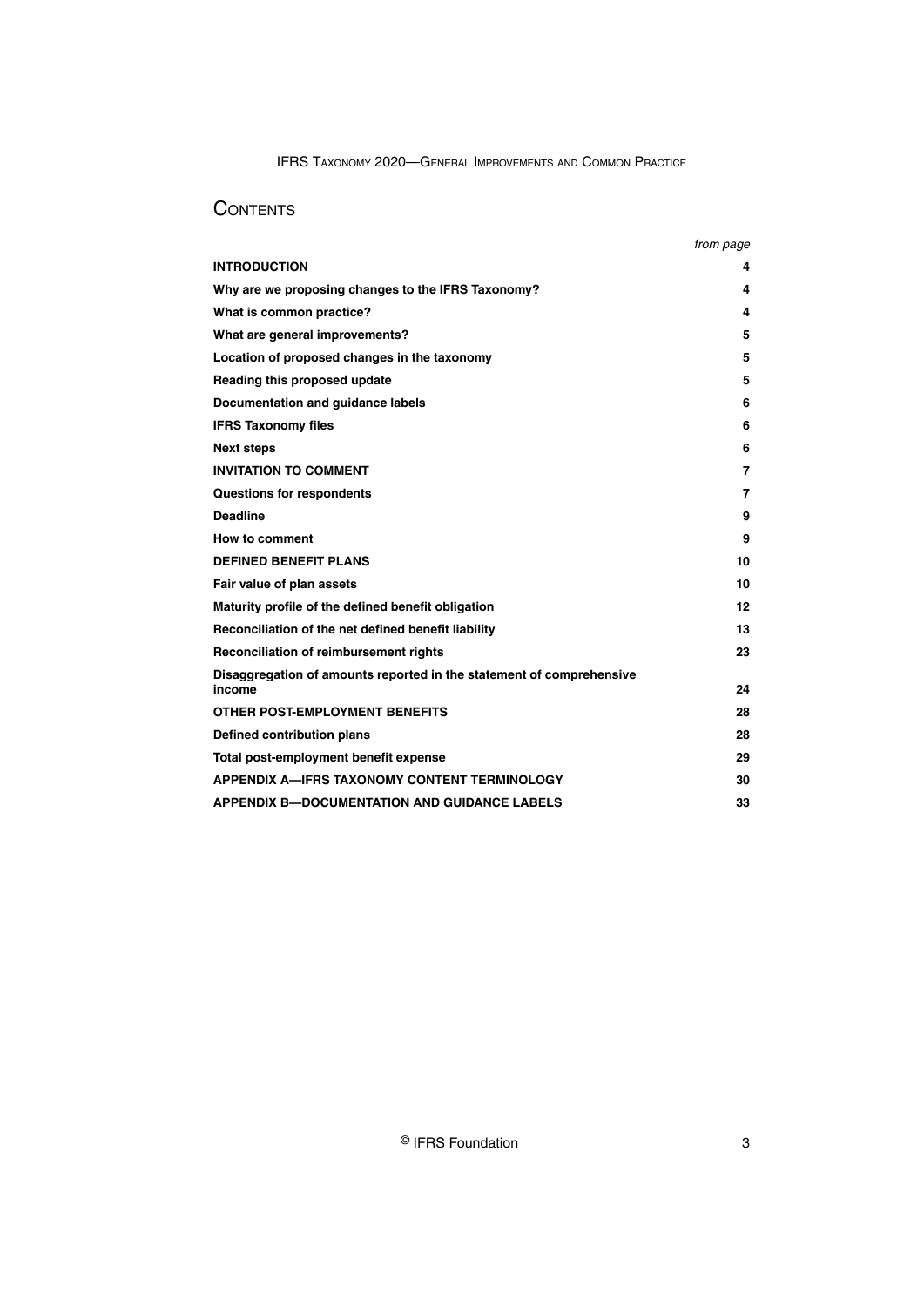# <span id="page-4-0"></span>**Introduction**

# **Why are we proposing changes to the IFRS Taxonomy?**

This Proposed IFRS Taxonomy Update includes proposed changes to the IFRS Taxonomy 2020 reflecting common reporting practice relating to presentation and disclosure requirements in IAS 19 *Employee Benefits*. IAS 19 prescribes the accounting for all types of employee benefits except share-based payment transactions, to which IFRS 2 *Share-based Payment* applies.

The proposed changes to the IFRS Taxonomy result from an empirical review of taxonomy elements (extensions) created by entities for use in their filings. We reviewed extensions created by entities that prepare their financial statements applying IFRS Standards and file them under US Securities and Exchange Commission requirements. We have used this sample because it forms the only significant population of financial statements tagged using the IFRS Taxonomy that is easily accessible. This sample provides a reasonable basis for identifying common reporting practice because it includes data from entities in a variety of jurisdictions and industries.

In accordance with the IFRS Taxonomy due process, the IFRS Taxonomy Review Panel has reviewed the changes this document proposes, but has not approved them.<sup>1</sup>

#### **What is common practice?**

The common practice content of the IFRS Taxonomy reflects information that IFRS Standards do not explicitly require an entity to present or disclose but that entities nonetheless commonly present or disclose in practice. Although common practice elements form part of the IFRS Taxonomy, their inclusion does not imply that IFRS Standards require the information they depict; nor do the elements provide guidance on how to implement IFRS Standards.

Including common practice content in the IFRS Taxonomy reduces the need for entities and regulators to create extensions. As a result, different entities would tag data more consistently, which makes it easier for users of tagged financial statements to use the data.

For further details about IFRS Taxonomy common practice content and the criteria we apply, please refer to *Using the IFRS Taxonomy—Guide to Common Practice Content*. 2

<sup>1</sup> The IFRS Taxonomy Review Panel consists of at least three, but not more than five, members of the International Accounting Standards Board. At least one senior member of the technical staff is also a member of this panel. For more details, please refer to the *Due Process Handbook*, available at [https://cdn.ifrs.org/-/media/feature/about-us/legal-and-governance/constitution-docs/](https://cdn.ifrs.org/-/media/feature/about-us/legal-and-governance/constitution-docs/due-process-handbook-2020.pdf?la=en) [due-process-handbook-2020.pdf?la=en](https://cdn.ifrs.org/-/media/feature/about-us/legal-and-governance/constitution-docs/due-process-handbook-2020.pdf?la=en).

<sup>2</sup> Available at [https://www.ifrs.org/-/media/feature/standards/taxonomy/general-resources/common](https://www.ifrs.org/-/media/feature/standards/taxonomy/general-resources/common-practice-guide.pdf)[practice-guide.pdf](https://www.ifrs.org/-/media/feature/standards/taxonomy/general-resources/common-practice-guide.pdf).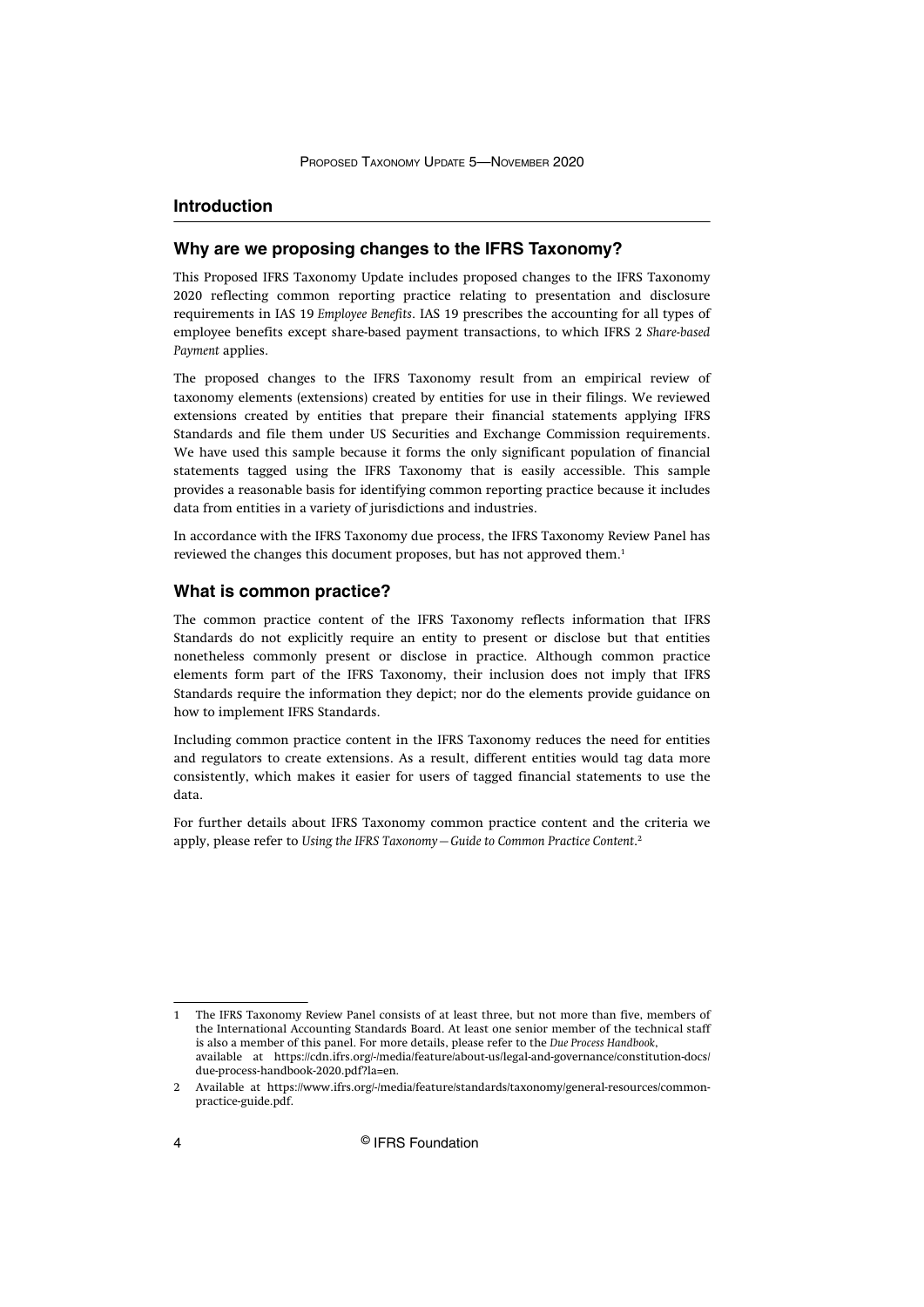#### <span id="page-5-0"></span>**What are general improvements?**

General improvements are changes to the IFRS Taxonomy content other than those resulting from new (or amended) IFRS Standards or common reporting practice. For instance, general improvements may include:

- (a) label changes to clarify the accounting meaning of an element. Such changes may help an entity find the right element and avoid tagging errors or unnecessary extensions.
- (b) an enhanced data model to support more consistent tagging or to better reflect, in the IFRS Taxonomy, the presentation and disclosure requirements of existing IFRS Standards.

# **Location of proposed changes in the taxonomy**

The proposed changes discussed in this document are all included in IFRS Taxonomy presentation group '[834480] Notes – Employee benefits', except for those changes proposed in the section *Total post-employment benefit expense*, which are for '[800200] Notes – Analysis of income and expense'.

# **Reading this proposed update**

This document uses taxonomy-specific terminology. For more information, please refer to the *Guide to Understanding the IFRS Taxonomy Update* and *Using the IFRS Taxonomy—A preparer's guide*. 3 Appendix A briefly explains IFRS Taxonomy terms used in this document.

In this Proposed IFRS Taxonomy Update, changes to the IFRS Taxonomy elements are shown in tables.

New elements are shaded in green. For amended element labels or references, added text is underlined and deleted text is struck through. Existing elements provided for context only (with no proposed changes) use grey text.

Indents are used to indicate a taxonomy presentation (or calculation) parent–child relationship between IFRS Taxonomy elements.

In this document, the element label shown is the standard label, unless otherwise indicated.<sup>4</sup>

Amounts in examples of disclosures are denominated in currency units (CU). The examples do not reflect all reporting requirements and represent only partial disclosures and statements for illustration purposes.

<sup>3</sup> *Guide to Understanding the IFRS Taxonomy Update* is available at [https://www.ifrs.org/-/media/feature/](https://www.ifrs.org/-/media/feature/standards/taxonomy/general-resources/understanding-ifrs-taxonomy-update.pdf) [standards/taxonomy/general-resources/understanding-ifrs-taxonomy-update.pdf](https://www.ifrs.org/-/media/feature/standards/taxonomy/general-resources/understanding-ifrs-taxonomy-update.pdf). *Using the IFRS Taxonomy—A preparer's guide* is available at [https://www.ifrs.org/-/media/feature/resources-for/](https://www.ifrs.org/-/media/feature/resources-for/preparers/xbrl-using-the-ifrs-taxonomy-a-preparers-guide-january-2019.pdf) [preparers/xbrl-using-the-ifrs-taxonomy-a-preparers-guide-january-2019.pdf.](https://www.ifrs.org/-/media/feature/resources-for/preparers/xbrl-using-the-ifrs-taxonomy-a-preparers-guide-january-2019.pdf)

<sup>4</sup> For more information on element labels, see Appendix A and the 'Element labels' section in *Using the IFRS Taxonomy—A preparer's guide*.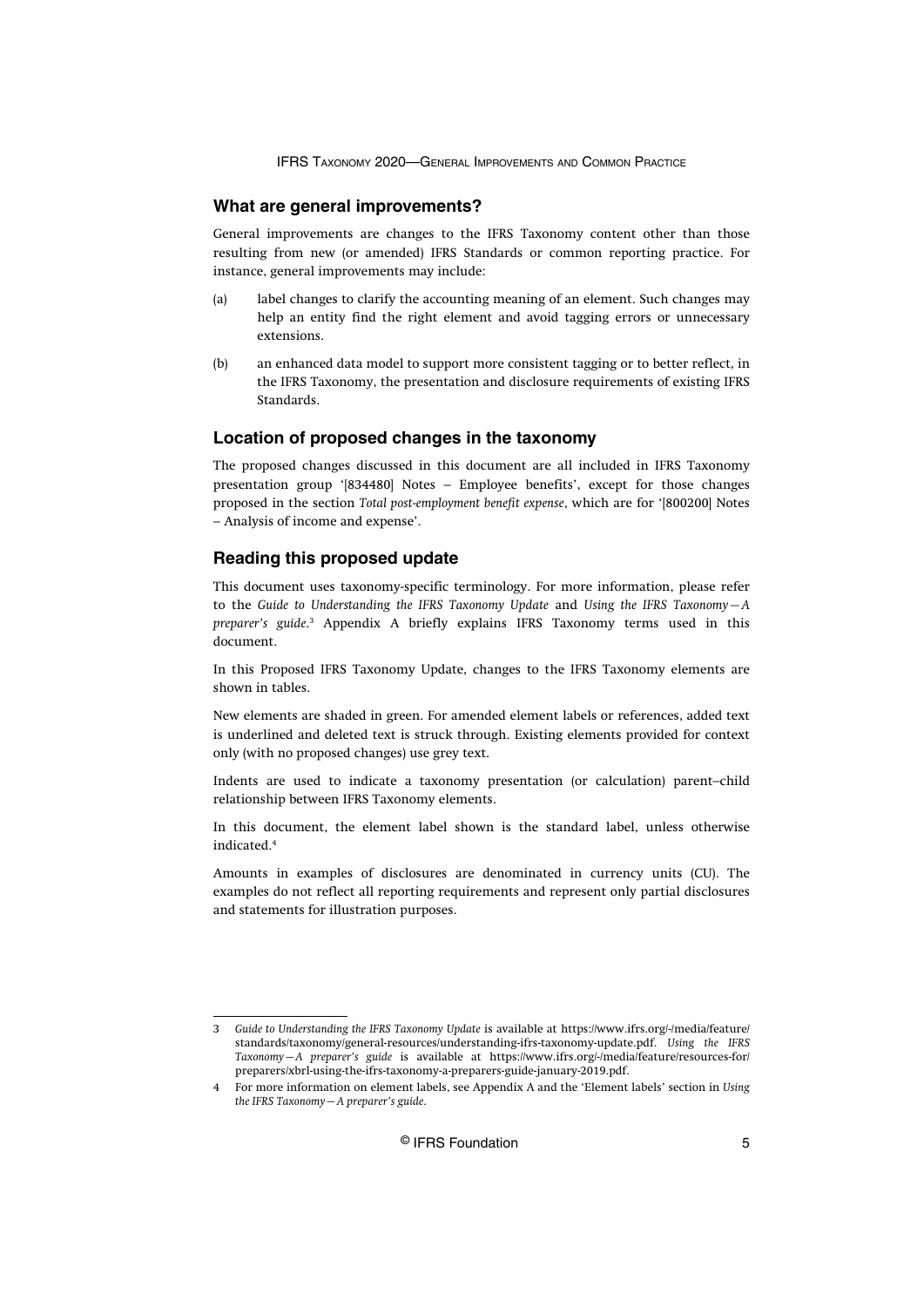# <span id="page-6-0"></span>**Documentation and guidance labels**

The IFRS Taxonomy includes documentation labels and guidance labels for elements in the IFRS Taxonomy. Documentation labels describe in text the accounting meaning of each element. Guidance labels advise an entity on the correct use of an element.

Documentation labels have been included in Appendix B for proposed new elements, and where labels are proposed to be changed for existing elements. The addition of guidance labels is discussed in the body of this document. The documentation and guidance labels are also available as an additional linkbase in the IFRS Taxonomy files and as a separate spreadsheet.

#### **IFRS Taxonomy files**

The Proposed IFRS Taxonomy files for this Proposed IFRS Taxonomy Update are based on IFRS Taxonomy 2020 Update 1—*Covid-19-Related Rent Concessions*, issued in August 2020.

#### **Next steps**

Comments received on this Proposed IFRS Taxonomy Update will be analysed and any necessary amendments will be made. After the IFRS Taxonomy Review Panel has reviewed this document, a final IFRS Taxonomy Update will be released.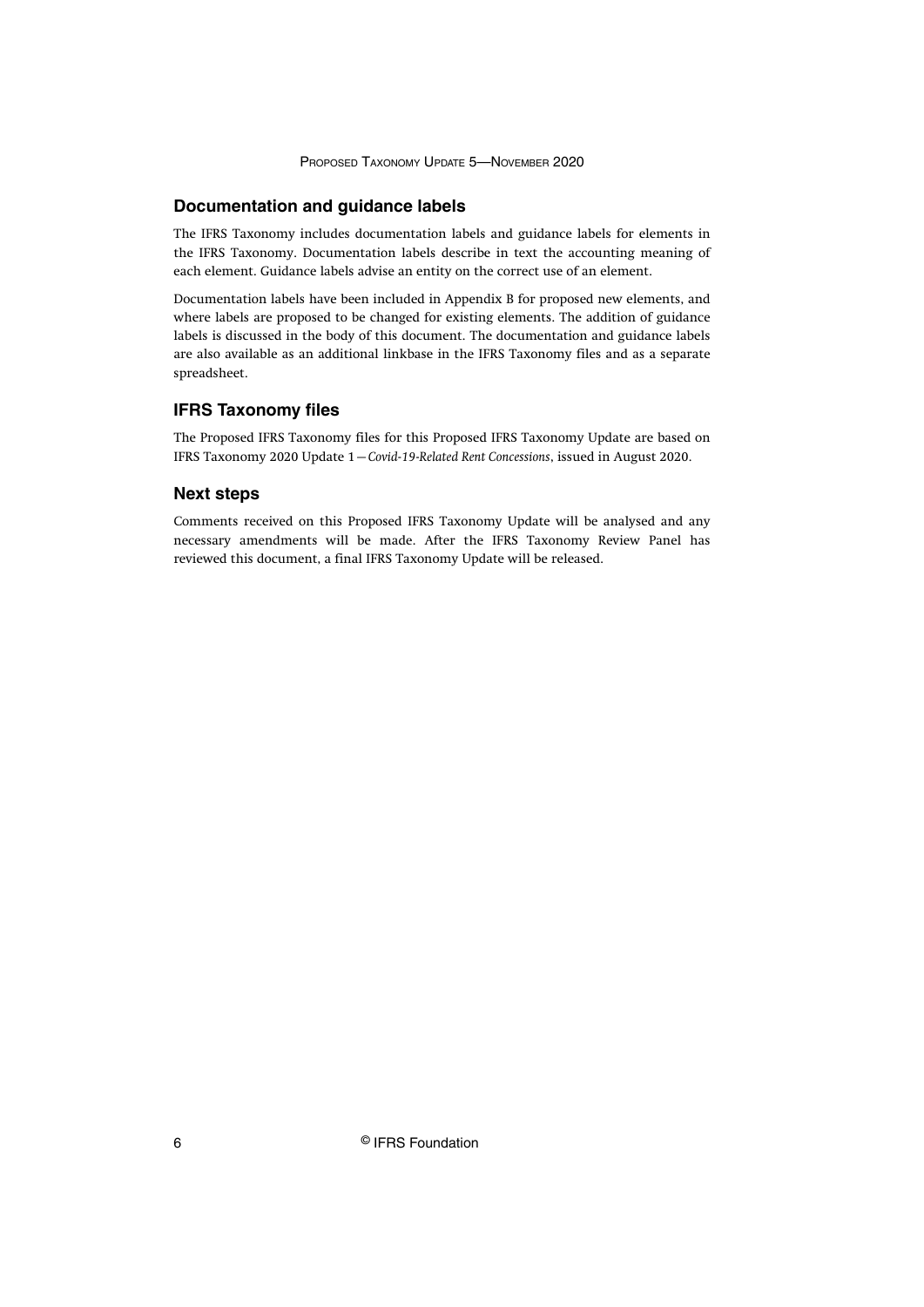# <span id="page-7-0"></span>**Invitation to comment**

We invite comments on this Proposed IFRS Taxonomy Update, particularly on the questions set out below. Comments are most helpful if they:

- (a) address the questions as stated;
- (b) indicate the specific IFRS Taxonomy item, table or group of items to which they relate;
- (c) contain a clear rationale; and
- (d) include any alternative we should consider, if applicable.

Comments on the IFRS Taxonomy as a whole are also welcome. However, IFRS Taxonomy amendments resulting from such comments may be included in a subsequent update.

# **Questions for respondents**

|     | Question 1—Fair value of defined benefit plan assets                                                                                                             |  |  |  |  |
|-----|------------------------------------------------------------------------------------------------------------------------------------------------------------------|--|--|--|--|
| (a) | Do you agree with the proposed addition of a monetary line item to capture the fair<br>value of plan assets arising from insurance policies (paragraphs 1–2)?    |  |  |  |  |
| (b) | Do you agree with the proposed addition of line items for the percentage<br>contribution of classes of assets to the fair value of plan assets (paragraphs 3–4)? |  |  |  |  |

If you disagree with either of these proposals, please explain why, and specify what alternative (if any) you would suggest and why.

#### **Question 2—Maturity profile of the defined benefit obligation**

Do you agree with the proposed addition of a line item and the maturity axis to the disclosure of defined benefit plans table, to capture the disclosure of a quantitative maturity analysis of benefit payments (paragraphs 6–9)?

If you disagree, please explain why, and specify what alternative (if any) you would suggest and why.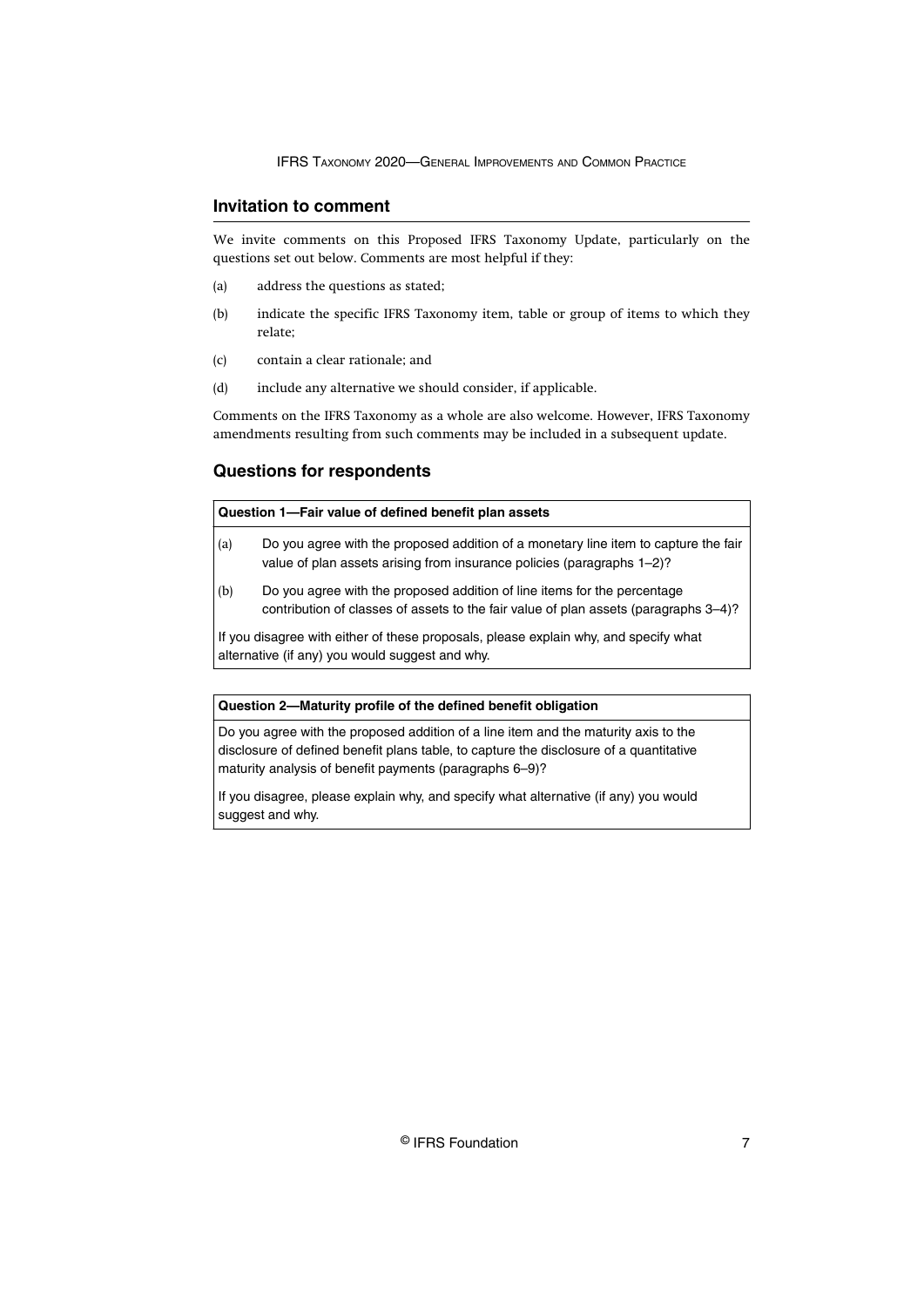#### **Question 3—Reconciliation of the net defined benefit liability (asset)**

- (a) Do you agree with the proposed changes to the labels of the line items for the reconciliation of the net defined benefit liability or asset and its sub-reconciliations (paragraphs 19–21 and 25), that aim to reduce the potential for confusion or error as to the appropriate sign for tagging disclosed values or as to the correct interpretation of such tagged values?
- (b) Do you agree with the proposed addition of a line item to capture changes in the net defined benefit liability resulting from administration costs (paragraphs 22–24)?
- (c) Do you agree with the proposed grouping of the reconciliation line items (paragraphs 22–24)?

If you disagree with any of these proposals, please explain why, and specify what alternative (if any) you would suggest and why.

#### **Question 4—Reconciliation of reimbursement rights**

Do you agree with the proposal to adjust the labels and descriptions of line items for use in the reconciliation of reimbursement rights related to defined benefit obligations, to distinguish them more clearly from either more general rights to reimbursement or changes in net defined benefit liability, plan assets or defined benefit obligations (paragraphs 26–29)?

If you disagree, please explain why, and specify what alternative (if any) you would suggest and why.

# **Question 5—Disaggregation of amounts reported in the statement of comprehensive income, arising from defined benefit plans**

Do you agree with the proposal to add line items that would allow entities to tag a disaggregation of amounts presented in the statement of comprehensive income related to defined benefit plans (paragraphs 30–38)?

If you disagree, please explain why, and specify what alternative (if any) you would suggest and why.

#### **Question 6—Proposed changes to the IFRS Taxonomy relating to other plans**

- (a) Do you agree with the proposed addition of a text block to capture narrative information describing defined contribution plans (paragraphs 42–44)?
- (b) Do you agree with the addition of a line item for the disclosure of total postemployment benefit expense in profit or loss (paragraphs 45–46)?

If you disagree with either of these proposals, please explain why, and specify what alternative (if any) you would suggest and why.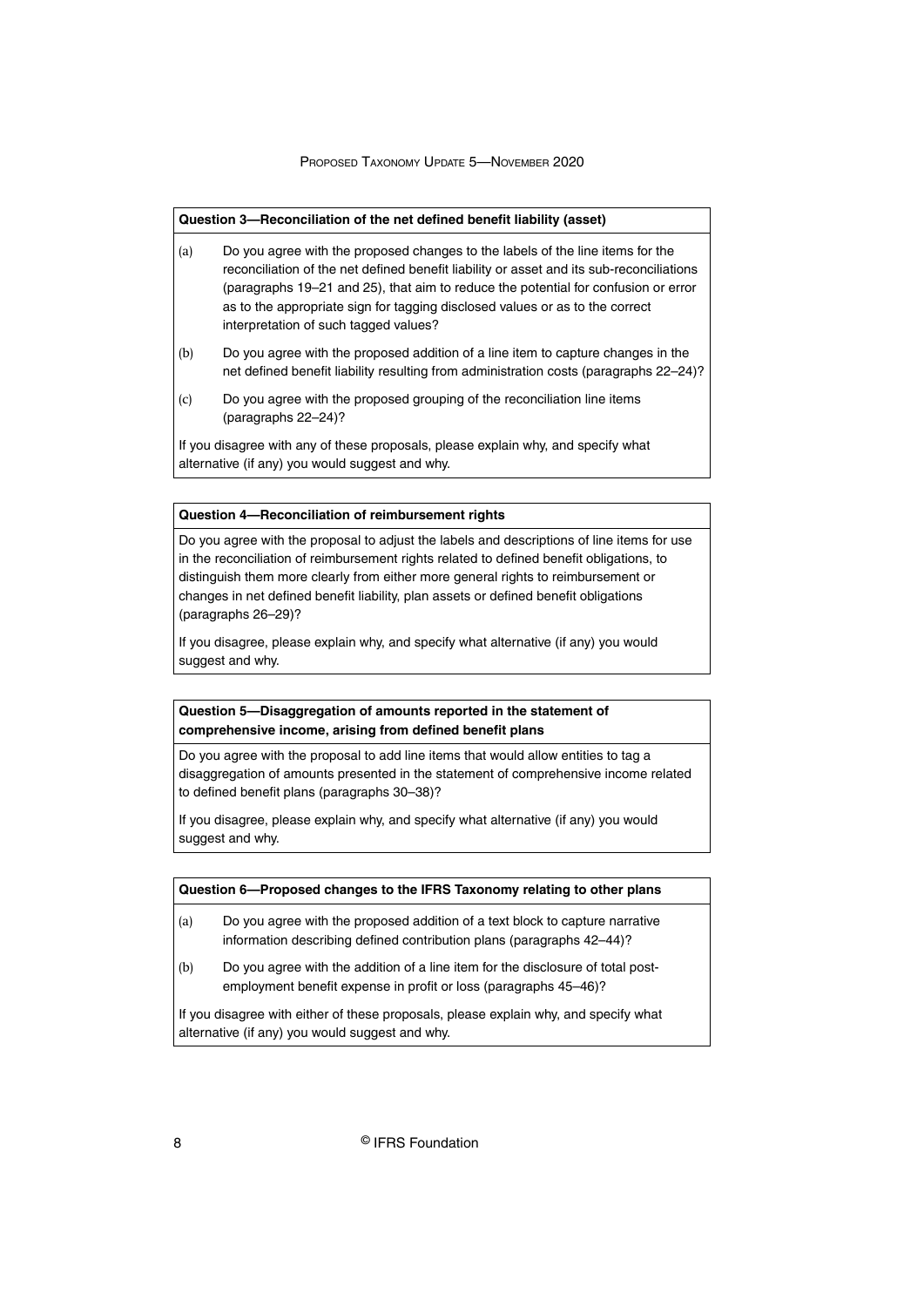#### <span id="page-9-0"></span>**Question 7—Standard and documentation labels**

Do the standard labels and documentation labels of all the proposed new elements, and the changes proposed to element labels, correctly and clearly define their accounting meaning, and aid the accurate use of these elements?

If not, please explain why, and what changes we should consider.

#### **Question 8—Further improvements and future common practice analysis**

- (a) Do you suggest we add other common practice elements to reduce extensions used in relation to IAS 19? If you do, please explain why you think these elements can benefit users or preparers of tagged financial statements.
- (b) Would common practice analysis be useful in any other specific areas?
- (c) Should we consider any other improvements to the IFRS Taxonomy?

# **Deadline**

We will consider all written comments received by 26 January 2021.

#### **How to comment**

Please submit your comments electronically:

| Online | https://www.ifrs.org/projects/open-for-comment/ |  |
|--------|-------------------------------------------------|--|

By email [commentletters@ifrs.org](mailto:commentletters@ifrs.org)

Your comments will be on the public record and posted on our website unless you request confidentiality and we grant your request. We do not normally grant such requests unless they are supported by a good reason, for example, commercial confidence. Please see our website for details on this policy and on how we use your personal data.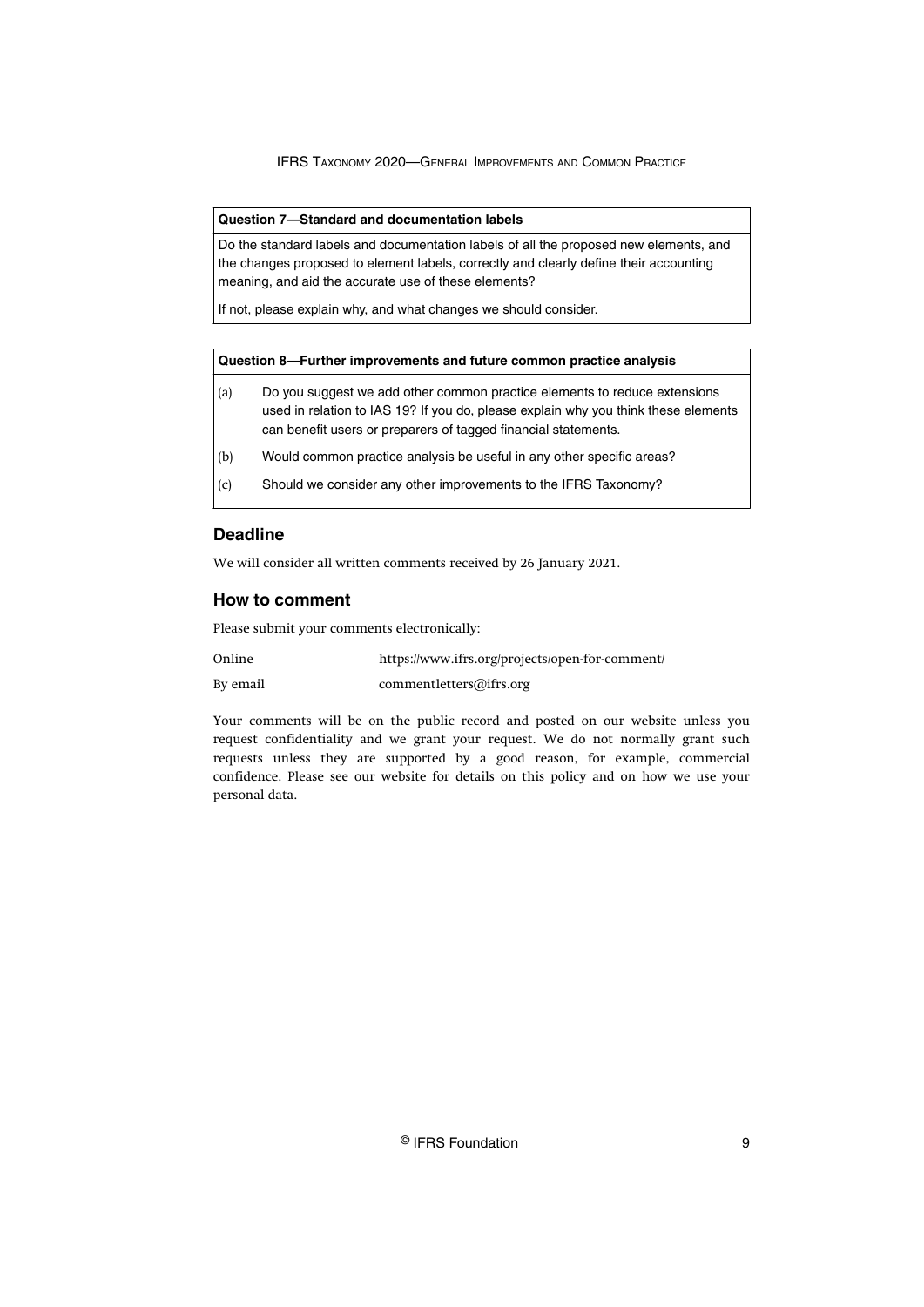<span id="page-10-0"></span>This document uses several acronyms. 'ET' refers to element type and 'ER' to element reference type. Element type 'M' refers to monetary, 'PER' to percentage, 'DUR' to duration and 'TB' to text block. Reference type 'D' refers to disclosure, 'E' to example and 'CP' to common practice. A short code appended to labels is used to indicate axes and members: '[A]' indicates an axis, '[M]' a member, and '[DM]' indicates the default member of the axis.

# **Defined benefit plans**

#### **Fair value of plan assets**

- Paragraph 142 of IAS 19 requires an entity to disaggregate the fair value of its plan assets into classes that distinguish the nature and risks of those assets. This paragraph provides examples of classes of assets between which an entity could distinguish. The requirement in paragraph 142 is reflected in the IFRS Taxonomy through the 'Disclosure of fair value of plan assets' table. This table contains monetary line items representing the classes of plan assets listed as examples in paragraph 142. 1
- Entities commonly report plan assets arising from insurance contracts. Paragraph 8 of IAS 19 states that plan assets comprise assets held by a long‑term employee benefit fund and qualifying insurance policies, and defines a qualifying insurance policy as one that satisfies conditions similar to the conditions required of other plan assets. We propose, therefore, to add a monetary line item that would capture those qualifying insurance policies. 2
- Entities commonly express the disaggregation of fair value of plan assets as a percentage. Some entities also disclose the monetary fair values. 3
- As a result, we propose to add 10 line items to tag the percentage disaggregation of the fair value of plan assets, consistent with the current modelling for monetary fair values. We also propose to add two headings to group the monetary and percentage contribution line items. 4

# Table text block

| Element label                           |      | <b>ET ER Reference</b> |  |
|-----------------------------------------|------|------------------------|--|
| Disclosure of fair value of plan assets | TR - | D IAS 19.142           |  |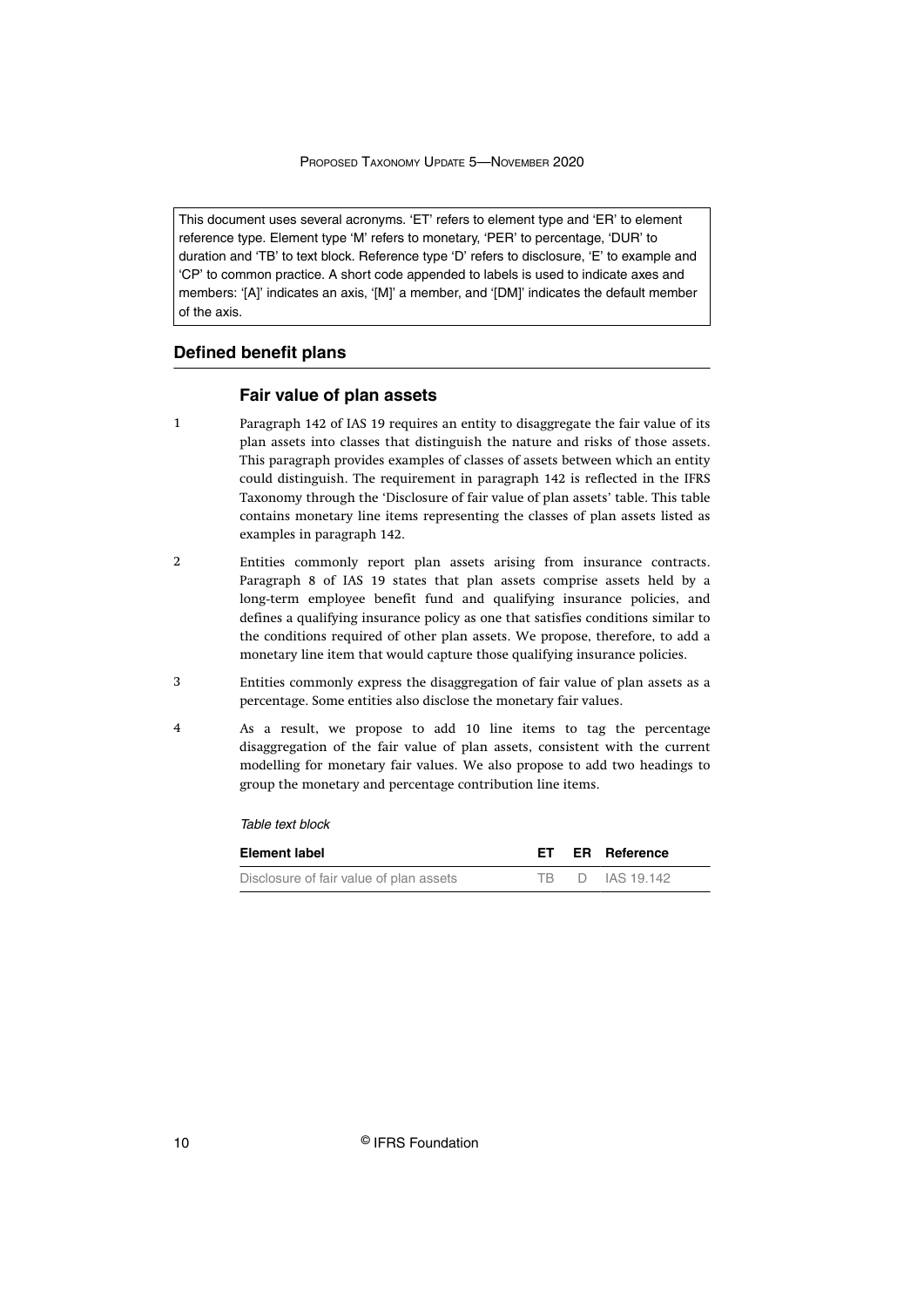| Line items |
|------------|
|            |
|            |

| Element label                                                                         | EТ         | ER        | <b>Reference</b>               |
|---------------------------------------------------------------------------------------|------------|-----------|--------------------------------|
| Plan assets, at fair value                                                            | М          | СP        | IAS 19.57(a)                   |
| Cash and cash equivalents, amount<br>contributed to fair value of plan assets         | M          | Е         | IAS 19.142(a)                  |
| .                                                                                     |            |           |                                |
| Qualifying insurance policies, amount<br>contributed to fair value of plan assets     | M          | СP        | IAS 19.142,<br><b>IAS 19.8</b> |
| Other assets, amount contributed to fair<br>value of plan assets                      | M          | Е         | IAS 19.142                     |
| Classes of plan assets, fair value percentage amounts [abstract]                      |            |           |                                |
| Cash and cash equivalents, percentage<br>contributed to fair value of plan assets     | PER        | СP        | IAS 19.142(a)                  |
| Equity instruments, percentage contributed<br>to fair value of plan assets            | <b>PER</b> | <b>CP</b> | IAS 19.142(b)                  |
| Debt instruments, percentage contributed<br>to fair value of plan assets              | <b>PER</b> | CP        | IAS 19.142(c)                  |
| Real estate, percentage contributed to fair<br>value of plan assets                   | <b>PER</b> | <b>CP</b> | IAS 19.142(d)                  |
| Derivatives, percentage contributed to fair<br>value of plan assets                   | PER        | СP        | IAS 19.142(e)                  |
| Investment funds, percentage contributed<br>to fair value of plan assets              | PER        | СP        | IAS 19.142(f)                  |
| Asset-backed securities, percentage<br>contributed to fair value of plan assets       | <b>PER</b> | <b>CP</b> | IAS 19.142(g)                  |
| Structured debt, percentage contributed to<br>fair value of plan assets               | <b>PER</b> | <b>CP</b> | IAS 19.142(h)                  |
| Qualifying insurance policies, percentage<br>contributed to fair value of plan assets | <b>PER</b> | СP        | IAS 19.142,<br><b>IAS 19.8</b> |
| Other assets, percentage contributed to fair<br>value of plan assets                  | PER        | СP        | IAS 19.142                     |

5

We considered but rejected remodelling the 'Disclosure of fair value of plan assets' table to use an axis to provide the disaggregation of plan assets into classes. Remodelling the table would require preparers and users of tagged financial statements to incur costs to remap this disclosure. A dimensional model seems to offer no significant benefits because:

(a) the examples in the Standard appear to be comprehensive. We found that, in practice, entities report no main classes of assets beyond the qualifying insurance policies described in paragraph 2.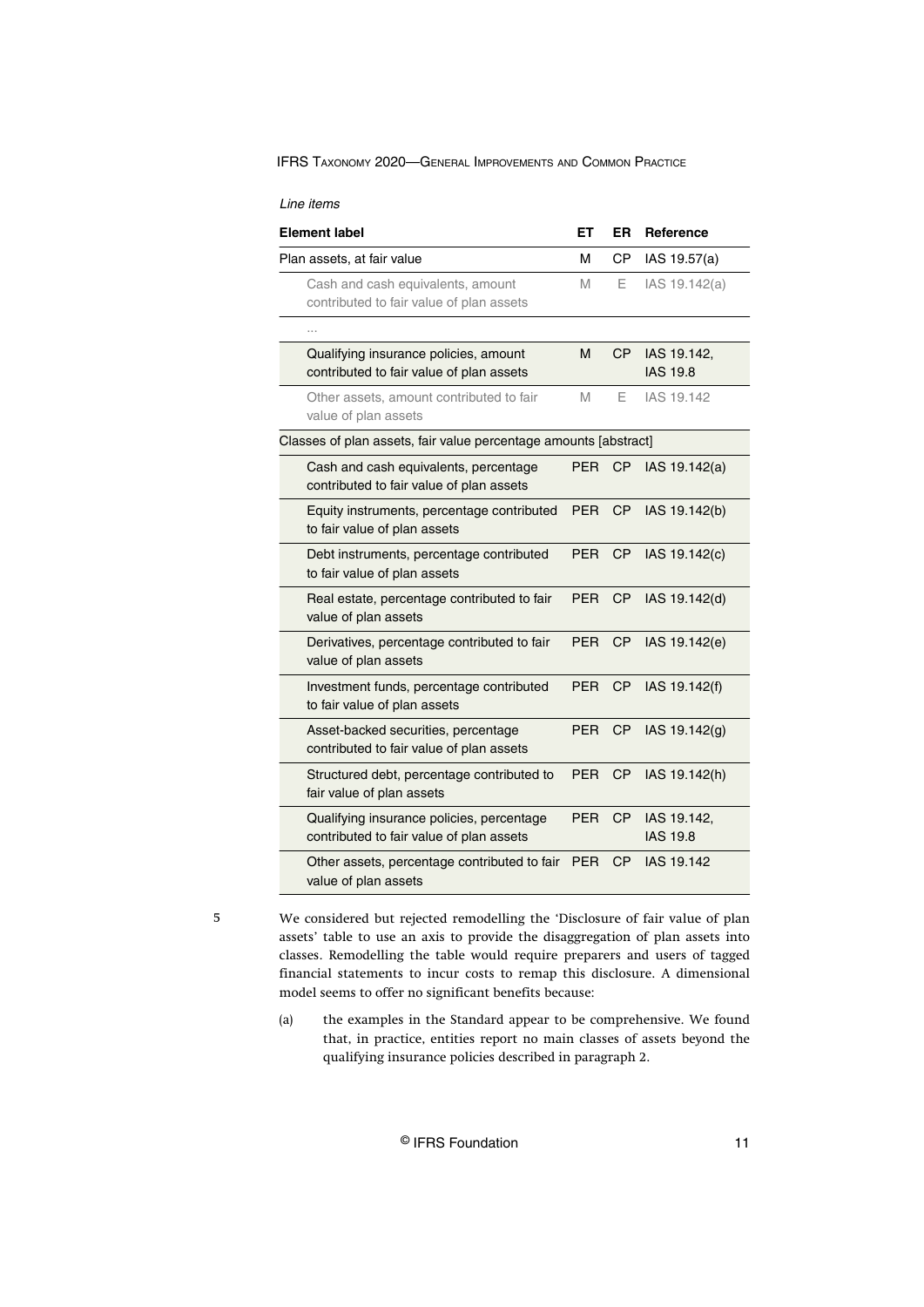<span id="page-12-0"></span>(b) although entities reported subclasses of the example classes provided by the Standard, we found no notable common practice in these subclasses—many were entity-specific. Such subclasses could be appropriately tagged using either extension line items linked to the relevant main class by anchoring,<sup>5</sup> or the line item for the main class in combination with a suitable axis.

#### **Maturity profile of the defined benefit obligation**

- Paragraph 147(c) of IAS 19 requires an entity to disclose information about the maturity profile of the defined benefit obligation. The paragraph states that such information 'will include the weighted average duration of the defined benefit obligation and may include other information … such as a maturity analysis of the benefit payments'. 6
	- The IFRS Taxonomy contains two items within the 'Disclosure of defined benefit plans' table to reflect the disclosure requirements in paragraph 147(c):
		- (a) a line item 'Weighted average duration of defined benefit obligation'; and
		- (b) a text block 'Disclosure of information about maturity profile of defined benefit obligation' to tag any other information about the distribution of the timing of benefit payments an entity may report.
- The IFRS Taxonomy contains no element for a quantitative maturity analysis of the benefit payments. Paragraph 147(c) mentions the maturity analysis as an example of other information. Based on our policies, this example should have been reflected within the IFRS Taxonomy. We found that entities commonly report this information and typically use an extension line item with the 'Maturity' axis to tag the reported amounts. 8
	- Consequently, we propose to add a line item and the 'Maturity' axis to the 'Disclosure of defined plans' table. We also propose to add an example reference to the 'Maturity' axis and its default member:

Table text block

| Element label                       | ET . | <b>ER Reference</b> |  |
|-------------------------------------|------|---------------------|--|
| Disclosure of defined benefit plans |      | TB D IAS 19.138     |  |

7

<sup>5</sup> Regulators may require entities to tag entity-specific disclosures using extensions and link such tags to other specified or related elements in the IFRS Taxonomy. 'Anchoring' is one type of linking.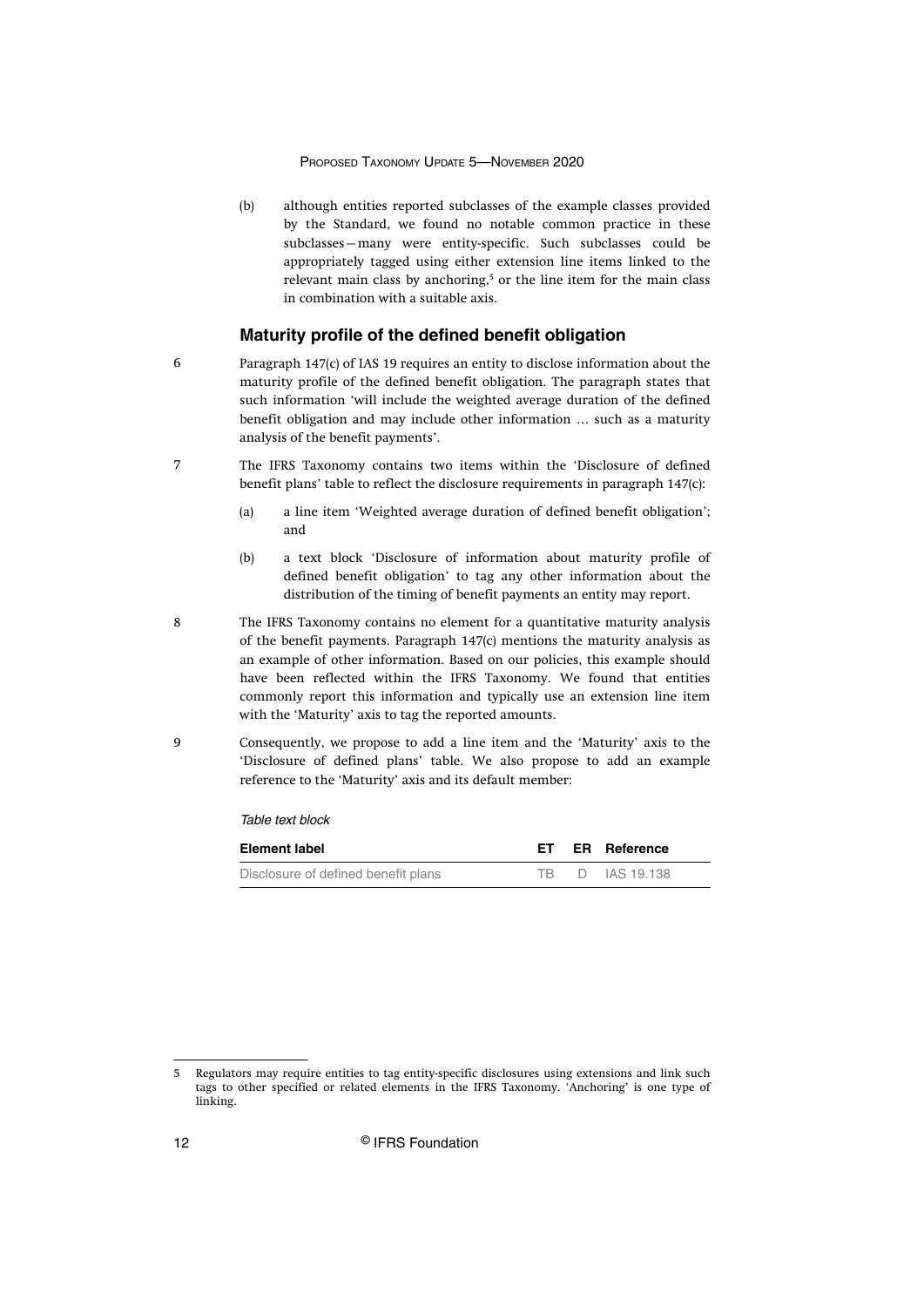<span id="page-13-0"></span>

| Line items |
|------------|
|            |

| <b>Element label</b>                                                              | FТ         | ER. | Reference         |
|-----------------------------------------------------------------------------------|------------|-----|-------------------|
| .                                                                                 |            |     |                   |
| Disclosure of information about maturity profile<br>of defined benefit obligation | TB F       | D   | IAS 19.147(c)     |
| Weighted average duration of defined<br>benefit obligation                        | <b>DUR</b> | D   | IAS 19.147(c)     |
| Estimate of benefit payments expected to<br>be paid from defined benefit plan     | M .        |     | $E$ IAS 19.147(c) |
| 1.1.1                                                                             |            |     |                   |

Axes and members $6$ 

| ER. | Reference(a)      |
|-----|-------------------|
|     | $E$ IAS 19.147(c) |
|     | IAS 19.147(c)     |
|     |                   |

(a) This axis and its members are used to disaggregate information in other tables as required by other IFRS Standards. For simplicity, only the addition of references related to IAS 19 are shown in this table; other references for this axis and its members will be unchanged by these proposals.

# **Reconciliation of the net defined benefit liability**

- Paragraphs 140–141 of IAS 19 require a reconciliation from the opening balance to the closing balance of the net defined benefit liability (net defined benefit asset if the plan is in surplus). Separate reconciliations shall be shown for each of the present value of the defined benefit obligation, the plan assets and the effect of the asset ceiling. 10
- These requirements are modelled in the IFRS Taxonomy in the 'Disclosure of net defined benefit liability (asset)' table. This table contains a line item 'net defined benefit liability (asset)' to indicate the balance of the liability—a net defined benefit asset is indicated as a negative value. The table also contains further monetary line items to reflect the change in that net liability and the various reconciling items specified by paragraph 141 of IAS 19: 11

| Existing element label <sup>(a)</sup>                                       | <b>Balance</b> |
|-----------------------------------------------------------------------------|----------------|
| Net defined benefit liability (asset) at beginning of period <sup>(b)</sup> | Credit         |
| Increase (decrease) in net defined benefit liability (asset)                | Credit         |
| Current service cost, net defined benefit liability (asset)                 | Credit         |
| Interest expense (income), net defined benefit liability (asset)            | Credit         |
|                                                                             |                |

<sup>6</sup> This table is already associated with six axes, which we intend to leave unchanged, and for simplicity do not show here.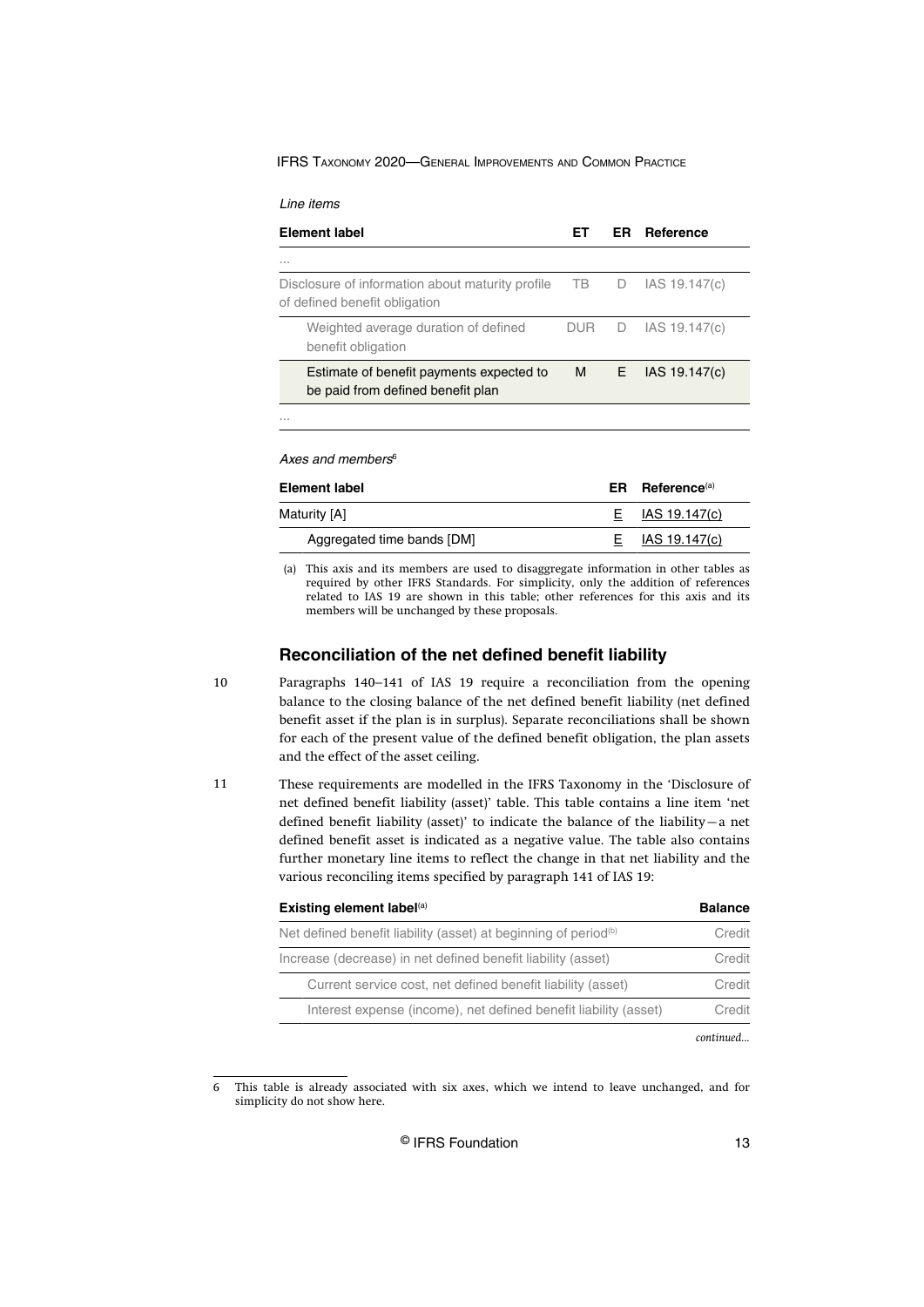#### *...continued*

| Gain (loss) on remeasurement, net defined benefit liability<br>(asset)<br>Return on plan assets excluding interest income or<br>expense, net defined benefit liability (asset)<br>Actuarial gains (losses) arising from changes in<br>demographic assumptions, net defined benefit liability<br>(asset)<br>.<br>Past service cost and gains (losses) arising from settlements, |        |
|--------------------------------------------------------------------------------------------------------------------------------------------------------------------------------------------------------------------------------------------------------------------------------------------------------------------------------------------------------------------------------|--------|
|                                                                                                                                                                                                                                                                                                                                                                                | Debit  |
|                                                                                                                                                                                                                                                                                                                                                                                | Debit  |
|                                                                                                                                                                                                                                                                                                                                                                                | Debit  |
|                                                                                                                                                                                                                                                                                                                                                                                |        |
| net defined benefit liability (asset)                                                                                                                                                                                                                                                                                                                                          | Credit |
| Past service cost, net defined benefit liability (asset)                                                                                                                                                                                                                                                                                                                       | Credit |
| Gains (losses) arising from settlements, net defined<br>benefit liability (asset)                                                                                                                                                                                                                                                                                              | Debit  |
| Increase (decrease) through changes in foreign exchange<br>rates, net defined benefit liability (asset)                                                                                                                                                                                                                                                                        | Credit |
| Contributions to plan, net defined benefit liability (asset)                                                                                                                                                                                                                                                                                                                   | Debit  |
|                                                                                                                                                                                                                                                                                                                                                                                |        |
| Payments from plan, net defined benefit liability (asset)                                                                                                                                                                                                                                                                                                                      | Debit  |
| .                                                                                                                                                                                                                                                                                                                                                                              |        |
| Increase (decrease) through business combinations and<br>disposals, net defined benefit liability (asset)                                                                                                                                                                                                                                                                      | Credit |
| Increase (decrease) through other changes, net defined<br>benefit liability (asset)                                                                                                                                                                                                                                                                                            | Credit |
| Net defined benefit liability (asset) at end of period <sup>(b)</sup>                                                                                                                                                                                                                                                                                                          | Credit |

(a) We propose to make changes to the labels of these line items to clarify their accounting meaning (paragraphs 19–21).

(b) In the IFRS Taxonomy, the same line item is used for reporting amounts at the beginning and at the end of a period. In this instance, the line item has the standard label 'Net defined benefit liability (asset)' and appears in both the first row of the table (where its period start label 'Net defined benefit liability (asset) at beginning of period' is used) and in the last row of the table (where its period end label 'Net defined benefit liability (asset) at end of period' is used).

The 'Disclosure of net defined benefit liability (asset)' table also includes an axis to distinguish the effects of the reconciling items on each of the three separate required reconciliations and on the net liability (which is the default). This axis can be combined with the line items in the table to indicate to which component reconciliation a reported value relates. Plan assets are represented as a negative liability. The overall figure would be positive (a net liability) if the obligation exceeds plan assets, and negative (a net asset) if plan assets exceed obligations.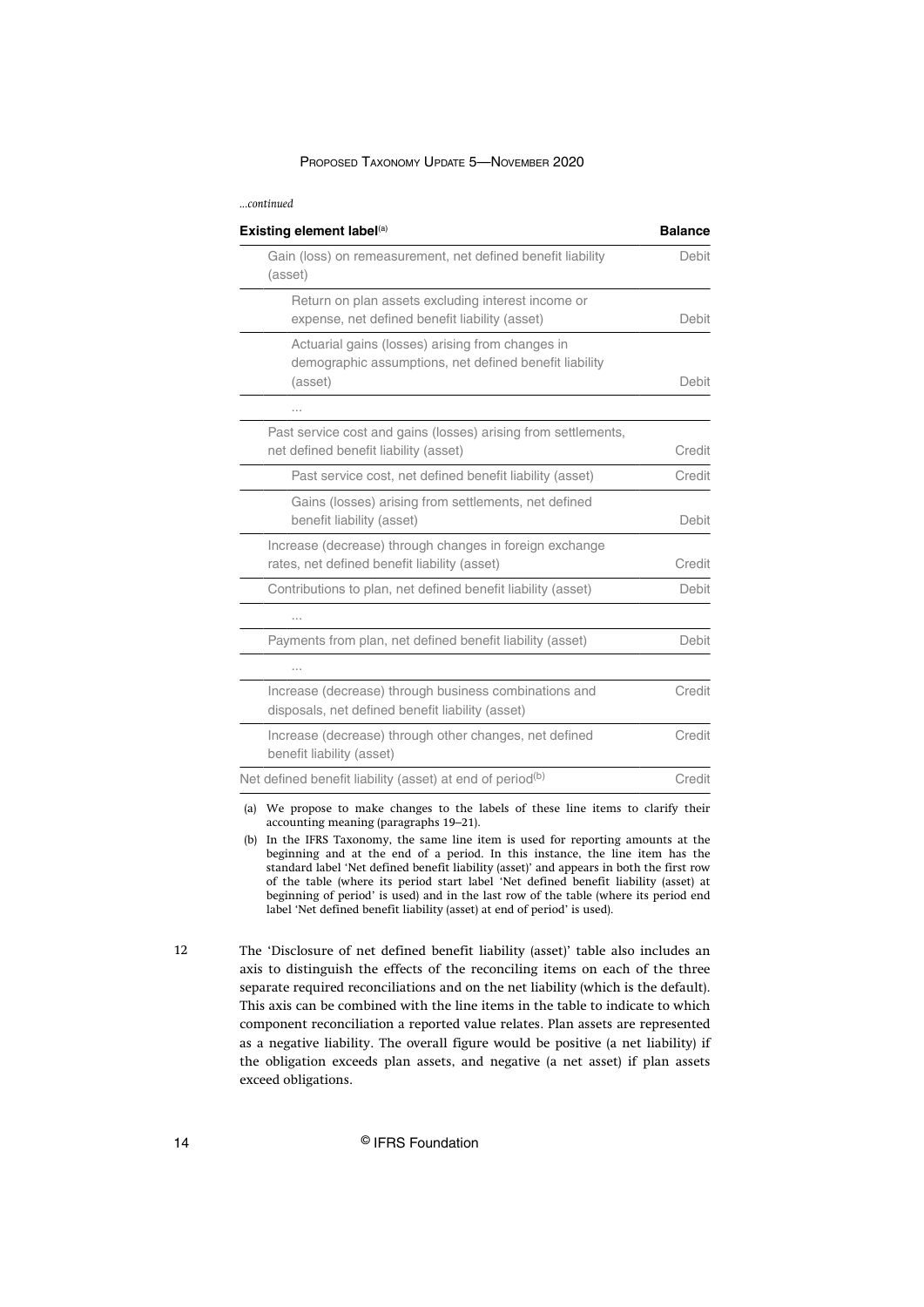| Element label                                      | ER | Reference            |
|----------------------------------------------------|----|----------------------|
| Net defined benefit liability (asset) [A]          | D  | IAS 19.140(a)        |
| Net defined benefit liability (asset) [DM]         |    | IAS 1.140(a)         |
| Present value of defined benefit obligation<br>[M] | D  | IAS 19.140(a)(ii)    |
| Plan assets [M]                                    | D  | IAS 19.140(a)(i)     |
| Effect of asset ceiling [M]                        |    | IAS $19.140(a)(iii)$ |

#### Entities commonly: 13

- (a) make errors of signage when tagging their reconciliations. We propose, therefore, to adjust the labels of the line items, and add guidance labels, to clarify the sign to be reported in an XBRL filing (paragraphs 14–21).
- (b) disclose a reconciling item for the administration cost of their defined benefit plans, so we propose to add a corresponding line item (paragraph 22).
- (c) organise their reconciling items in three groups. Therefore, we propose to add suitable subtotal line items and group the reconciling items under the relevant subtotals (paragraphs 23–24).

#### **Clarifying the appropriate sign for tagged values**

- The line items representing the 'reconciling items' in the 'Disclosure of net defined benefit liability (asset)' table are modelled as movements in a liability balance, rather than as an income or expense. For example, 'Interest expense (income), net defined benefit liability (asset)' is a credit item because it represents the increase in the net liability (a credit balance) produced by the interest expense. Equally, an income (reported as a negative value) produces a reduction in the net liability, or if net value is negative, a more negative value representing a larger net asset. For such items modelled as balance movement credits:
- (a) a positive sign needs to be used for a tagged value that represents an increase in the net defined benefit liability, and a negative sign for a value representing a decrease;
- (b) a positive sign needs to be used for a tagged value that represents an increase in the present value of the defined benefit obligation (also a liability), and a negative sign for a value representing a decrease; and
- (c) a negative sign needs to be used for a tagged value that represents an increase in plan assets (an asset, represented as a negative liability), and a positive sign for a value representing a decrease.

The inverse is true for the movement items modelled as debits (such as 'Return on plan assets excluding interest income or expense'), for which a positive value represents a decrease in net defined benefit liability.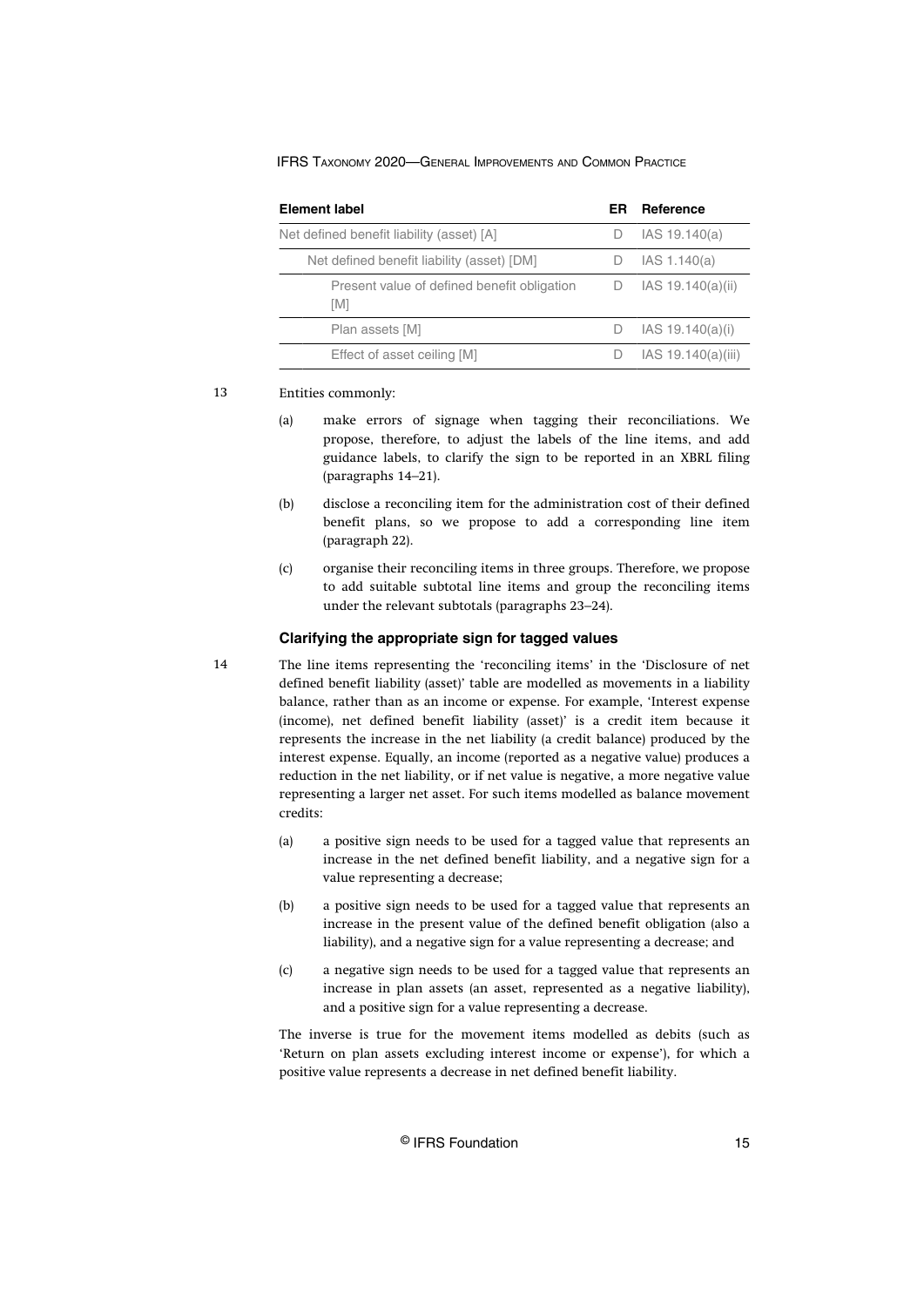Entities commonly report their reconciling items in the human-readable report as positive values. For example, Table 1 illustrates how an entity might disclose a positive value for the increase in fair value of plan assets of CU56 arising from interest income on pensions.

|           | Table 1—Illustrative reconciliation of changes in net defined benefit |  |  |  |
|-----------|-----------------------------------------------------------------------|--|--|--|
| liability |                                                                       |  |  |  |

|                                          | <b>Present</b><br>value of<br>defined<br>benefit<br>obligation | <b>Fair value</b><br>of plan<br>assets | <b>Net</b><br>defined<br>benefit<br>liability |
|------------------------------------------|----------------------------------------------------------------|----------------------------------------|-----------------------------------------------|
|                                          | CU                                                             | CU                                     | CU                                            |
| Balance as at 1 January<br>20X1          | 890                                                            | 567                                    | 323                                           |
| Current service cost                     | 20                                                             |                                        | 20                                            |
| Interest                                 | 89                                                             | 56                                     | 33                                            |
| Return on plan assets                    |                                                                | 30                                     | 30                                            |
| <b>Balance as at 31 December</b><br>20X1 | 999                                                            | 653                                    | 346                                           |

16

The appropriate line item for the values in the 'Interest' row of this example disclosure is 'Interest expense (income), net defined benefit liability', a credit item. Therefore, the interest expense on the present value of the defined benefit of CU89 increases the net liability (a credit balance) and so should be expressed as a positive value in the XBRL data. However, the interest income on plan assets of CU56 reduces the net liability, so must be expressed as a negative value in XBRL files. The resulting total increase in the net defined benefit liability due to interest of CU33 is expressed as a positive value. The 'Return on plan assets excluding interest income or expense, net defined benefit liability (asset)' line item, in contrast, is a debit item, which would naturally be expected to represent a reduction in a liability or increase in an asset, and so the CU30 value disclosed for 'Return on plan assets' should be tagged as a positive value in XBRL files.

Given the credit or debit balance attribute of the relevant line items, the illustrative disclosure in Table 1 should be expressed in the corresponding XBRL data using the combinations of periods, line items, axes, members and reported values illustrated in Table 2. In each column the credit movements added to, and debit movements subtracted from the opening balance result in the closing balance, and in each row the 'Present value of defined benefit obligation' figure and 'Fair value of plan assets' figure sum to the figure for (the effect on) 'Net defined benefit liability (asset)'. 17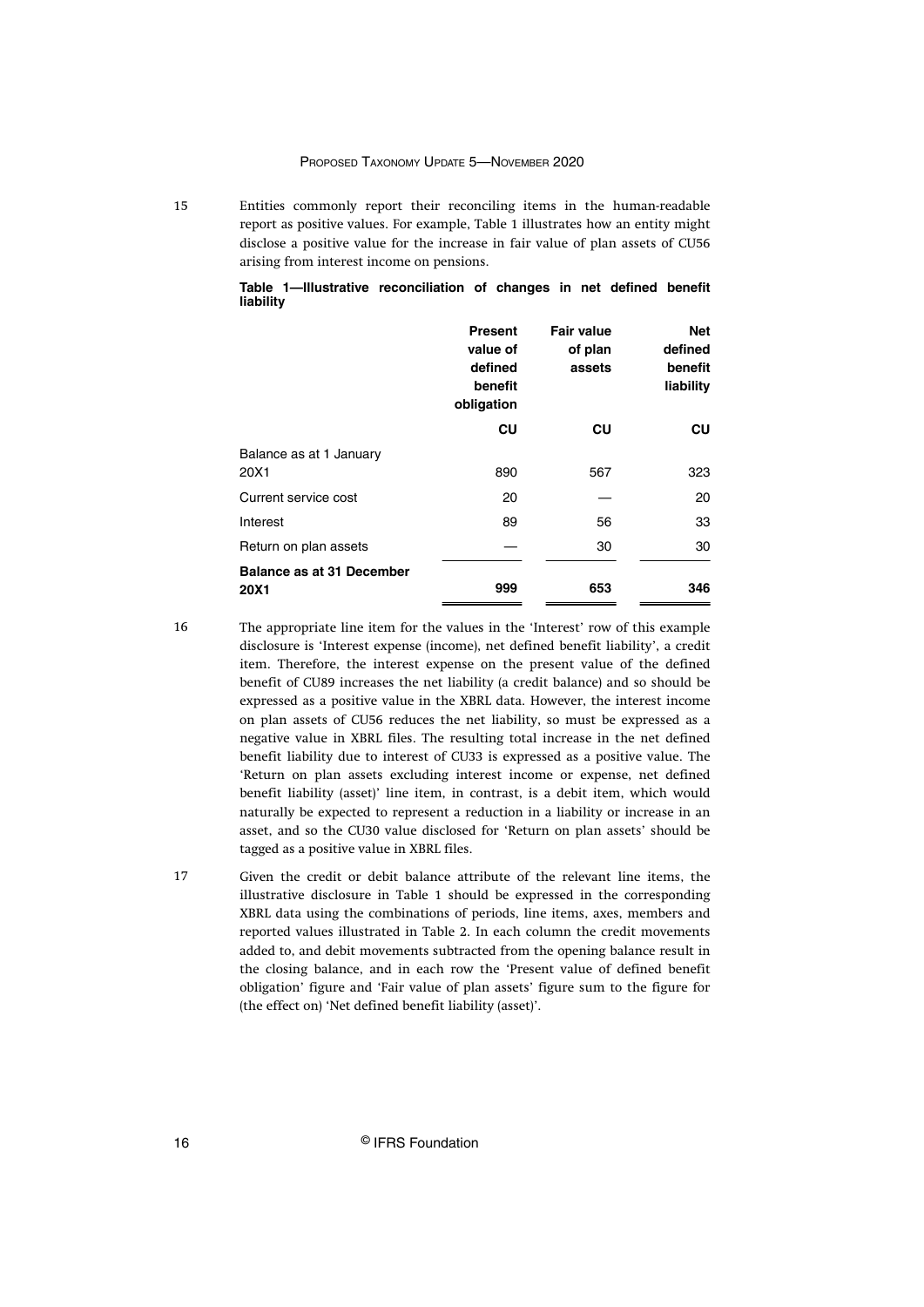#### **Table 2—Illustration of intended approach to signage when tagging the reconciliation**

| <b>XBRL Period</b> | Line item                                                                                               | <b>Balance</b><br>attribute <sup>(a)</sup> | Net defined benefit liability (asset)<br>[axis]                                   |                                                    |     |  |  |  |
|--------------------|---------------------------------------------------------------------------------------------------------|--------------------------------------------|-----------------------------------------------------------------------------------|----------------------------------------------------|-----|--|--|--|
|                    |                                                                                                         |                                            | <b>Present</b><br>value of<br>defined<br>benefit<br>obligation<br><b>Imember1</b> | <b>Fair value</b><br>of plan<br>assets<br>[member] | (b) |  |  |  |
|                    |                                                                                                         |                                            | CU                                                                                | CU                                                 | CU  |  |  |  |
| 20X0-12-31         | Net defined benefit liability<br>(asset)                                                                | Credit                                     | 890                                                                               | (567)                                              | 323 |  |  |  |
| 20X1-01-01<br>to   | Current service cost, net<br>defined benefit liability (asset)                                          | Credit                                     | 20                                                                                |                                                    | 20  |  |  |  |
| 20X1-12-31         | Interest expense (income), net<br>defined benefit liability (asset)                                     | Credit                                     | 89                                                                                | (56)                                               | 33  |  |  |  |
|                    | Return on plan assets excluding<br>interest income or expense, net<br>defined benefit liability (asset) | Debit                                      |                                                                                   | 30                                                 | 30  |  |  |  |
| 20X1-12-31         | Net defined benefit liability<br>(asset)                                                                | Credit                                     | 999                                                                               | (653)                                              | 346 |  |  |  |

(a) The balance attribute is a property of each line item, set by the IFRS Taxonomy, and not chosen independently by the preparing entity, unlike the other values shown in this table.

(b) In XBRL tagging the default member of an axis is not reported and is assumed when no other value is supplied for that axis, this column therefore represents 'Net defined benefit liability (asset)'.

Entities commonly make signage errors when tagging their reconciliations. Examples of errors, based on Table 1, would include tagging the value of CU56 for interest on plan assets with a positive value in the XBRL filing, tagging both the values of CU30 for return on plan assets as negative, or tagging all the values relating to the fair value of plan assets as positive, or all as negative. 18

- The construction of many line item labels may be confusing. The current pattern, where the labels start with the source of the reconciliation movement (such as 'return on plan assets' or 'interest expense'), invites confusion with the corresponding income or expense. 19
- Constructing the labels of these line items by instead using a pattern of 'Increase (decrease) in net defined benefit liability (asset) resulting from', followed by the source of the reconciliation movement, may make it clearer that the credit or debit balance attributes relate to the balance sheet effect on the net defined benefit liability (asset). This pattern also makes clearer the distinction between those line items modelled as credits and those modelled as debits, and the appropriate signage of each (see Table 3). Consequently, we propose to change the labels of all line items representing reconciliation items. 20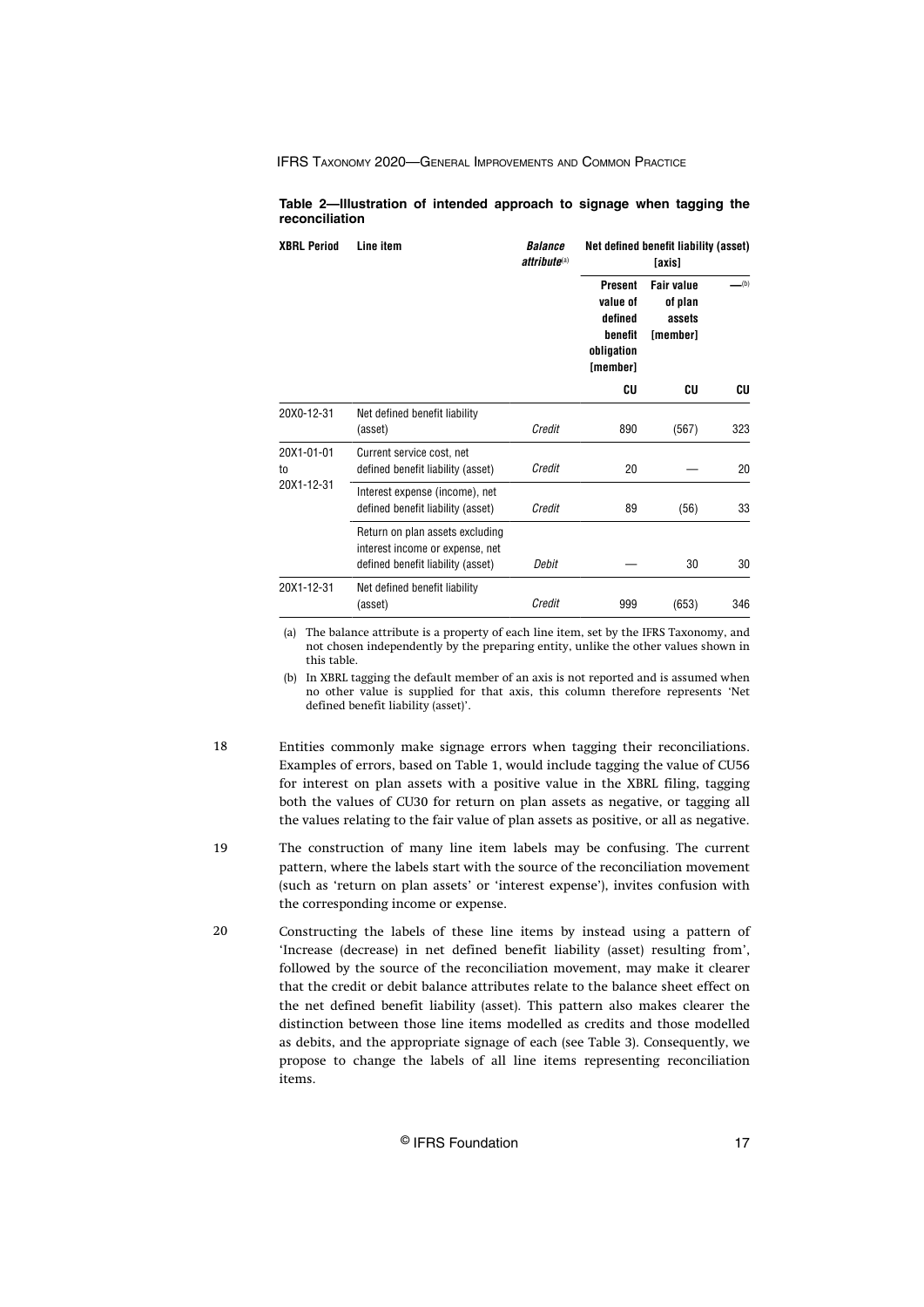#### **Table 3—The clarifying effect of proposed line item labels**

| <b>XBRL Period</b> | Line item                                                                                                                                       |                                                                            | Net defined benefit liability (asset)<br>[axis]    |     |  |  |
|--------------------|-------------------------------------------------------------------------------------------------------------------------------------------------|----------------------------------------------------------------------------|----------------------------------------------------|-----|--|--|
|                    |                                                                                                                                                 | <b>Present</b><br>value of<br>defined<br>benefit<br>obligation<br>[member] | <b>Fair value</b><br>of plan<br>assets<br>[member] |     |  |  |
|                    |                                                                                                                                                 | CU                                                                         | CU                                                 | CU  |  |  |
| 20X0-12-31         | Net defined benefit liability (asset)                                                                                                           | 890                                                                        | (567)                                              | 323 |  |  |
| 20X1-01-01<br>to   | Increase in net defined benefit liability<br>(asset) resulting from current service cost                                                        | 20                                                                         |                                                    | 20  |  |  |
| 20X1-12-31         | Increase (decrease) in net defined benefit<br>liability (asset) resulting from interest<br>expense (income)                                     | 89                                                                         | (56)                                               | 33  |  |  |
|                    | Decrease (increase) in net defined benefit<br>liability (asset) resulting from return on<br>plan assets excluding interest income or<br>expense |                                                                            | 30                                                 | 30  |  |  |
| 20X1-12-31         | Net defined benefit liability (asset)                                                                                                           | 999                                                                        | (653)                                              | 346 |  |  |

21

We also think that adding guidance labels can help preparers to choose the correct sign to use within the XBRL filing, and therefore propose to add guidance labels to line items where the appropriate sign is difficult to determine. For example, 'payments from plan', for which both sides of the double entry are typically shown as being on the balance sheet, reducing both the plan assets and the defined benefit obligation. In such cases it is particularly important to be clear that in the IFRS Taxonomy these items are modelled based on the effect on the liability so that their balance attribute can be properly interpreted. The full list of these changes in labels and added guidance labels is given in Appendix B. As an example, for the line item 'Payments from plan, net defined benefit liability (asset)' we propose:

#### **Element label**

Decrease (increase) in net defined benefit liability (asset) resulting from payments Payments from plan, net defined benefit liability (asset)

#### **Guidance label**

Decreases in the present value of defined benefit obligation or net defined benefit liability resulting from payments from plan should be tagged with a positive value. Decreases in the fair value of plan assets resulting from payments from plan represent an increase in net defined benefit liability (equivalent to a decrease in net defined benefit asset) and should be tagged with a negative value.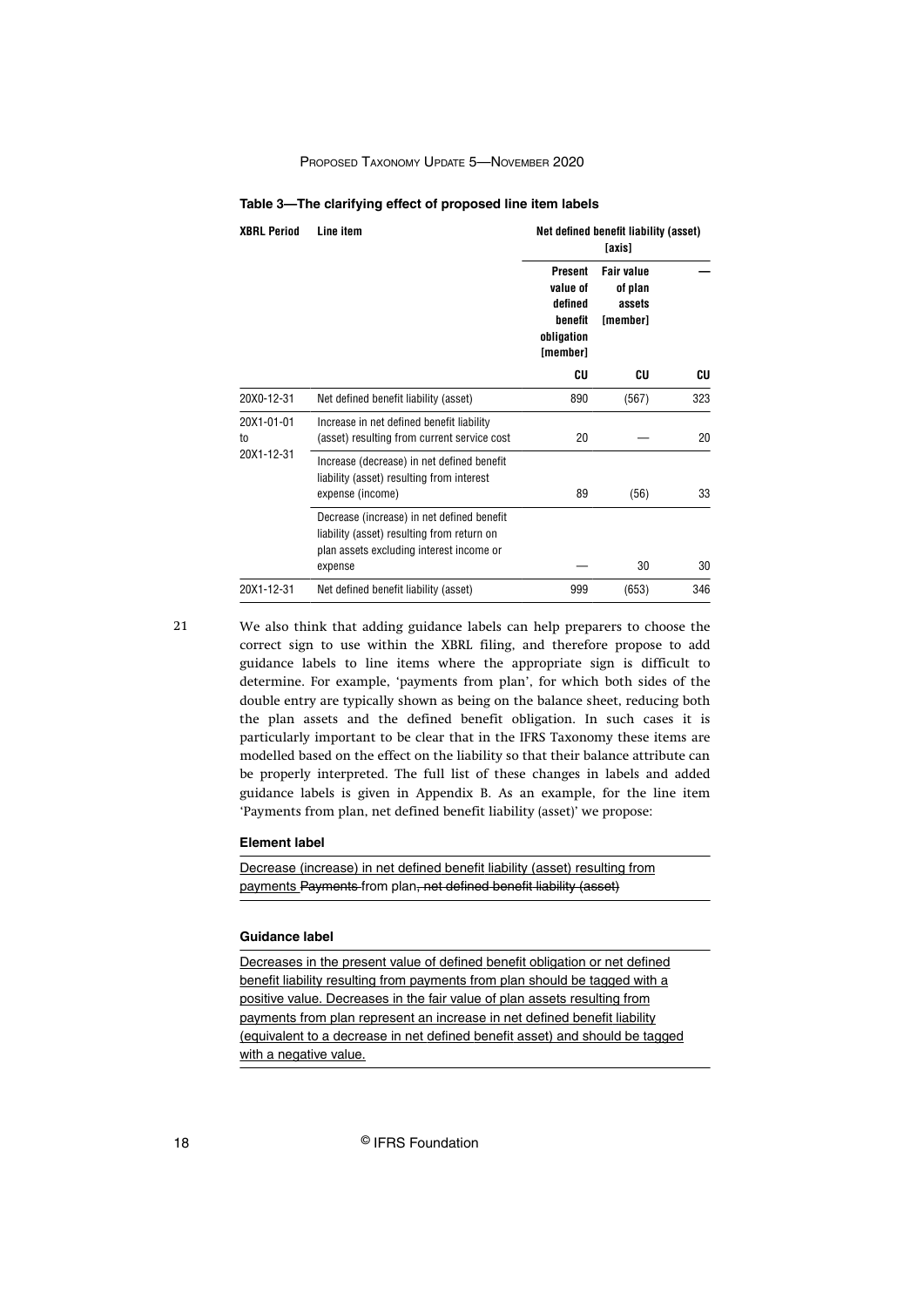#### **Disclosure of additional reconciling items**

- Entities commonly report a reconciling item for the administration cost of their defined benefit plans, so we propose to add a line item 'Increase (decrease) in net defined benefit liability (asset) resulting from administration costs' with a credit balance attribute. 22
- Entities commonly group their reconciling items into: 23
	- (a) items included in profit or loss;
	- (b) items included in other comprehensive income; and
	- (c) miscellaneous other changes.
- To accommodate the grouping illustrated in paragraph 23, we propose to:  $24$ 
	- (a) add a line item 'Increase (decrease) in net defined benefit liability (asset) resulting from expense (income) in profit or loss', with a credit balance attribute.
	- (b) amend the label of the line item for total reconciling items included in other comprehensive income to distinguish it clearly from the new line item in (a).
	- (c) add a new line item 'Increase (decrease) in net defined benefit liability (asset) resulting from miscellaneous other changes', with a credit balance attribute. Although this total value was rarely reported, it completes the logical structure of the groupings found in paragraph 23.

#### **Resulting changes**

25

Taken together, the changes proposed in paragraphs 21, 22 and 24 result in several proposed changes to the line items in the 'Disclosure of net defined benefit liability (asset)' table (we are proposing no changes to its associated axes):

#### Table text block

| <b>Element label</b>                                                           |                    | FТ  | ER I | Reference        |
|--------------------------------------------------------------------------------|--------------------|-----|------|------------------|
| Disclosure of net defined benefit liability (asset)                            |                    | TB  | D    | IAS 19.140(a)    |
| I ine items<br>Element label $(a)$                                             | $\mathbf{B}^{(b)}$ | FT. | ER.  | <b>Reference</b> |
| Net defined benefit liability (asset) at<br>beginning of period <sup>(c)</sup> | Cr                 | M   | D    | IAS 19.140(a)    |
| Increase (decrease) in net defined<br>benefit liability (asset)                | Сr                 | M   | D.   | IAS 19.141       |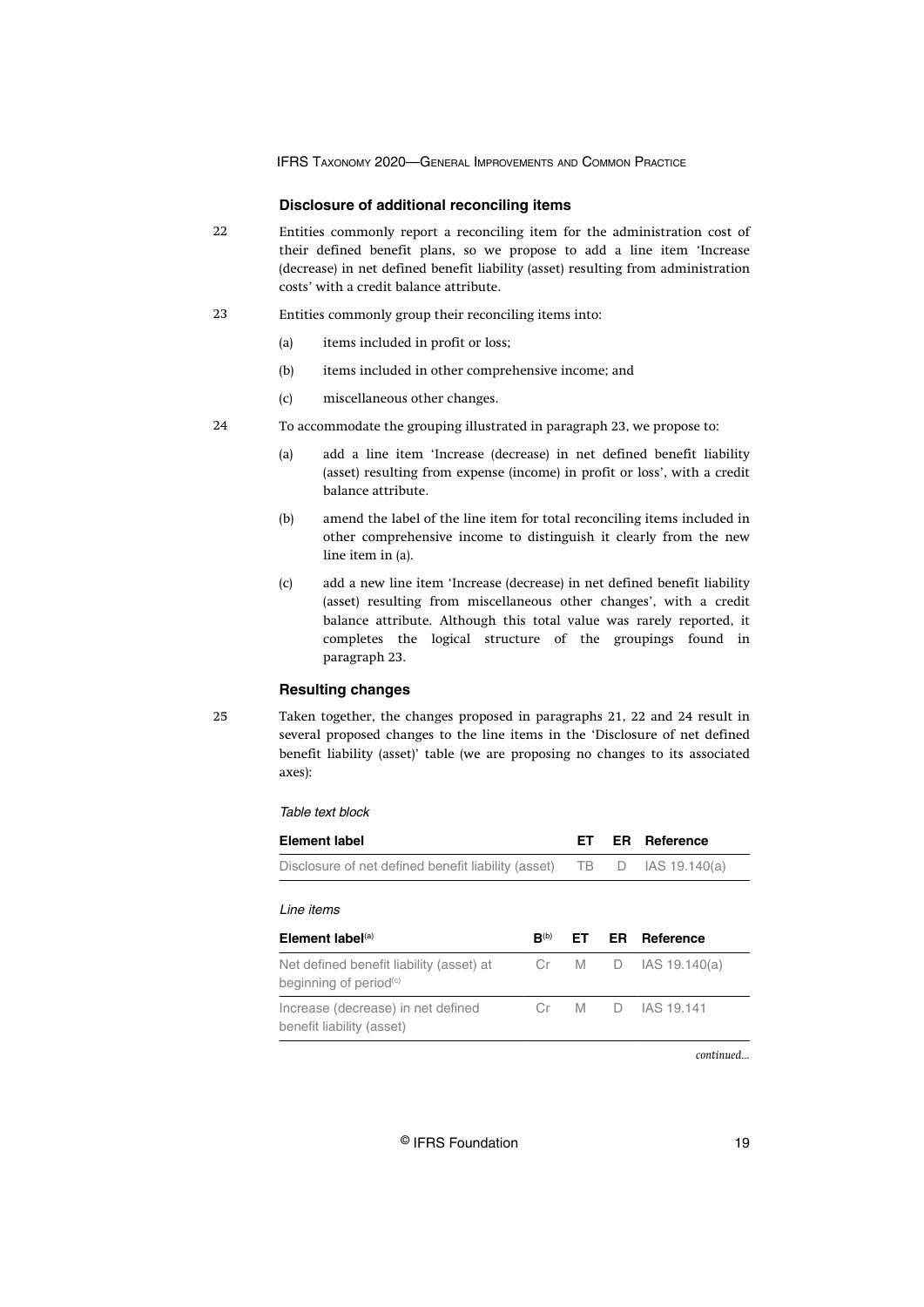| $$ continued                                                                                                                                                                                                           |           |    |           |                   |
|------------------------------------------------------------------------------------------------------------------------------------------------------------------------------------------------------------------------|-----------|----|-----------|-------------------|
| Element label <sup>(a)</sup>                                                                                                                                                                                           | $B^{(b)}$ | EТ | ER        | Reference         |
| Increase (decrease) in net defined<br>benefit liability (asset) resulting from<br>expense (income) in profit or loss                                                                                                   | Cr        | М  | <b>CP</b> | IAS 19.141        |
| Increase in net defined benefit<br>liability (asset) resulting from<br>current Gurrent-service cost, net<br>defined benefit liability (asset)                                                                          | Сr        | M  | D         | IAS 19.141(a)     |
| Increase (decrease) in net<br>defined benefit liability (asset)<br>resulting from interest Interest<br>expense (income), net defined<br>benefit liability (asset)                                                      | Сr        | M  | D         | IAS 19.141(b)     |
| Increase (decrease) in net<br>defined benefit liability (asset)<br>resulting from past Past service<br>cost and gains (losses) losses<br>(gains) arising from settlements,<br>net defined benefit liability<br>(asset) | Сr        | M  | D         | IAS 19.141(d)     |
| Increase (decrease) in net<br>defined benefit liability<br>(asset) resulting from past<br>Past-service cost, net<br>defined benefit liability<br>(asset)                                                               | Сr        | M  | D         | IAS 19.141(d)     |
| Decrease (increase) in net<br>defined benefit liability<br>(asset) resulting from gains<br>Gains-(losses) arising from<br>settlements, net defined<br>benefit liability (asset)                                        | Dr        | М  | D         | IAS 19.141(d)     |
| Increase (decrease) in net<br>defined benefit liability (asset)<br>resulting from administration<br>costs not reflected in return on<br>plan assets                                                                    | Cr        | М  | <b>CP</b> | <b>IAS 19.141</b> |
| Decrease (increase) in net defined<br>benefit liability (asset) resulting from<br>gain Gain (loss) on remeasurement<br>in other comprehensive income, net<br>defined benefit liability (asset)                         | Dr        | М  | D         | IAS 19.141(c)     |

*continued...*

20 © IFRS Foundation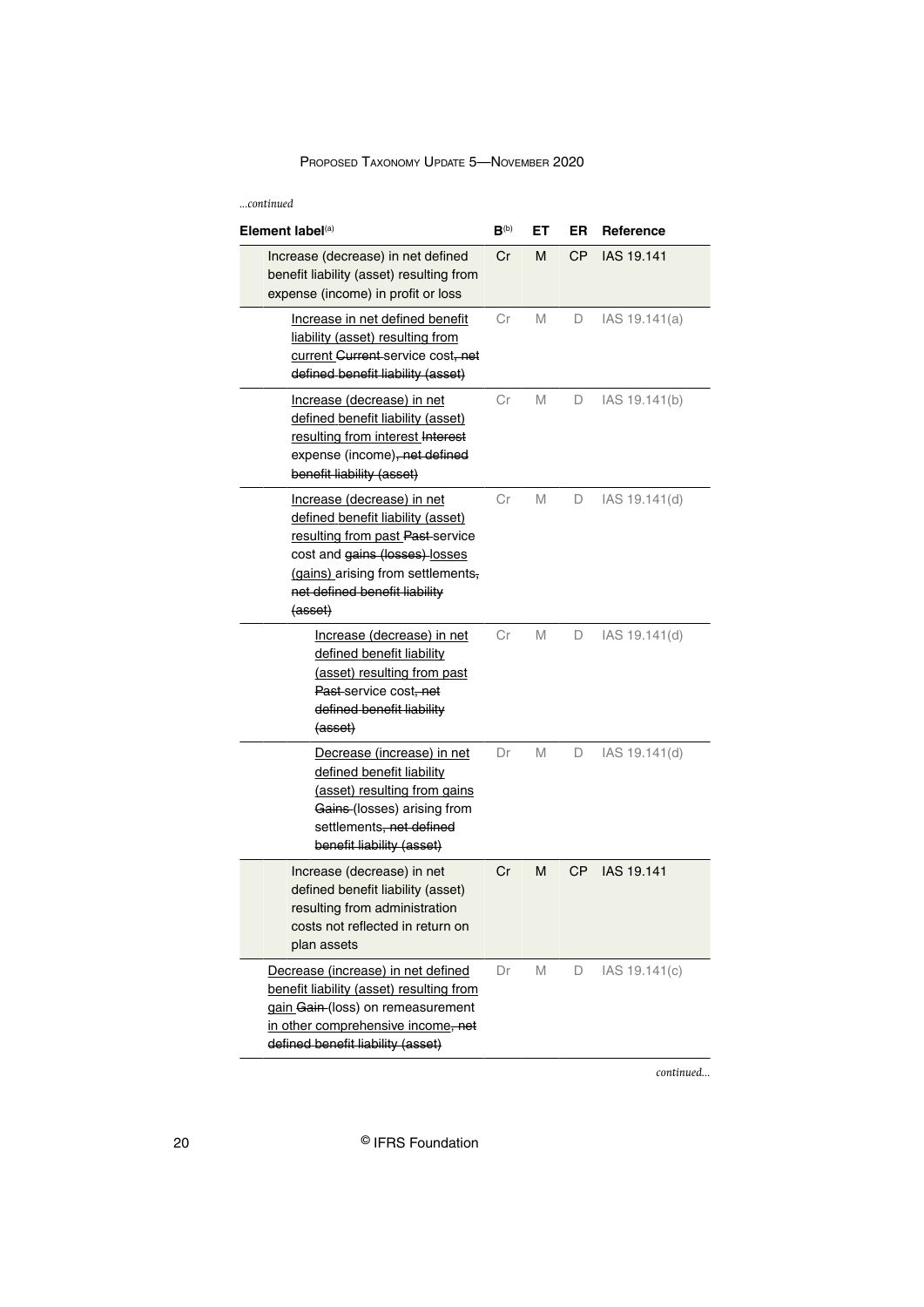| Element label $(a)$                                                                                                                                                                                                                                                       | $B^{(b)}$ | EТ | ER        | Reference          |
|---------------------------------------------------------------------------------------------------------------------------------------------------------------------------------------------------------------------------------------------------------------------------|-----------|----|-----------|--------------------|
| Decrease (increase) in net<br>defined benefit liability (asset)<br>resulting from return Return-on<br>plan assets excluding interest<br>income or expense, net defined<br>benefit liability (asset)                                                                       | Dr        | M  | D         | IAS 19.141(c)(i)   |
| Decrease (increase) in net<br>defined benefit liability (asset)<br>resulting from actuarial Actuari-<br>al-gains (losses) arising from<br>changes in demographic<br>assumptions, net defined<br>benefit liability (asset)                                                 | Dr        | M  | D         | IAS 19.141(c)(ii)  |
| Decrease (increase) in net<br>defined benefit liability (asset)<br>resulting from actuarial Actuari-<br>al-gains (losses) arising from<br>changes in financial assump-<br>tions, net defined benefit liability<br>(asset)                                                 | Dr        | M  | D         | IAS 19.141(c)(iii) |
| Decrease (increase) in net<br>defined benefit liability (asset)<br>resulting from actuarial Actuari-<br>al-gains (losses) arising from<br>experience adjustments, net<br>defined benefit liability (asset)                                                                | Dr        | М  | СP        | IAS 19.141(c)      |
| Decrease (increase) in net<br>defined benefit liability (asset)<br>resulting from gain Gain (loss)<br>on changes in effect of limiting<br>net defined benefit asset to<br>asset ceiling excluding interest<br>income or expense, net defined<br>benefit liability (asset) | Dr        | M  | D         | IAS 19.141(c)(iv)  |
| Increase (decrease) in net defined<br>benefit liability (asset) resulting from<br>miscellaneous other changes                                                                                                                                                             | Cr        | M  | <b>CP</b> | IAS 19.141         |
| Increase (decrease) in net<br>defined benefit liability (asset)<br>resulting from through changes<br>in foreign exchange rates, net<br>defined benefit liability (asset)                                                                                                  | Сr        | M  | D         | IAS 19.141(e)      |

*continued...*

© IFRS Foundation 21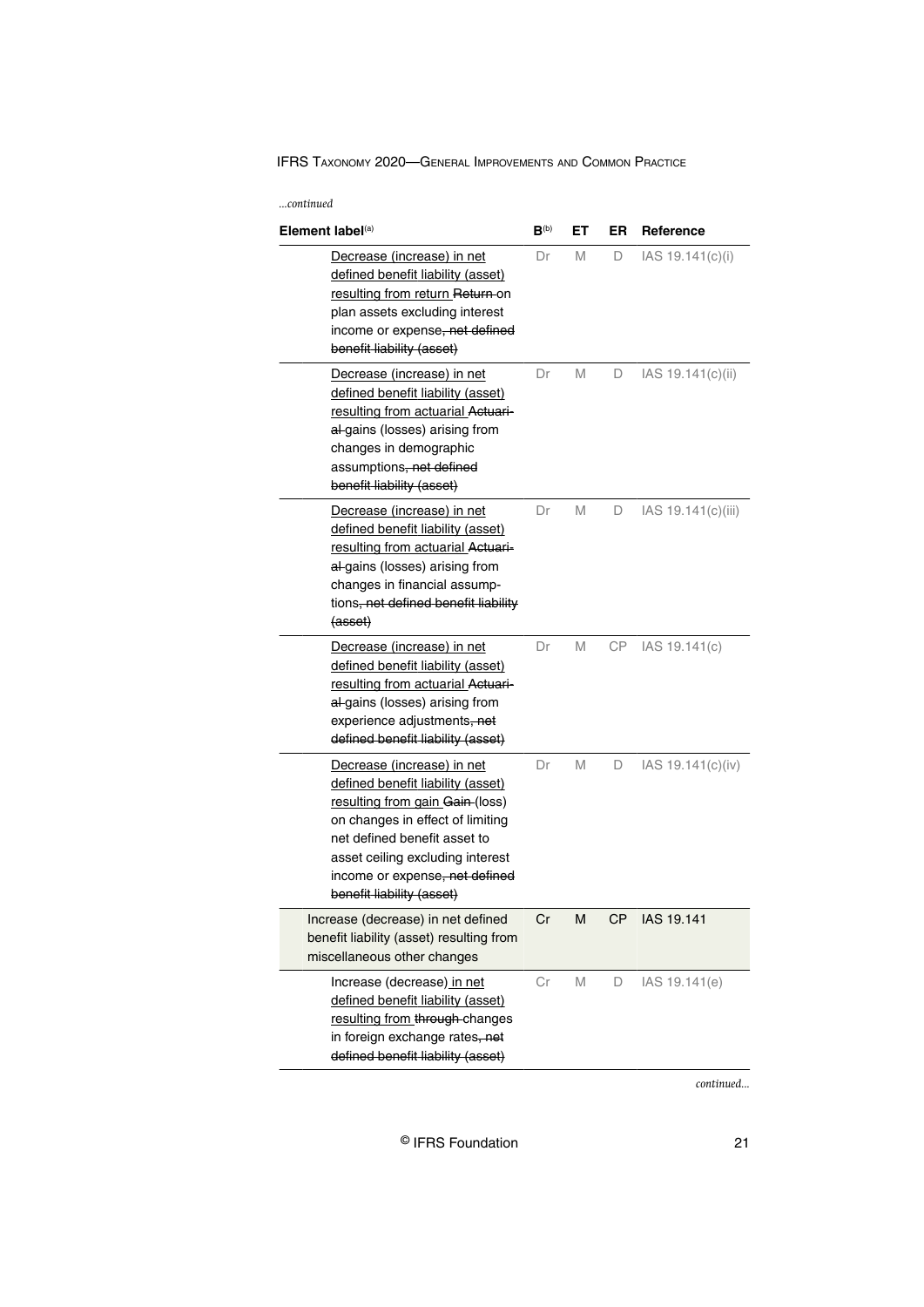| continued                                                                                                                                                                                           |                  |    |    |               |  |  |
|-----------------------------------------------------------------------------------------------------------------------------------------------------------------------------------------------------|------------------|----|----|---------------|--|--|
| Element label $(a)$                                                                                                                                                                                 | B <sup>(b)</sup> | EТ | ER | Reference     |  |  |
| Decrease (increase) in net<br>defined benefit liability (asset)<br>resulting from contributions<br>Contributions to plan, net<br>defined benefit liability (asset)                                  | Dr               | М  | D  | IAS 19.141(f) |  |  |
| Decrease (increase) in net<br>defined benefit liability<br>(asset) resulting from contri-<br>butions Contributions to<br>plan by employer, net<br>defined benefit liability<br>(asset)              | Dr               | М  | D  | IAS 19.141(f) |  |  |
| Decrease (increase) in net<br>defined benefit liability<br>(asset) resulting from contri-<br>butions Contributions-to<br>plan by plan participants,<br>net defined benefit liability<br>${(asset)}$ | Dr               | М  | D  | IAS 19.141(f) |  |  |
| Decrease (increase) in net<br>defined benefit liability (asset)<br>resulting from payments<br>Payments-from plan, net<br>defined benefit liability (asset)                                          | Dr               | M  | D  | IAS 19.141(g) |  |  |
| Decrease (increase) in net<br>defined benefit liability<br>(asset) resulting from<br>payments Payments-in<br>respect of settlements, net<br>defined benefit liability<br><del>(asset)</del>         | Dr               | М  | D  | IAS 19.141(g) |  |  |
| Increase (decrease) in net<br>defined benefit liability (asset)<br>resulting from through business<br>combinations and disposals, net<br>defined benefit liability (asset)                          | Сr               | М  | D  | IAS 19.141(h) |  |  |
| Increase (decrease) in net<br>defined benefit liability (asset)<br>resulting from through other<br>changes, net defined benefit<br>liability (asset)                                                | Сr               | М  | D  | IAS 19.141    |  |  |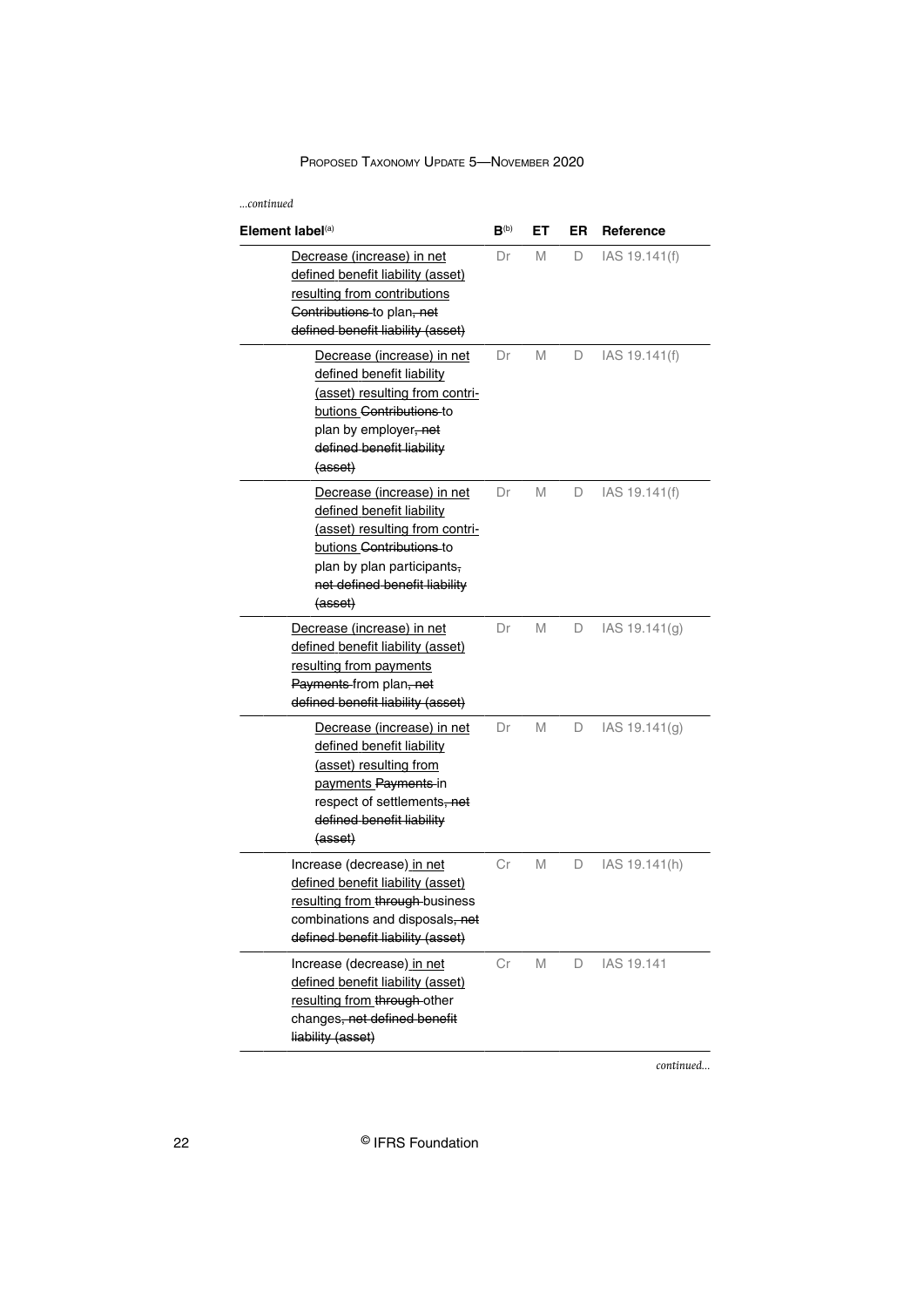<span id="page-23-0"></span>

| Element label <sup>(a)</sup>                                      | $\mathbf{R}^{(b)}$ |  | ET ER Reference |
|-------------------------------------------------------------------|--------------------|--|-----------------|
| Net defined benefit liability (asset) at end Cr M D IAS 19.140(a) |                    |  |                 |
| of period <sup>(c)</sup>                                          |                    |  |                 |

- (a) With the exception of the first and last rows, the standard labels of the items in this table are shown. However, in the corresponding presentation relationship in the IFRS Taxonomy, negated labels are used for the debit items.
- (b) Cr indicates a credit balance attribute; Dr indicates a debit balance attribute. As explained in paragraph 12, a net defined benefit asset, and plan assets, are represented as negative liabilities (see item in first row). Therefore, positive credit items represent increases in obligation/net liability and decreases in (net) assets, and positive debit items represent decreases in obligation/net liability and increases in (net) assets.
- (c) In the IFRS Taxonomy, the same line item is used for reporting amounts at the beginning and at the end of a period. In this instance the line item has the standard label 'Net defined benefit liability (asset)' and appears in both the first row of the table (where its period start label 'Net defined benefit liability (asset) at beginning of period' is used) and in the last row of the table (where its period end label 'Net defined benefit liability (asset) at end of period' is used).

# **Reconciliation of reimbursement rights**

- Paragraph 116 of IAS 19 states that when, and only when, another party is virtually certain to reimburse some or all of the expenditure required to settle a defined benefit obligation, an entity shall recognise its right to reimbursement as a separate asset, and measure that asset at fair value. 26
- Paragraphs 140–141 of IAS 19 require the disclosure of a reconciliation from the opening balance to the closing balance of any such reimbursement rights. These requirements are modelled by the IFRS Taxonomy in the 'Disclosure of reimbursement rights' table. 27
- The disclosure of such reimbursement rights is rare. A high proportion of the usage of the line items in this table appears to be either to incorrectly tag figures unrelated to the right to reimbursement of defined benefit expenditures—such as reimbursements related to legal claims, licensing, or tax investigations—or to tag items in the reconciliation of net defined benefit liability, or its sub-reconciliations, that are more correctly represented by line items in the 'Disclosure of net defined benefit liability (asset)' table (see paragraphs 10–25). 28
- Consequently, we propose to change the labels and descriptions of these line items to clarify their intended use. The full list of these changes is given in Appendix B. Example changes are:  $29$

| <b>Element label</b>       | <b>Documentation label</b>                      |
|----------------------------|-------------------------------------------------|
| Increase (decrease) in     | The increase (decrease) in the fair value of    |
| reimbursement rights       | reimbursement rights related to defined benefit |
| related to defined benefit | obligations. [Refer: At fair value [member];    |
| obligations, at fair value | Reimbursement rights related to defined benefit |
|                            | obligations, at fair value]                     |

*continued...*

© IFRS Foundation 23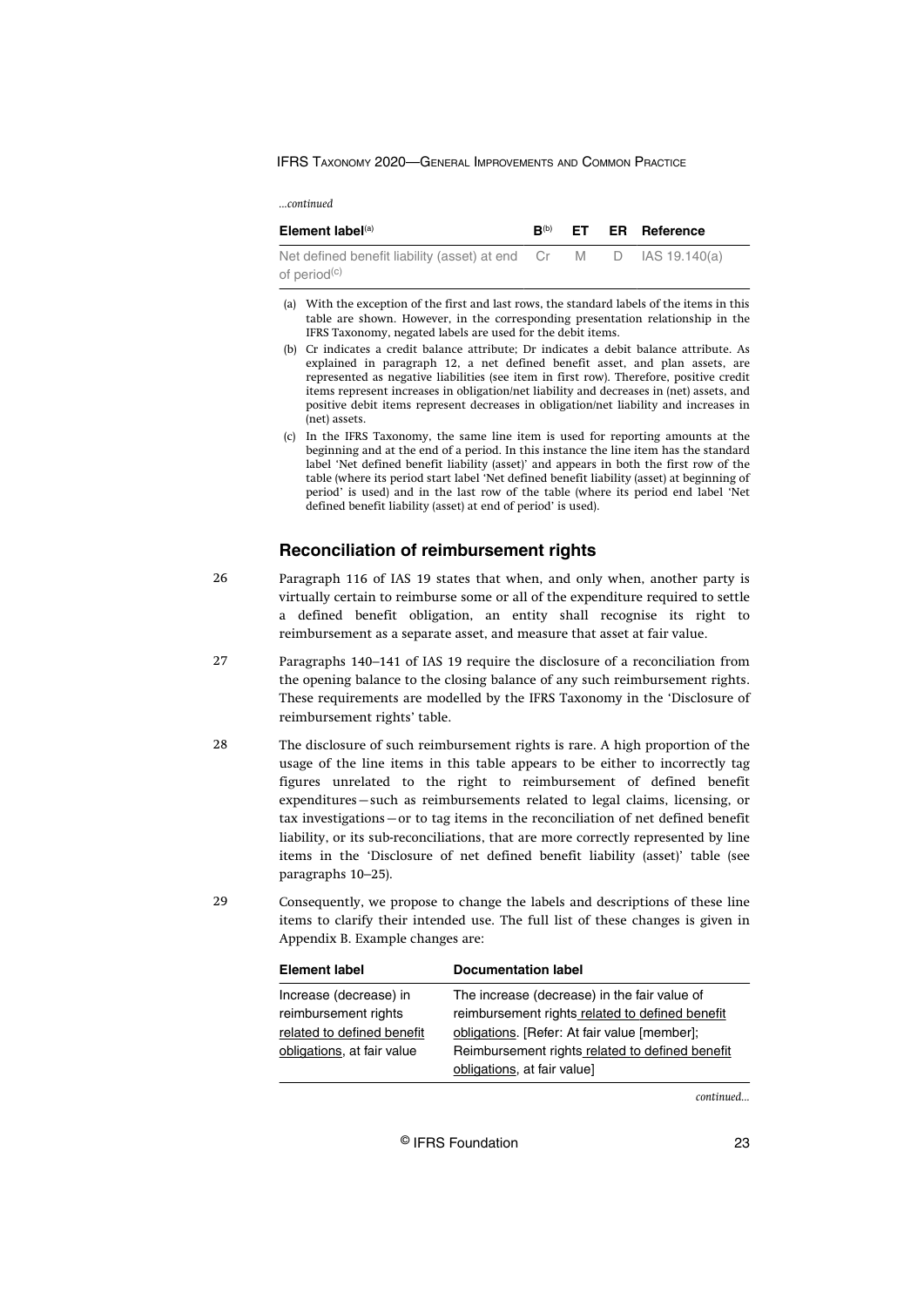#### <span id="page-24-0"></span>*...continued*

| <b>Element label</b>        | <b>Documentation label</b>                          |
|-----------------------------|-----------------------------------------------------|
| Increase (decrease) in      | The increase (decrease) in reimbursement rights     |
| reimbursement rights        | related to defined benefit obligations, resulting   |
| related to defined benefit  | from income arising from interest on reimburse-     |
| obligations, resulting from | ment rights. [Refer: Interest income; Reimburse-    |
| interest Interest-income.   | ment rights related to defined benefit obligations, |
| reimbursement rights        | at fair value]                                      |

# **Disaggregation of amounts reported in the statement of comprehensive income**

- Paragraph 135(b) of IAS 19 requires an entity to identify and explain the amounts in its financial statements arising from defined benefit plans. This paragraph does not specify any disclosure, other than the reconciliation from the opening balance to the closing balance of the net defined benefit liability or asset required by paragraphs 140–141 of IAS 19 (discussed in paragraphs  $10-25$ ).
- The IFRS Taxonomy includes line items that can be used for tagging the total amounts recognised in the statement of comprehensive income arising from defined benefit plans: 31

| <b>Element label</b>                  | <b>Presentation group</b>           |
|---------------------------------------|-------------------------------------|
| Post-employment benefit expense,      | [800200] Notes - Analysis of income |
| defined benefit plans                 | and expense                         |
| Other comprehensive income, before    | [420000] Statement of comprehensive |
| tax, gains (losses) on remeasurements | income, OCI components presented    |
| of defined benefit plans              | before tax                          |
| Other comprehensive income, net of    | [410000] Statement of comprehensive |
| tax, gains (losses) on remeasurements | income, OCI components presented    |
| of defined benefit plans              | net of tax                          |

32

30

Entities commonly disclose a detailed disaggregation of the amounts in the statement of comprehensive income relating to defined benefit plans, going significantly beyond the line items listed in paragraph 31. This disaggregation commonly includes income (gains) or expense (losses) items that correspond to the reconciliation items from the opening balance to the closing balance of the net defined benefit liability or asset. Entities also commonly:

- (a) disclose the administration cost of the defined benefit plan; and
- (b) disaggregate the interest on the defined benefit plan into interest expense and interest income.
- Using the example provided for the reconciliation in paragraph 15, an entity might report in the notes to their financial statements the disaggregation illustrated in Table 4. 33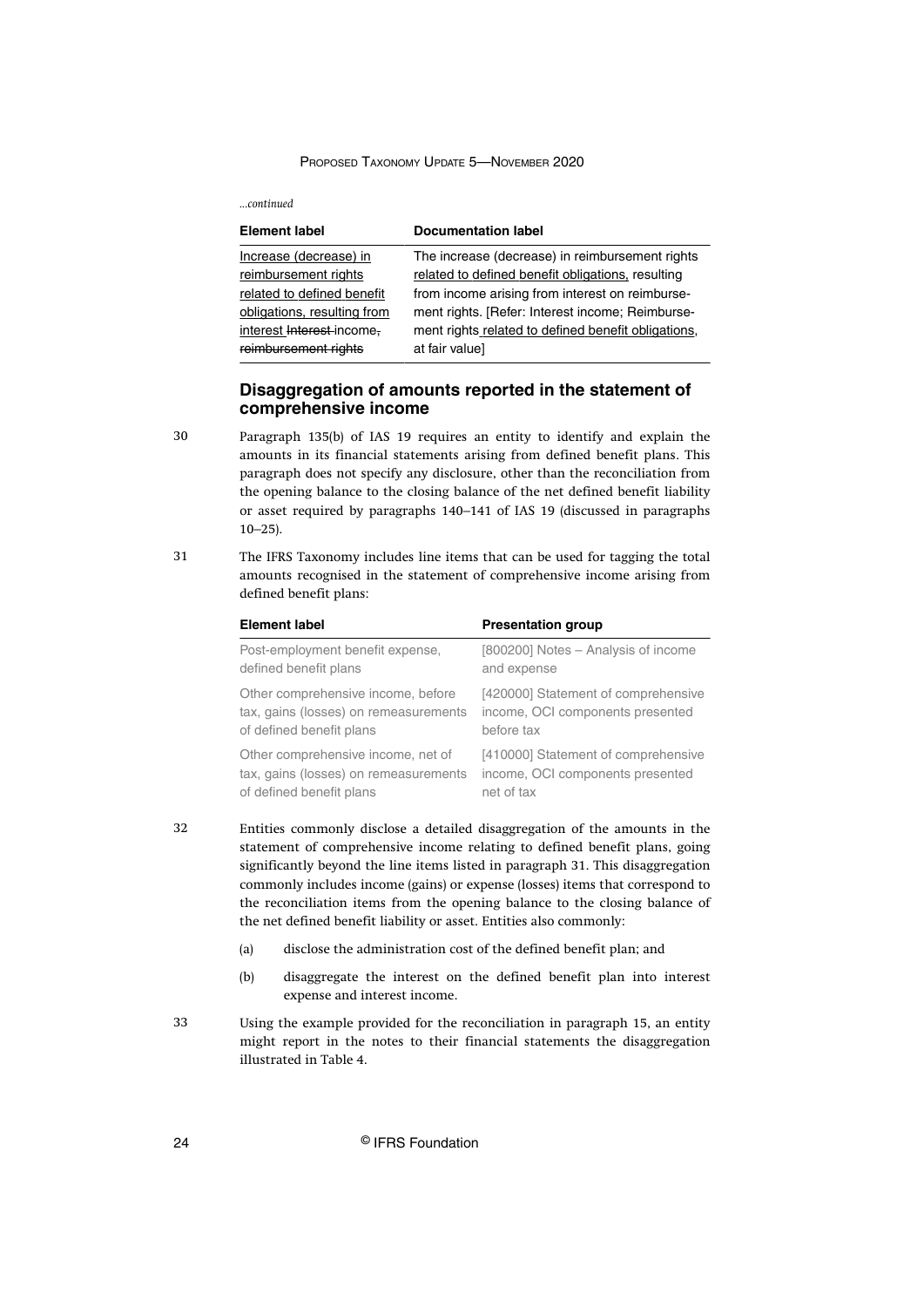| Table 4—Illustrative disaggregation of amounts in statement<br>comprehensive income relating to pension benefits | оf        |
|------------------------------------------------------------------------------------------------------------------|-----------|
|                                                                                                                  | <b>CU</b> |
| Interest expense                                                                                                 | 40        |
| Interest income                                                                                                  | (7)       |
| Net interest expense                                                                                             | 33        |
| Current service cost                                                                                             | 20        |
| Total defined benefits expense recognised in profit or loss                                                      | 53        |
| Return on plan assets excluding interest                                                                         | (30)      |
| Total defined benefits expense recognised in other<br>comprehensive income                                       | (30)      |

In practice, entities tag the detailed disaggregation using:

(a) extension line items; or

- (b) line items in the table for reconciliation of net defined benefit liability (see paragraph 11).
- We think that the use of extension line items makes consumption of the data difficult for users of tagged financial statements. 35
- We think that the use of the line items for the reconciliation is potentially misleading. The balance attributes of these line items are modelled from the perspective of changes in a liability balance. The balance attribute of the line items cannot be used to convey clearly to a user of tagged financial statements whether a value reported in the statement of comprehensive income represents an income (gain) or expense (loss). 36
- To illustrate the problems mentioned in paragraph 36, consider the reported amount of CU33 for net interest expense reported in the example in Table 4. The line item 'Interest expense (income), net defined benefit liability (asset)' has a credit balance attribute and therefore needs to be tagged using a positive sign within the reconciliation of the net defined benefit liability (see paragraph 16). A credit balance for a line item reported in the statement of comprehensive income should represent an income item. Therefore, tagging the reported expense of CU33 using the line item for the reconciliation could convey to the user that this value is interest income. The value is not interest income, so such tagging is misleading. 37
- We propose, therefore, to add line items paralleling the relevant reconciliation items, providing their double entry equivalents. We would provide separate line items distinguishing between values before tax and values after tax for those elements applicable to other comprehensive income. We would also add separate line items for interest expense and interest income on pensions. All of these line items would be added to the 'Disclosure of defined benefit plans' table, grouped appropriately under the common practice line items listed in paragraph 31, which would be included as subtotals. The label 'Postemployment benefit expense, defined benefit plans' would be changed to 38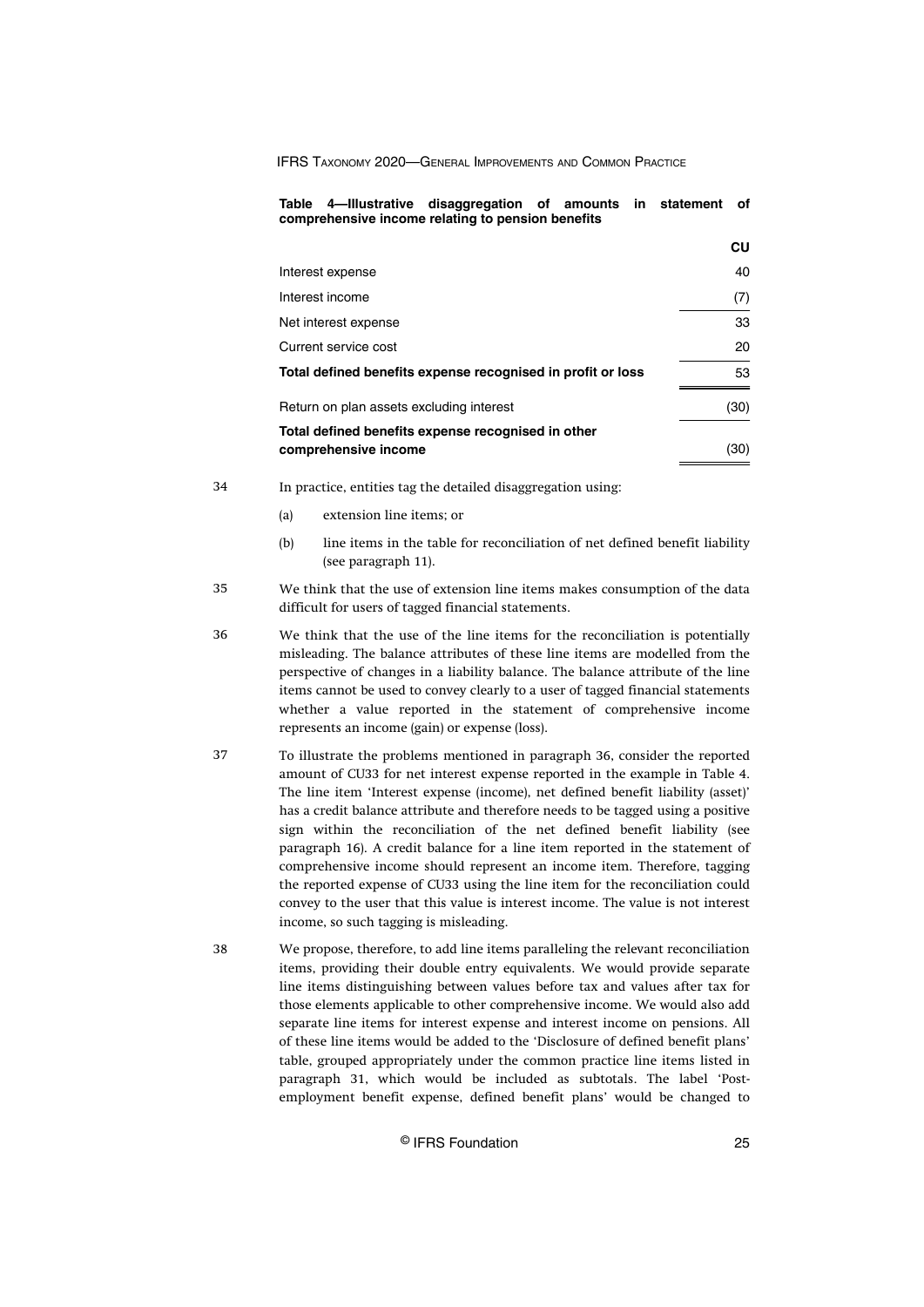'Post-employment benefit expense in profit or loss, defined benefit plans' to clarify its relationship with the other two heading items.

# Table text block

| <b>Element label</b>                                                                                    |                    | ET | ER                     | Reference                        |
|---------------------------------------------------------------------------------------------------------|--------------------|----|------------------------|----------------------------------|
| Disclosure of defined benefit plans                                                                     |                    | TB | D.                     | IAS 19.138                       |
| Line items                                                                                              |                    |    |                        |                                  |
|                                                                                                         |                    |    |                        |                                  |
| <b>Element label</b>                                                                                    | $B$ <sup>(a)</sup> | EТ | ER                     | Reference                        |
|                                                                                                         |                    |    |                        |                                  |
| Surplus (deficit) in plan                                                                               | Dr                 | M  | CP.                    | IAS 19.57(a)                     |
| Defined benefit obligation, at present<br>value                                                         | Cr                 | M  | CP                     | IAS 19.57(a)                     |
| Plan assets, at fair value                                                                              | Dr                 | M  | <b>CP</b>              | IAS 19.57(a)                     |
| Post-employment benefit expense in profit<br>or loss, defined benefit plans                             | Dr                 | м  | CP.<br>$\overline{CP}$ | <b>IAS 19.5</b><br>IAS 19.135(b) |
| Current service cost, defined benefit<br>plans                                                          | Dr                 | м  | СP                     | IAS 19.135(b)                    |
| Interest expense (income), defined<br>benefit plans                                                     | Dr                 | м  | <b>CP</b>              | IAS 19.135(b)                    |
| Interest expense, defined benefit<br>plans                                                              | Dr                 | М  | <b>CP</b>              | IAS 19.135(b)                    |
| Interest income, defined benefit<br>plans                                                               | Cr                 | M  | <b>CP</b>              | IAS 19.135(b)                    |
| Past service cost and losses (gains)<br>arising from settlements, defined<br>benefit plans              | Dr                 | М  | <b>CP</b>              | IAS 19.135(b)                    |
| Past service cost, defined benefit<br>plans                                                             | Dr                 | М  | <b>CP</b>              | IAS 19.135(b)                    |
| Gains (losses) arising from<br>settlements, defined benefit plans                                       | Cr                 | М  | <b>CP</b>              | IAS 19.135(b)                    |
| Administration costs not reflected in<br>return on plan assets, defined benefit<br>plans                | Dr                 | М  | СP                     | IAS 19.135(b)                    |
| Other comprehensive income, net of tax,<br>gains (losses) on remeasurements of<br>defined benefit plans | Cr                 | М  | D<br>CP.               | IAS 1.91(a)<br>IAS 19.135(b)     |
| Return on plan assets excluding<br>interest income or expense, net of<br>tax, defined benefit plans     | Cr                 | м  | <b>CP</b>              | IAS 19.135(b)                    |

*continued...*

26 © IFRS Foundation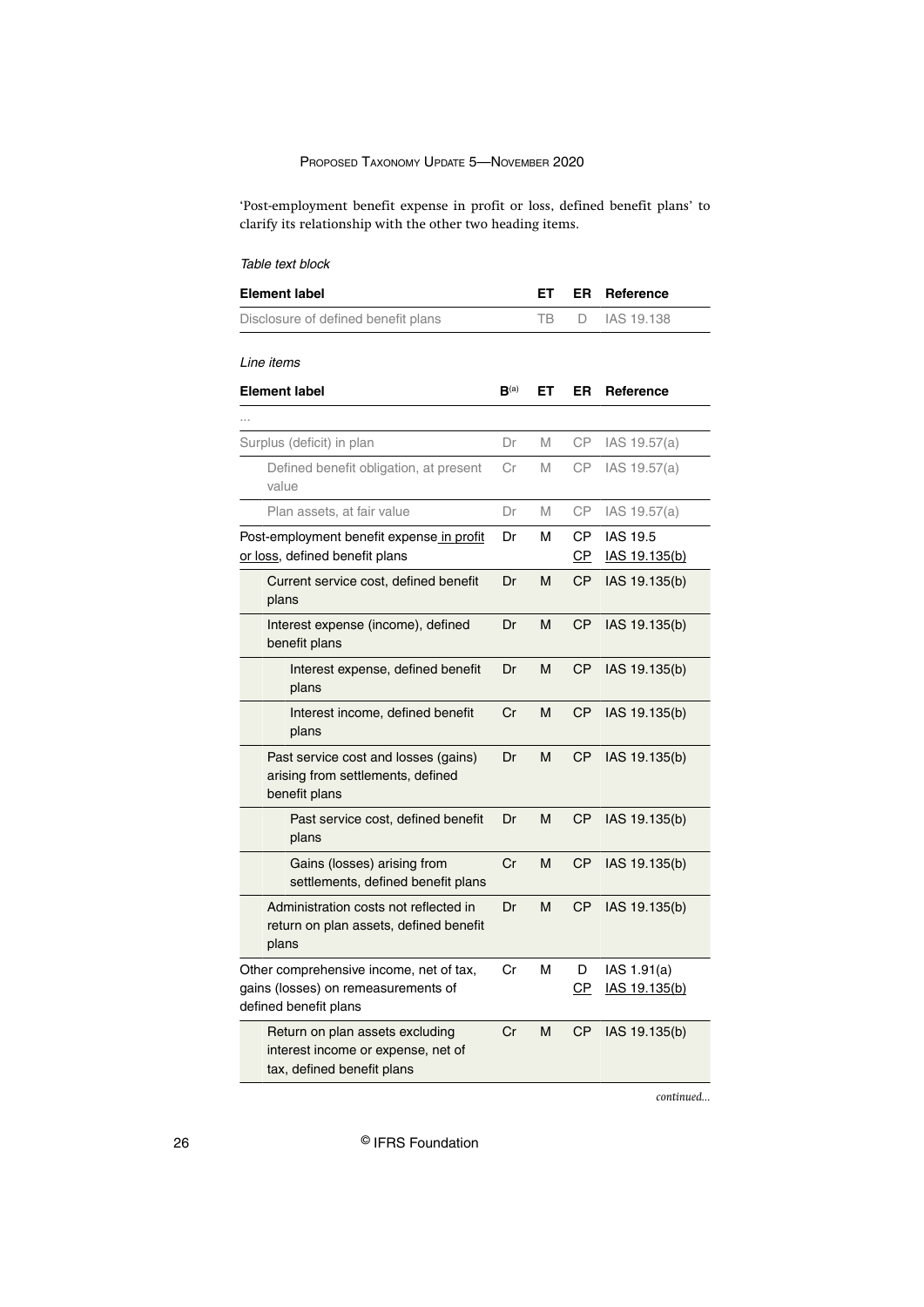| continued |  |
|-----------|--|
|           |  |

| <b>Element label</b>                                                                                                                                                           | $B^{(a)}$ | ET | ER        | Reference                    |
|--------------------------------------------------------------------------------------------------------------------------------------------------------------------------------|-----------|----|-----------|------------------------------|
| Actuarial gains (losses) arising from<br>changes in demographic assump-<br>tions, net of tax, defined benefit plans                                                            | Cr        | М  | СP        | IAS 19.135(b)                |
| Actuarial gains (losses) arising from<br>changes in financial assumptions, net<br>of tax, defined benefit plans                                                                | Cr        | M  | СP        | IAS 19.135(b)                |
| Actuarial gains (losses) arising from<br>experience adjustments, net of tax,<br>defined benefit plans                                                                          | Cr        | М  | СP        | IAS 19.135(b)                |
| Gains (losses) on changes in effect<br>of limiting net defined benefit asset to<br>asset ceiling excluding interest<br>income or expense, net of tax,<br>defined benefit plans | Cr        | М  | СP        | IAS 19.135(b)                |
| Other comprehensive income, before tax,<br>gains (losses) on remeasurements of<br>defined benefit plans                                                                        | Cr        | М  | D<br>СP   | IAS 1.91(b)<br>IAS 19.135(b) |
| Return on plan assets excluding<br>interest income or expense, before<br>tax, defined benefit plans                                                                            | Cr        | М  | СP        | IAS 19.135(b)                |
| Actuarial gains (losses) arising from<br>changes in demographic assump-<br>tions, before tax, defined benefit<br>plans                                                         | Cr        | М  | <b>CP</b> | IAS 19.135(b)                |
| Actuarial gains (losses) arising from<br>changes in financial assumptions,<br>before tax, defined benefit plans                                                                | Cr        | М  | СP        | IAS 19.135(b)                |
| Actuarial gains (losses) arising from<br>experience adjustments, before tax,<br>defined benefit plans                                                                          | Cr        | М  | СP        | IAS 19.135(b)                |
| Gains (losses) on changes in effect<br>of limiting net defined benefit asset to<br>asset ceiling excluding interest<br>income or expense, before tax,<br>defined benefit plans | Cr        | М  | СP        | IAS 19.135(b)                |

(a) Cr indicates a credit, Dr indicates a debit.

39

We considered but rejected removing the balance attributes of the line items used to tag the reconciliation of the net defined benefit liability.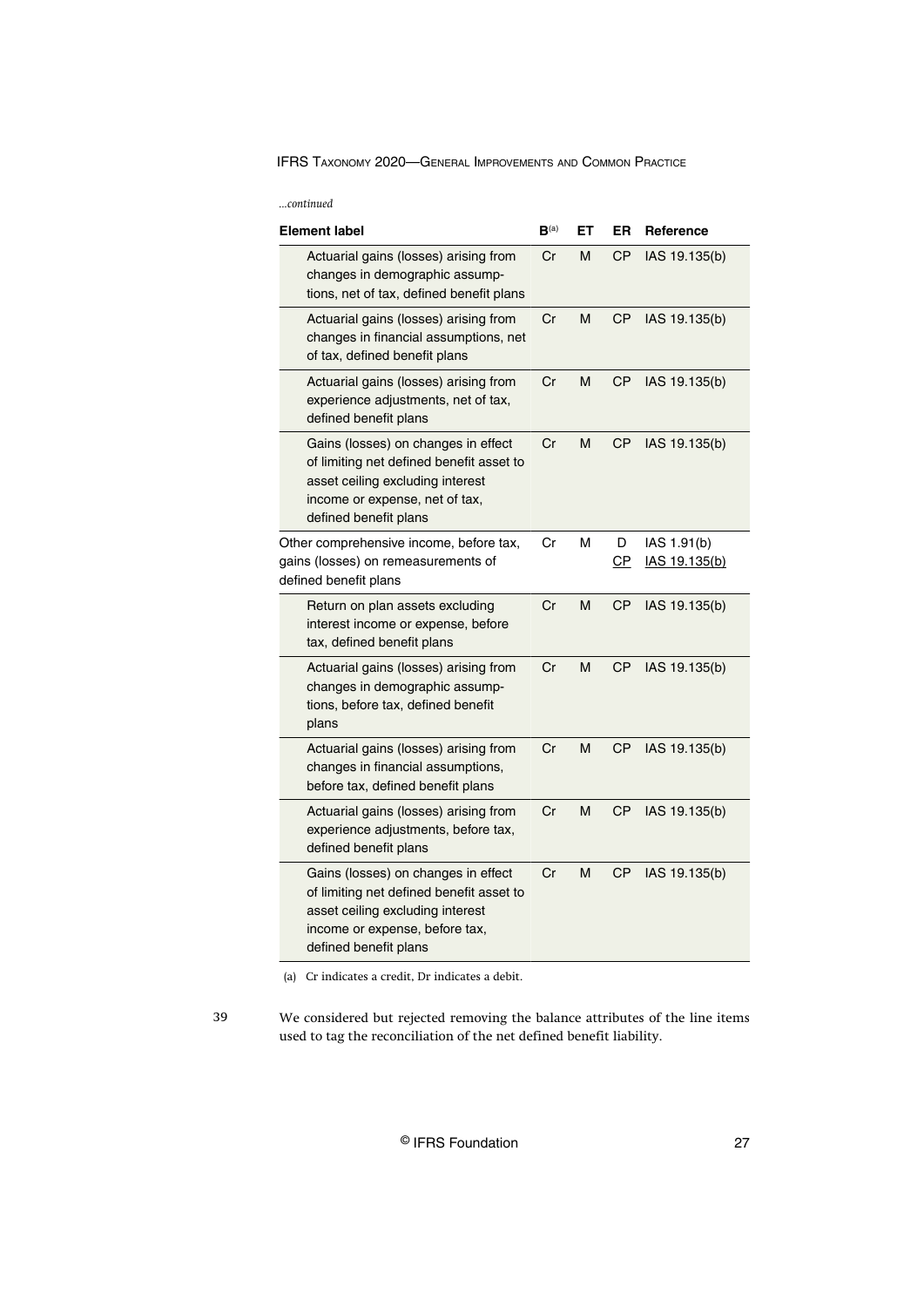- <span id="page-28-0"></span>The IFRS Taxonomy includes some elements without a balance attribute for disclosures that relate to a reconciliation of changes in assets or liabilities and which can also be reported in the statement of comprehensive income or notes to the statement of comprehensive income. For example, 'Depreciation of property, plant and equipment' (an expense) can be presented in the statement of profit or loss with a normal debit balance, indicating an expense, and in the reconciliation of changes in property, plant and equipment with a normal credit balance, indicating a decrease in assets. The IFRS Taxonomy contains a monetary line item with the standard label 'Depreciation, property, plant and equipment'. No balance attribute has been allocated to this element. 40
- The policy of not allocating a balance attribute to a reconciliation item is only used within the IFRS Taxonomy when a preparer can intuitively select the correct sign to be reported in the XBRL filing, and a user of tagged financial statements can intuitively understand the tagged data. We think using this policy for the reconciliation items relating to defined benefit plans is inappropriate because many of the line items can be reported as either negative or positive values. Preparers would need to determine the sign to report in the reconciliation context and in the separate disaggregation context. Doing so is likely to lead to an increase in incorrect tagging and reduce the quality of the resulting data. 41

# **Other post-employment benefits**

#### **Defined contribution plans**

- Paragraph 53 of IAS 19 requires an entity to disclose the amount recognised as an expense for defined contribution plans. The line item 'Post-employment benefit expense, defined contribution plans' used to tag this disclosure is only included in the 'Analysis of income and expense' presentation group, and not in the presentation group on employee benefits. Its omission from the presentation group on employee benefits is incorrect because this line item represents an IAS 19 disclosure requirement. 42
- Entities commonly disclose additional narrative information describing their defined contribution plans, reporting information about such plans under a separate subheading within their note disclosures on employee benefits in financial reports. 43
- We propose, therefore, to add a text block related to defined contribution plans to the presentation group '[834480] Notes – Employee benefits'. The new text block would enable block tagging of such a disclosure, and permit a user of tagged financial statements to more easily extract all the disclosures related to defined contribution plans. We also propose to include the monetary line item mentioned in paragraph 42 as a child of this text block. 44

| <b>Element label</b>                     |  | ET ER Reference |
|------------------------------------------|--|-----------------|
| Disclosure of employee benefits          |  | TB D IAS 19     |
| Disclosure of defined contribution plans |  | TB CP IAS 19.28 |

*continued...*

28 © IFRS Foundation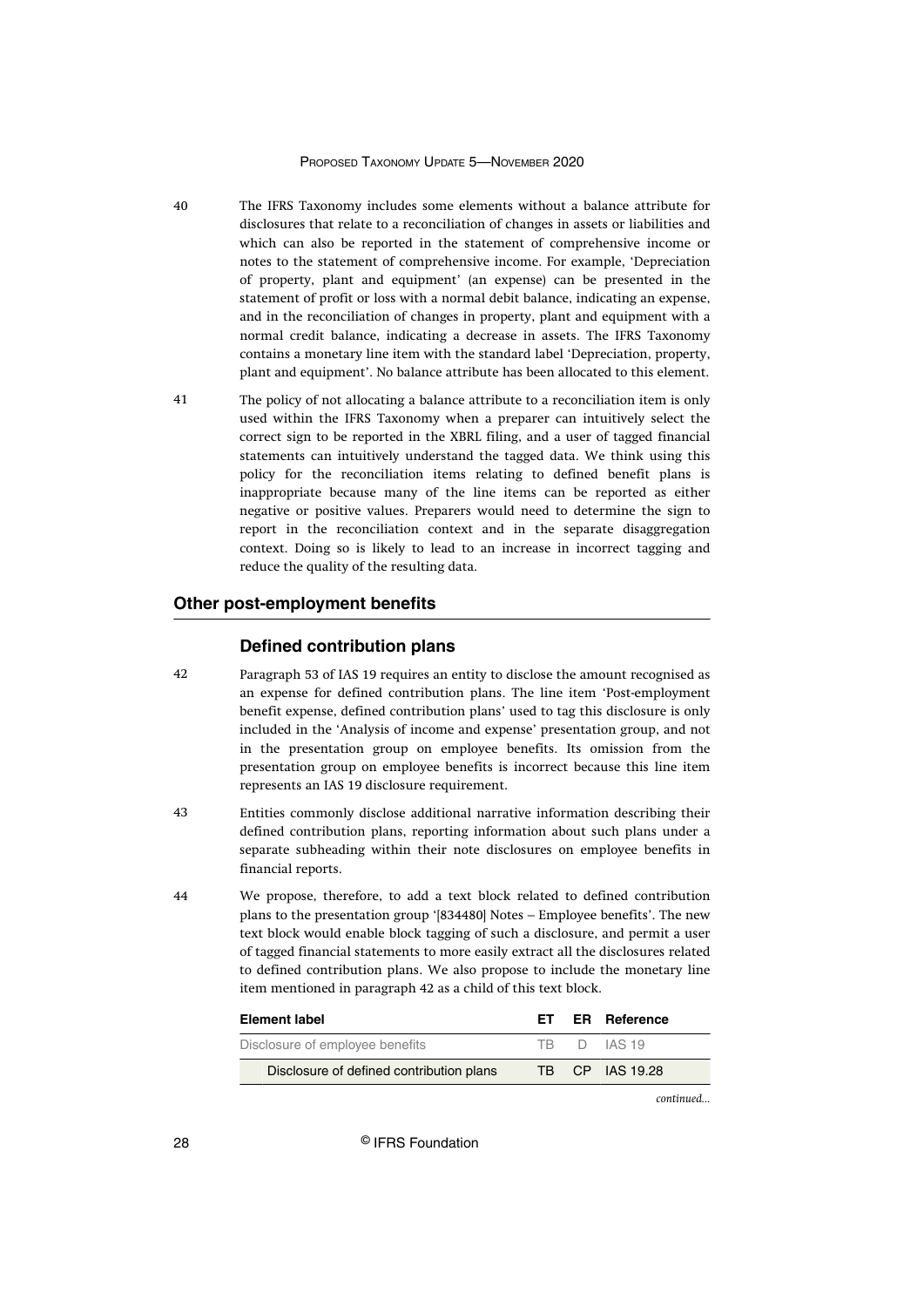<span id="page-29-0"></span>

| Element label                    | FT. | <b>ER</b> Reference |  |
|----------------------------------|-----|---------------------|--|
| Post-employment benefit expense, | M   | D IAS 19.53         |  |
| defined contribution plans       |     |                     |  |

# **Total post-employment benefit expense**

45

The IFRS Taxonomy includes line items within '[800200] Notes – Analysis of income and expense' to tag the expense in the statement of profit or loss for defined benefit and defined contribution plans.

Entities commonly report amounts representing their total post-employment benefit expense in profit or loss, and tag these amounts using extensions. We propose to add a line item for 'post-employment benefit expense in profit or loss' to reflect this reporting practice.

| <b>Element label</b>                                                                       | EТ | ER          | Reference                          |
|--------------------------------------------------------------------------------------------|----|-------------|------------------------------------|
| Employee benefits expense                                                                  | M  | D<br>D<br>F | IAS 1.99<br>IAS 1.104<br>IAS 1.102 |
| Short-term employee benefits expense                                                       | M  | CP          | IAS 1.112(c)                       |
| Post-employment benefit expense in profit<br>or loss                                       | м  | CP.         | <b>IAS 19.5</b>                    |
| Post-employment benefit expense,<br>defined contribution plans                             | M  | D           | IAS 19.53                          |
| Post-employment benefit expense in<br>profit or loss, defined benefit plans <sup>(a)</sup> | М  | СP<br>СP    | IAS 19.5<br>IAS 19.135(b)          |
| Termination benefits expense                                                               | M  | СP          | IAS 19.171                         |
| $\cdots$                                                                                   |    |             |                                    |

(a) Label and reference changes proposed in paragraph 38.

<sup>46</sup>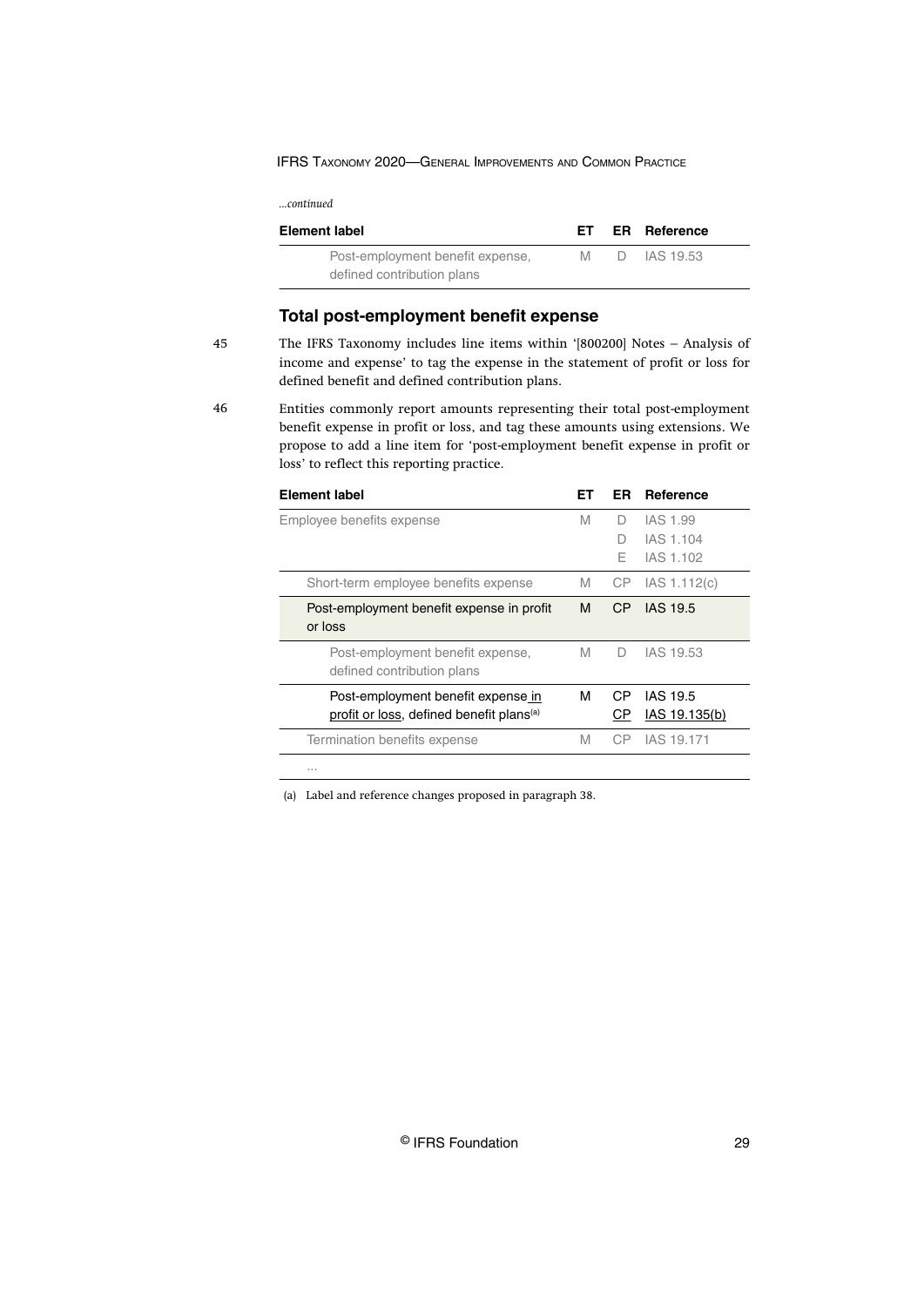# <span id="page-30-0"></span>**Appendix A—IFRS Taxonomy content terminology**

The table in this appendix briefly explains the IFRS Taxonomy terms used in this document.

| Core content-IFRS Taxonomy elements                                                                                                                                                                                                                                                                                                                                                                                                                                                                                                                                                                                                                                                                                      |                                                                                                                                                                                                                                                                                                                                                                                                                                                                                                                                                                                                                                                                                                                                                                                                                       |
|--------------------------------------------------------------------------------------------------------------------------------------------------------------------------------------------------------------------------------------------------------------------------------------------------------------------------------------------------------------------------------------------------------------------------------------------------------------------------------------------------------------------------------------------------------------------------------------------------------------------------------------------------------------------------------------------------------------------------|-----------------------------------------------------------------------------------------------------------------------------------------------------------------------------------------------------------------------------------------------------------------------------------------------------------------------------------------------------------------------------------------------------------------------------------------------------------------------------------------------------------------------------------------------------------------------------------------------------------------------------------------------------------------------------------------------------------------------------------------------------------------------------------------------------------------------|
| The IFRS Taxonomy contains elements<br>that represent disclosures in financial<br>statements prepared applying IFRS<br>Standards.<br>These elements are described using:<br>line items-which represent the<br>accounting concepts being reported.<br>They can be numerical or narrative,<br>reflecting the figures and narrative<br>reported, for example, 'Assets', 'Proper-<br>ty, plant and equipment' and 'Descrip-<br>tion of accounting policy for govern-<br>ment grants'.<br>axes and members-information<br>categories and components that<br>accounting concepts can be broken<br>down into or reported by, for example,<br>'Classes of property, plant and<br>equipment'.<br>tables-logical groupings of IFRS | These IFRS Taxonomy elements have:<br>element names and element<br>$\bullet$<br>identifiers-unique computer tags<br>used to identify and mark up the data.<br>element standard labels - human-<br>$\bullet$<br>readable names reflecting the<br>accounting meaning of an element.<br>Some elements have additional labels<br>that provide more specific descriptions,<br>for example, to indicate a total (total<br>label) or distinguish between opening<br>and closing balances (period start and<br>end labels). Such additional labels do<br>not alter the accounting meaning of<br>the element but are used for displaying<br>IFRS Taxonomy presentation relation-<br>ships.<br>element types (ET)-categories of<br>$\bullet$<br>permitted data values, for example,<br>text (T), text block (TB), monetary (M), |
| Taxonomy axes, members and line<br>items.                                                                                                                                                                                                                                                                                                                                                                                                                                                                                                                                                                                                                                                                                | decimal (DEC), percentage (PER) and<br>duration (DUR).<br>text element types are used for<br>narrative disclosure. They are also<br>used when IFRS Standards do not<br>specify the details of a disclosure<br>requirement, but that disclosure<br>requirement is expected to be<br>expressed in a free-text format by a<br>preparer.<br>text block element types are used<br>for a set of information which may<br>include, for example, numerical<br>disclosures, narrative explanations<br>and tables.                                                                                                                                                                                                                                                                                                              |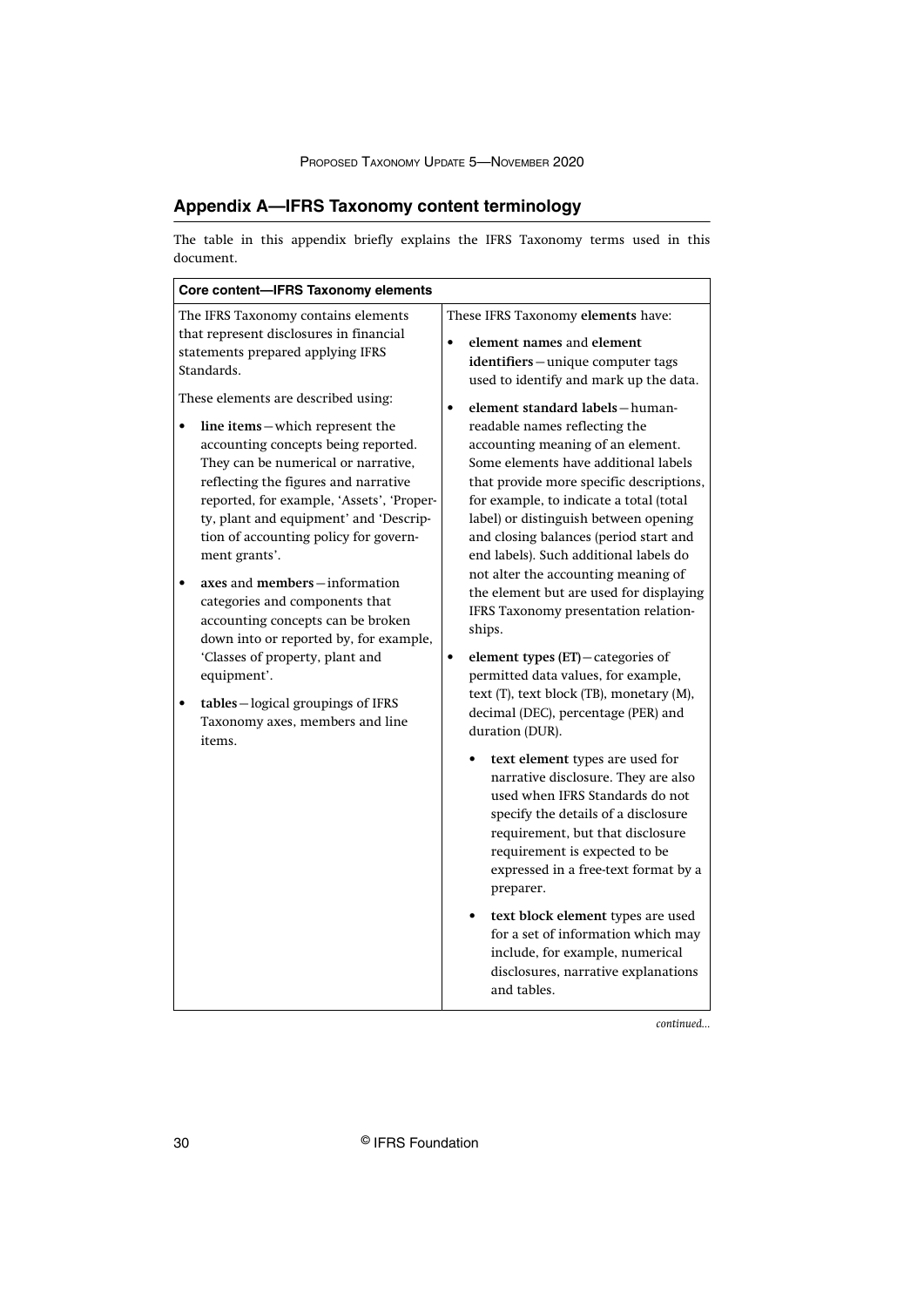*...continued*

| Core content-IFRS Taxonomy elements                                        |                                                                                                                                                                                                                                                                                                                                    |
|----------------------------------------------------------------------------|------------------------------------------------------------------------------------------------------------------------------------------------------------------------------------------------------------------------------------------------------------------------------------------------------------------------------------|
|                                                                            | element properties, such as:<br>the period – which indicates<br>whether the element is expected to<br>be reported for a period of time<br>(duration) or at a particular point<br>in time (instant); and<br>the balance – which indicates<br>whether the element is generally<br>expected to be reported as a credit<br>or a debit. |
| Supporting content-documentation and references for IFRS Taxonomy elements |                                                                                                                                                                                                                                                                                                                                    |

| The IFRS Taxonomy provides supporting<br>content explaining the accounting<br>meaning of an element. | This content includes:<br>references – which link an element to<br>the authoritative literature, for<br>example, IFRS 15 Revenue from Contracts<br>with Customers.                                |
|------------------------------------------------------------------------------------------------------|---------------------------------------------------------------------------------------------------------------------------------------------------------------------------------------------------|
|                                                                                                      | element reference types (ER) – which<br>define the source of an element, for<br>example, disclosure (D), example (E)<br>and common practice (CP).                                                 |
|                                                                                                      | documentation labels-which provide<br>a textual definition of each element.<br>The sources of these definitions are<br>the IFRS Standards and their<br>accompanying materials, when<br>available. |
|                                                                                                      | guidance labels – which are implemen-<br>tation notes that provide additional<br>help to preparers on the correct use of<br>IFRS Taxonomy elements within an<br>electronic report.                |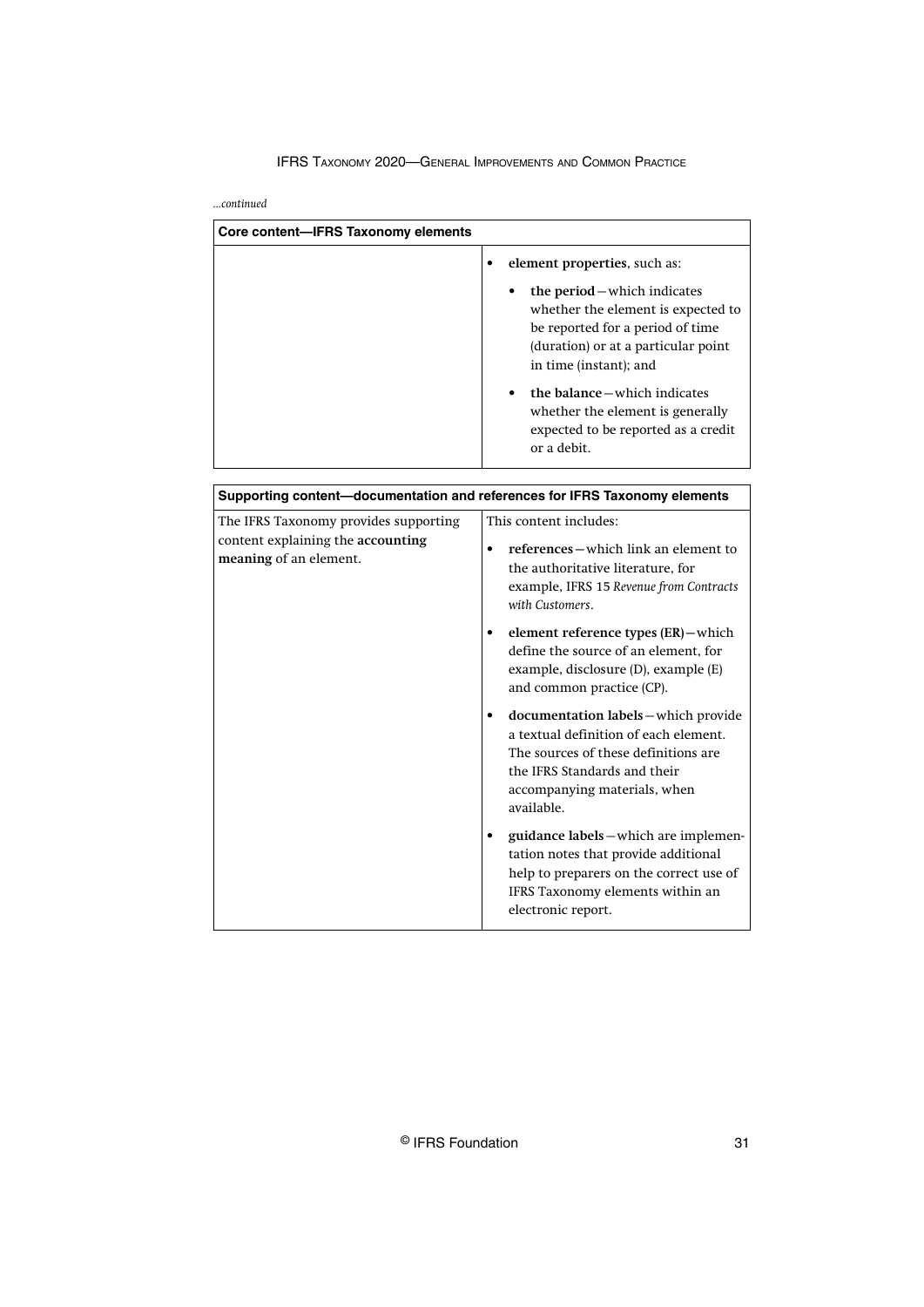| Supporting content—relationships between IFRS Taxonomy elements (linkbases)                                                                                                                                                                                                                                            |                                                                                                                                                                                                                                                                           |
|------------------------------------------------------------------------------------------------------------------------------------------------------------------------------------------------------------------------------------------------------------------------------------------------------------------------|---------------------------------------------------------------------------------------------------------------------------------------------------------------------------------------------------------------------------------------------------------------------------|
| The IFRS Taxonomy calculation linkbase<br>explains how elements may relate<br>mathematically to each other.                                                                                                                                                                                                            | For example, this content includes:<br>summations of elements to a total or<br>subtotal; and<br>formulas to indicate that an element is<br>a ratio of other taxonomy elements.                                                                                            |
| The IFRS Taxonomy uses the presentation<br>linkbase to provide presentation<br>views under which the line items, axes<br>and members (or a combination of those<br>elements as tables) have been grouped.<br>These presentation views enable human-<br>readable viewing and navigation of the<br><b>IFRS</b> Taxonomy. | The IFRS Taxonomy has specific presenta-<br>tion elements:<br>headings (abstract elements); and<br>٠<br>presentation groups.<br>These elements are not used when tagging<br>financial statements. These headings and<br>presentation groups also have<br>standard labels. |
| The IFRS Taxonomy uses the definition<br>linkbase to provide views under which the<br>combined line items, axes and members<br>(tables) have been grouped. These views<br>enable the computer-readable use of the<br>IFRS Taxonomy.                                                                                    | For example, the content includes:<br>a definition for each table; and<br>$\bullet$<br>a default member for each axis.<br>٠                                                                                                                                               |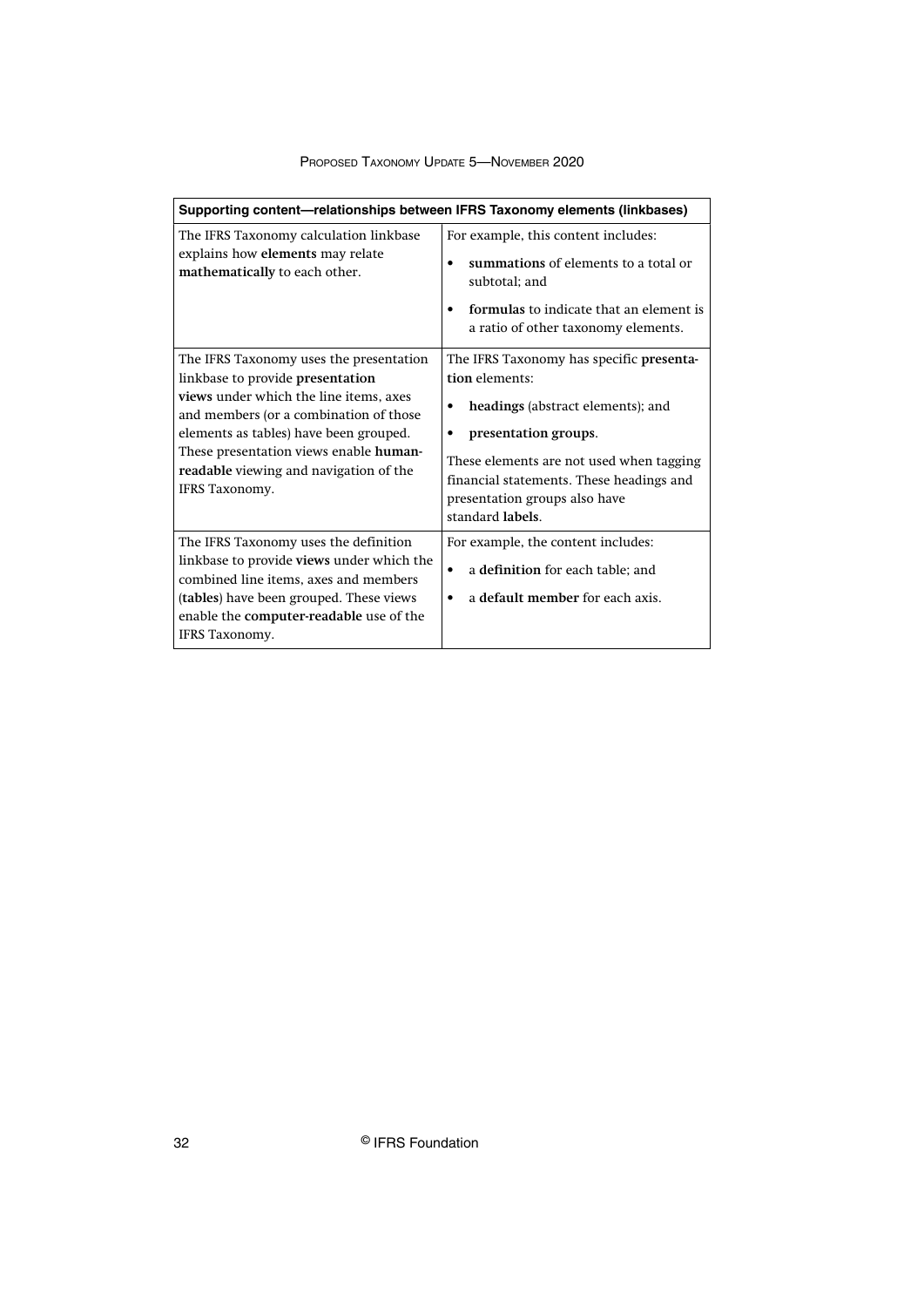# <span id="page-33-0"></span>**Appendix B—Documentation and guidance labels**

We propose the following documentation labels for the new line items in this Proposed IFRS Taxonomy Update, changes to documentation labels for some line items, and the addition of guidance labels.

# **Fair value of plan assets (paragraphs 1–5)**

| <b>Element label</b>                                                                      | <b>Documentation label</b>                                                                                                                                                                                                                                                                                         | ER        | Reference                      |
|-------------------------------------------------------------------------------------------|--------------------------------------------------------------------------------------------------------------------------------------------------------------------------------------------------------------------------------------------------------------------------------------------------------------------|-----------|--------------------------------|
| Qualifying insurance<br>policies, amount<br>contributed to fair<br>value of plan assets   | The amount qualifying insurance<br>policies contribute to the fair value of<br>defined benefit plan assets. [Refer: Plan<br>assets, at fair value; Defined benefit<br>plans [member]]                                                                                                                              | CP        | IAS 19.142,<br><b>IAS 19.8</b> |
| Cash and cash equiva-<br>lents, percentage<br>contributed to fair<br>value of plan assets | The percentage cash and cash equiva-<br>lents contribute to the fair value of<br>defined benefit plan assets. [Refer:<br>Cash and cash equivalents; Plan assets,<br>at fair value; Defined benefit plans<br>[member]] [Contrast: Cash and cash<br>equivalents, amount contributed to fair<br>value of plan assets] | <b>CP</b> | IAS 19.142(a)                  |
| Equity instruments,<br>percentage contributed<br>to fair value of plan<br>assets          | The percentage equity instruments<br>contribute to the fair value of defined<br>benefit plan assets. [Refer: Plan assets,<br>at fair value; Defined benefit plans<br>[member]] [Contrast: Equity instruments,<br>amount contributed to fair value of plan<br>assets]                                               | <b>CP</b> | IAS 19.142(b)                  |
| Debt instruments,<br>percentage contributed<br>to fair value of plan<br>assets            | The percentage instruments represent-<br>ing debt (rather than equity) contribute<br>to the fair value of defined benefit plan<br>assets. [Refer: Plan assets, at fair value;<br>Defined benefit plans [member]]<br>[Contrast: Debt instruments, amount<br>contributed to fair value of plan assets]               | <b>CP</b> | IAS 19.142(c)                  |
| Real estate, percent-<br>age contributed to fair<br>value of plan assets                  | The percentage real estate contributes<br>to the fair value of defined benefit plan<br>assets. [Refer: Plan assets, at fair value;<br>Defined benefit plans [member]]<br>[Contrast: Real estate, amount contrib-<br>uted to fair value of plan assets]                                                             | <b>CP</b> | IAS 19.142(d)                  |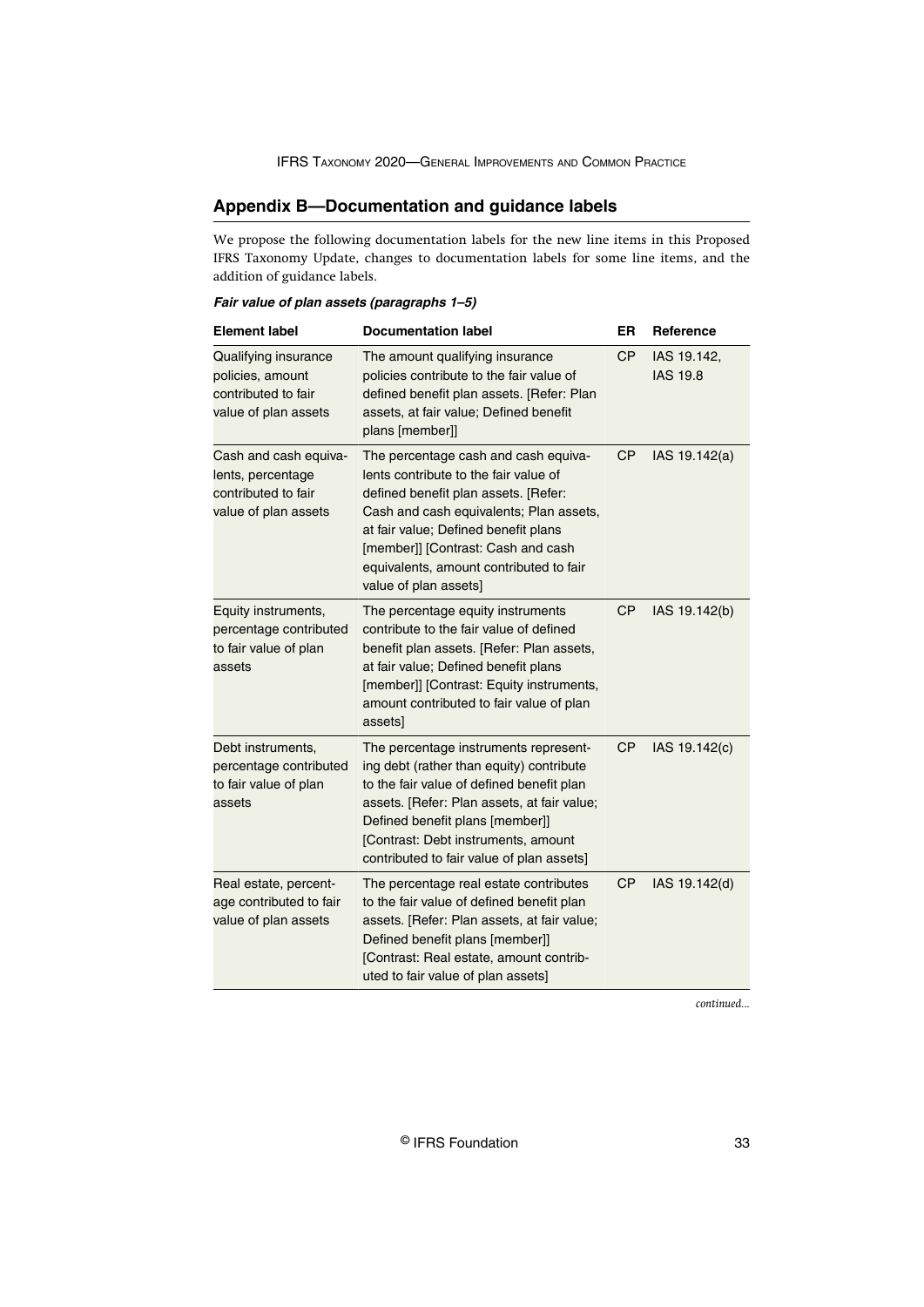*...continued*

| <b>Element label</b>                                                                        | <b>Documentation label</b>                                                                                                                                                                                                                                                                                                   | ER        | Reference                      |
|---------------------------------------------------------------------------------------------|------------------------------------------------------------------------------------------------------------------------------------------------------------------------------------------------------------------------------------------------------------------------------------------------------------------------------|-----------|--------------------------------|
| Derivatives, percent-<br>age contributed to fair<br>value of plan assets                    | The percentage derivatives contribute to<br>the fair value of defined benefit plan<br>assets. [Refer: Plan assets, at fair value;<br>Defined benefit plans [member]; Deriva-<br>tives [member]] [Contrast: Derivatives,<br>amount contributed to fair value of plan<br>assets]                                               | <b>CP</b> | IAS 19.142(e)                  |
| Investment funds,<br>percentage contributed<br>to fair value of plan<br>assets              | The percentage investment funds<br>contribute to the fair value of defined<br>benefit plan assets. [Refer: Plan assets,<br>at fair value; Defined benefit plans<br>[member]] [Contrast: Investment funds,<br>amount contributed to fair value of plan<br>assets]                                                             | СP        | IAS 19.142(f)                  |
| Asset-backed securi-<br>ties, percentage<br>contributed to fair<br>value of plan assets     | The percentage securities that are<br>backed by underlying assets contribute<br>to the fair value of defined benefit plan<br>assets. [Refer: Plan assets, at fair value;<br>Defined benefit plans [member]]<br>[Contrast: Asset-backed securities,<br>amount contributed to fair value of plan<br>assets]                    | <b>CP</b> | IAS 19.142(g)                  |
| Structured debt,<br>percentage contributed<br>to fair value of plan<br>assets               | The percentage debt that has been<br>structured to meet a particular invest-<br>ment objective contributes to the fair<br>value of defined benefit plan assets.<br>[Refer: Plan assets, at fair value;<br>Defined benefit plans [member]]<br>[Contrast: Structured debt, amount<br>contributed to fair value of plan assets] | <b>CP</b> | IAS 19.142(h)                  |
| Qualifying insurance<br>policies, percentage<br>contributed to fair<br>value of plan assets | The percentage qualifying insurance<br>policies contribute to the fair value of<br>defined benefit plan assets. [Refer: Plan<br>assets, at fair value; Defined benefit<br>plans [member]] [Contrast: Qualifying<br>insurance policies, amount contributed<br>to fair value of plan assets]                                   | <b>CP</b> | IAS 19.142,<br><b>IAS 19.8</b> |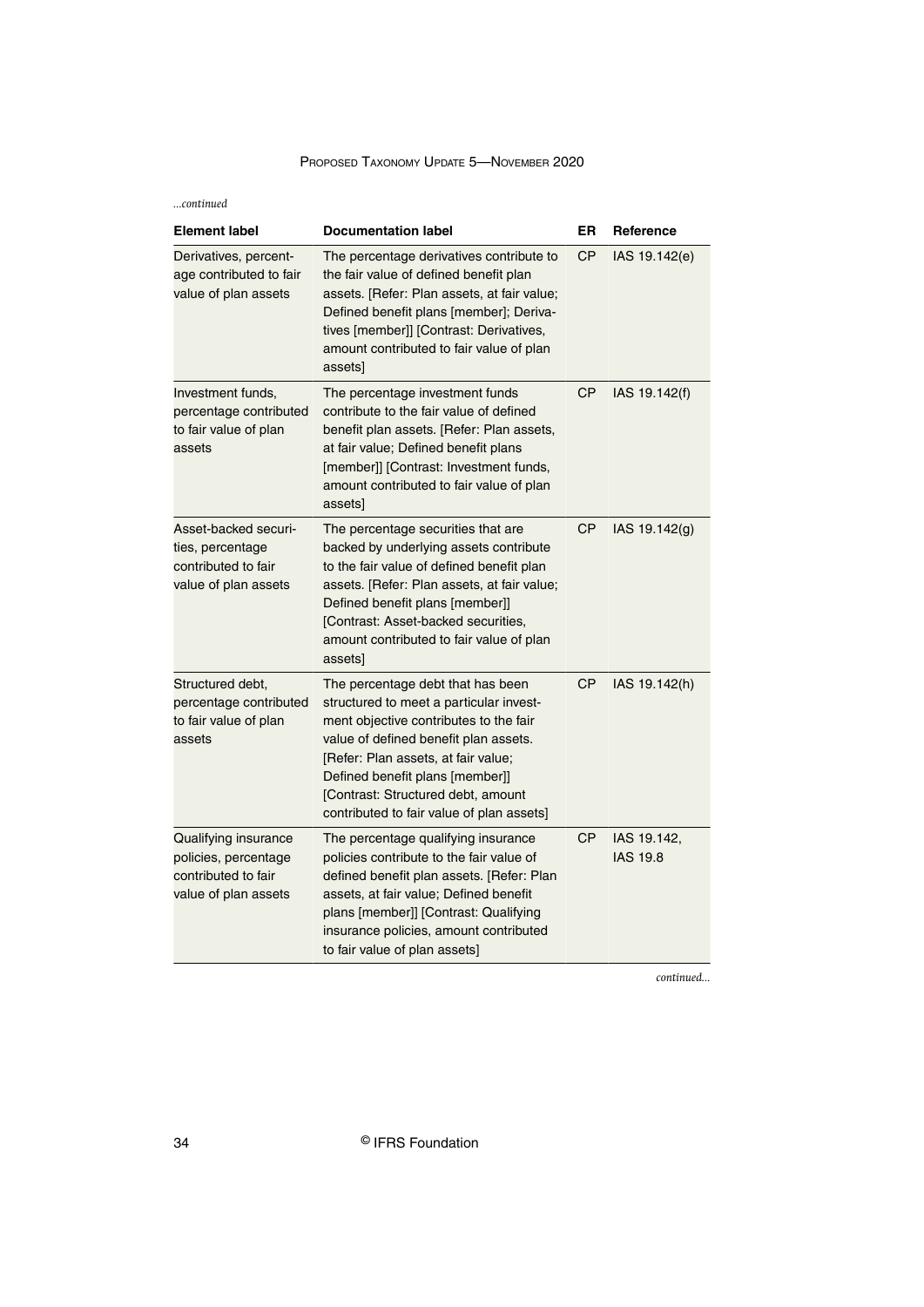*...continued*

| <b>Element label</b>                                                      | <b>Documentation label</b>                                                                                                                                                                                                                                                                   | ER | Reference  |
|---------------------------------------------------------------------------|----------------------------------------------------------------------------------------------------------------------------------------------------------------------------------------------------------------------------------------------------------------------------------------------|----|------------|
| Other assets, percent-<br>age contributed to fair<br>value of plan assets | The percentage other types of assets<br>not separately disclosed contribute to<br>the fair value of defined benefit plan<br>assets. [Refer: Plan assets, at fair value;<br>Defined benefit plans [member]]<br>[Contrast: Other assets, amount contrib-<br>uted to fair value of plan assets] | CP | IAS 19.142 |

# **Maturity profile of the defined benefit obligation (paragraphs 6–9)**

| <b>Element label</b>       | <b>Documentation label</b>              | ER | Reference     |
|----------------------------|-----------------------------------------|----|---------------|
| <b>Estimate of benefit</b> | The estimate of the amounts expected    |    | IAS 19.147(c) |
| payments expected to       | to be paid from defined benefit plan in |    |               |
| be paid from defined       | future. [Refer: Defined benefit plans   |    |               |
| benefit plan               | [member]; Maturity [axis]]              |    |               |

# **Reconciliation of the net defined benefit liability (paragraphs 10–25)**

| <b>Element label</b>                                                                                                                                     | <b>Documentation label</b>                                                                                                                                                                                                                                                                                                                                                                                                                                                                               | ER        | Reference  |
|----------------------------------------------------------------------------------------------------------------------------------------------------------|----------------------------------------------------------------------------------------------------------------------------------------------------------------------------------------------------------------------------------------------------------------------------------------------------------------------------------------------------------------------------------------------------------------------------------------------------------------------------------------------------------|-----------|------------|
| Increase (decrease) in<br>net defined benefit<br>liability (asset) result-<br>ing from total expense<br>(income) in profit or<br>loss                    | The increase (decrease) in the net<br>defined benefit liability (asset) resulting<br>from expense (income) included in<br>profit or loss. [Refer: Net defined<br>benefit liability (asset); Profit (loss)]<br>[Contrast: Post-employment benefit<br>expense in profit or loss, defined<br>benefit plans]                                                                                                                                                                                                 | <b>CP</b> | IAS 19.141 |
| Increase (decrease) in<br>net defined benefit<br>liability (asset) result-<br>ing from administration<br>costs not reflected in<br>return on plan assets | The increase (decrease) in the net<br>defined benefit liability (asset) resulting<br>from administration costs in the current<br>period that are not reflected in return<br>on plan assets. [Refer: Administrative<br>expenses; Net defined benefit liability<br>(asset)] [Contrast: Administration costs<br>not reflected in return on plan assets;<br>Decrease (increase) in net defined<br>benefit liability (asset) resulting from<br>return on plan assets excluding interest<br>income or expense] | <b>CP</b> | IAS 19.141 |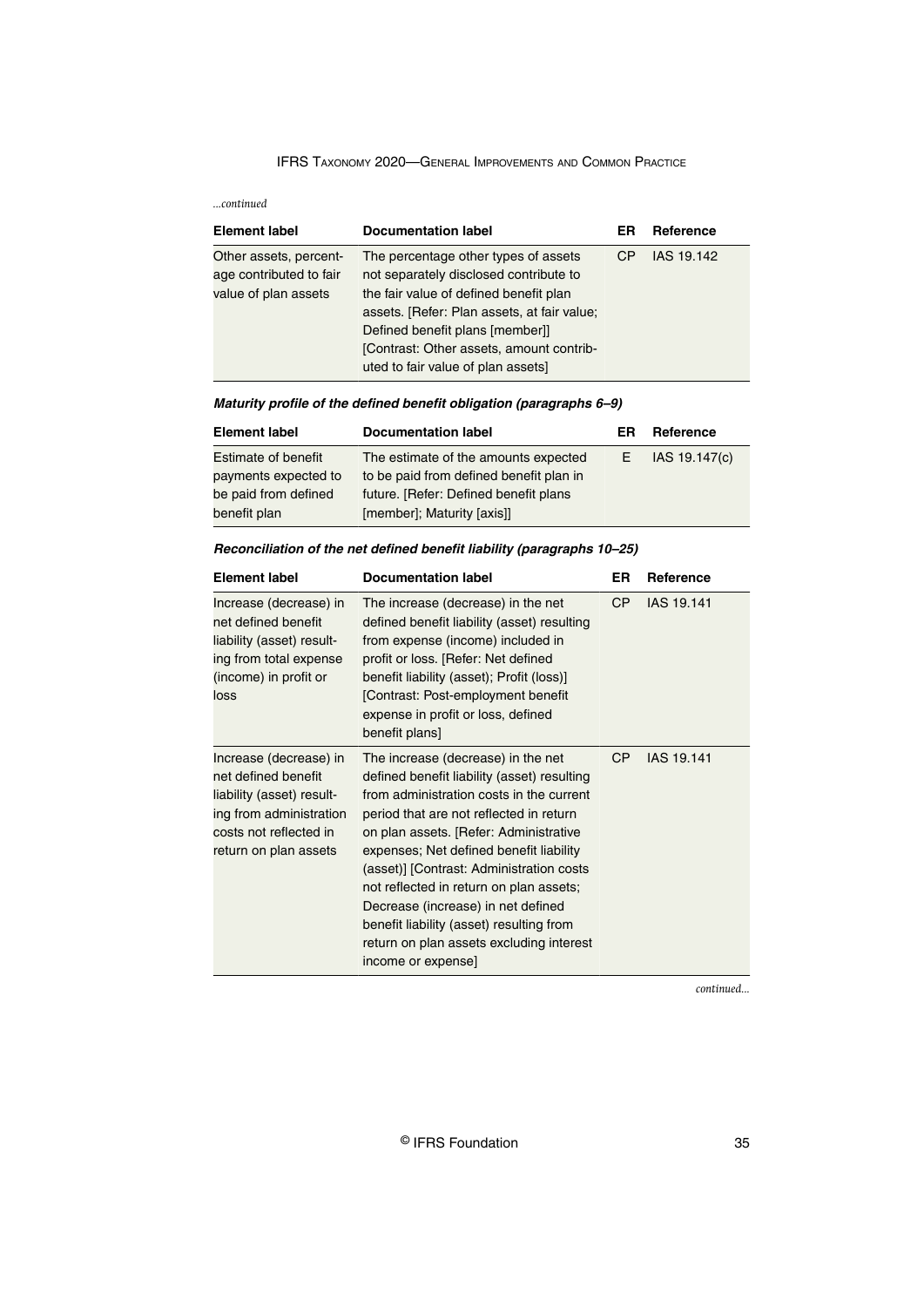*...continued*

| <b>Element label</b>                                                                                                                                                                                                                         | <b>Documentation label</b>                                                                                                                                                                                                                                                                                                                                                                                                                                                                            | ER  | Reference     |
|----------------------------------------------------------------------------------------------------------------------------------------------------------------------------------------------------------------------------------------------|-------------------------------------------------------------------------------------------------------------------------------------------------------------------------------------------------------------------------------------------------------------------------------------------------------------------------------------------------------------------------------------------------------------------------------------------------------------------------------------------------------|-----|---------------|
| Increase (decrease) in<br>net defined benefit<br>liability (asset) result-<br>ing from miscellaneous<br>other changes                                                                                                                        | The increase (decrease) in the net<br>defined benefit liability (asset) resulting<br>from miscellaneous other changes.<br>[Refer: Net defined benefit liability<br>(asset); Increase (decrease) in net<br>defined benefit liability (asset) resulting<br>from expense (income) in profit or loss;<br>Decrease (increase) in net defined<br>benefit liability (asset) resulting from<br>gain (loss) on remeasurement in other<br>comprehensive income]                                                 | CP. | IAS 19.141    |
| Increase (decrease) in<br>net defined benefit<br>liability (asset) result-<br>ing from past Past<br>service cost and gains<br>(losses)-losses (gains)<br>arising from settle-<br>ments <del>, net defined</del><br>benefit liability (asset) | The increase (decrease) in the net<br>defined benefit liability (asset) resulting<br>from past service cost and losses<br>(gains) arising from settlements. [Refer:<br>Decrease (increase) in net defined<br>benefit liability (asset) resulting from<br>gains Gains (losses) arising from settle-<br>ments, net defined benefit liability<br>(asset); Increase (decrease) in net<br>defined benefit liability (asset) resulting<br>from past service cost; Net defined<br>benefit liability (asset)] | D   | IAS 19.141(d) |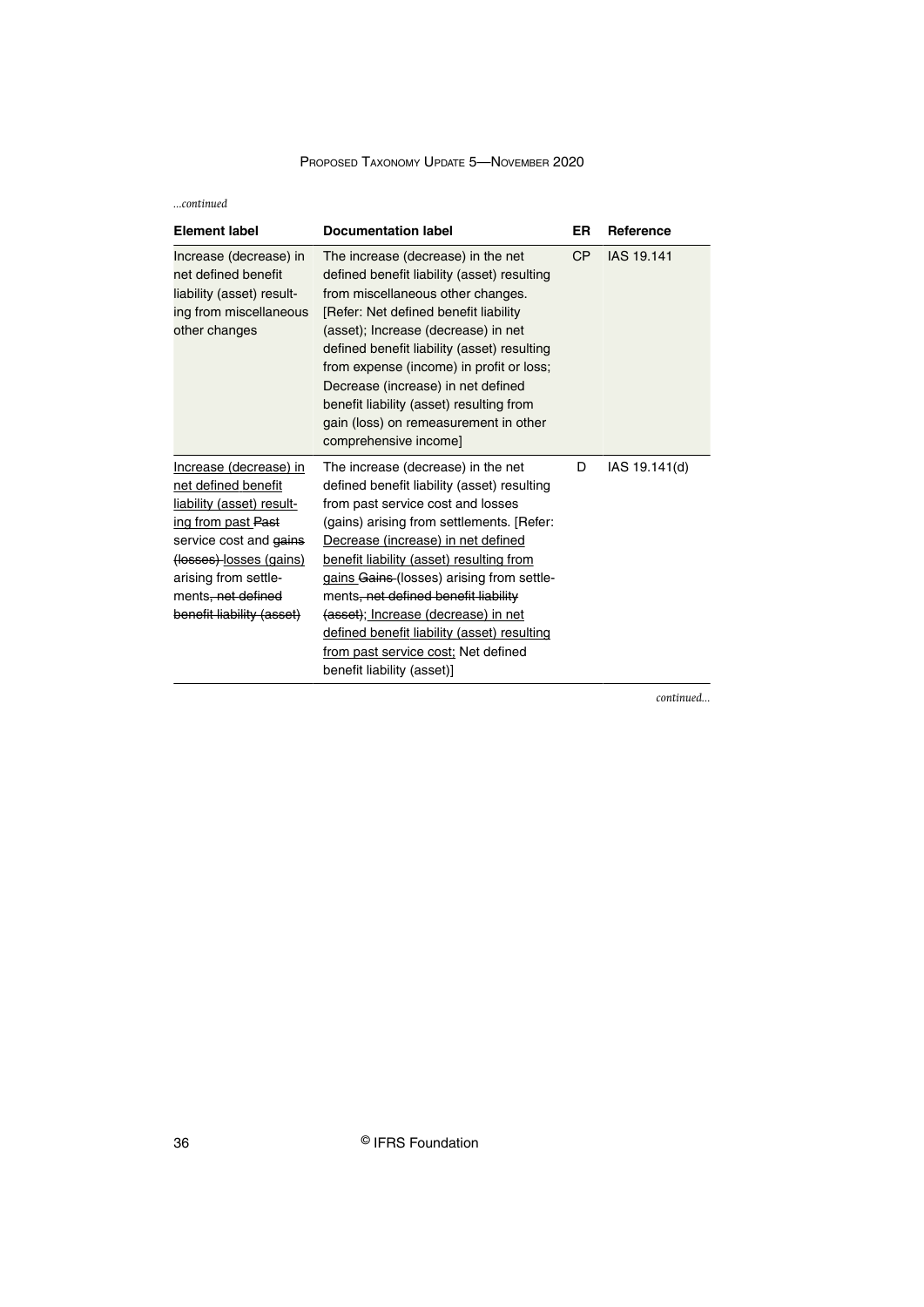*...continued*

| <b>Element label</b>                                                                                                                                                                                                                                                                   | <b>Documentation label</b>                                                                                                                                                                                                                                                                                                                                                                                                                                                                                                                                                                                                                                                                                                                                                                                                                                                                               | ER | Reference         |
|----------------------------------------------------------------------------------------------------------------------------------------------------------------------------------------------------------------------------------------------------------------------------------------|----------------------------------------------------------------------------------------------------------------------------------------------------------------------------------------------------------------------------------------------------------------------------------------------------------------------------------------------------------------------------------------------------------------------------------------------------------------------------------------------------------------------------------------------------------------------------------------------------------------------------------------------------------------------------------------------------------------------------------------------------------------------------------------------------------------------------------------------------------------------------------------------------------|----|-------------------|
| Decrease (increase) in<br>net defined benefit<br>liability (asset) result-<br>ing from return Return<br>on plan assets exclud-<br>ing interest income or<br>expense, net defined<br>benefit liability (asset)                                                                          | The decrease (increase) in the net<br>defined benefit liability (asset) resulting<br>from the return on plan assets, exclud-<br>ing amounts included in interest income<br>or expense. The return on plan assets<br>is interest, dividends and other revenue<br>derived from the plan assets, together<br>with realised and unrealised gains or<br>losses on the plan assets, less any<br>costs of managing plan assets and less<br>any tax payable by the plan itself, other<br>than tax included in the actuarial<br>assumptions used to measure the<br>present value of the defined benefit<br>obligation. [Refer: Plan assets<br>[member]; Net defined benefit liability<br>(asset); Actuarial assumptions<br>[member]; <i>Increase (decrease)</i> in net<br>defined benefit liability (asset) resulting<br>from interest Interest-expense<br>(income), net defined benefit liability<br>${(asset)}$ | D  | IAS 19.141(c)(i)  |
| Decrease (increase) in<br>net defined benefit<br>liability (asset) result-<br>ing from gain Gain<br>(loss) on changes in<br>effect of limiting net<br>defined benefit asset<br>to asset ceiling exclud-<br>ing interest income or<br>expense, net defined<br>benefit liability (asset) | The decrease (increase) in the net<br>defined benefit liability (asset) resulting<br>from the gain (loss) on changes in the<br>effect of limiting a net defined benefit<br>asset to the asset ceiling, excluding<br>amounts included in interest income or<br>expense. [Refer: Interest income<br>(expense); Net defined benefit liability<br>(asset); Increase (decrease) in net<br>defined benefit liability (asset) resulting<br>from interest Interest-expense<br>(income), net defined benefit liability<br>$(asset)$ ]                                                                                                                                                                                                                                                                                                                                                                             | D  | IAS 19.141(c)(iv) |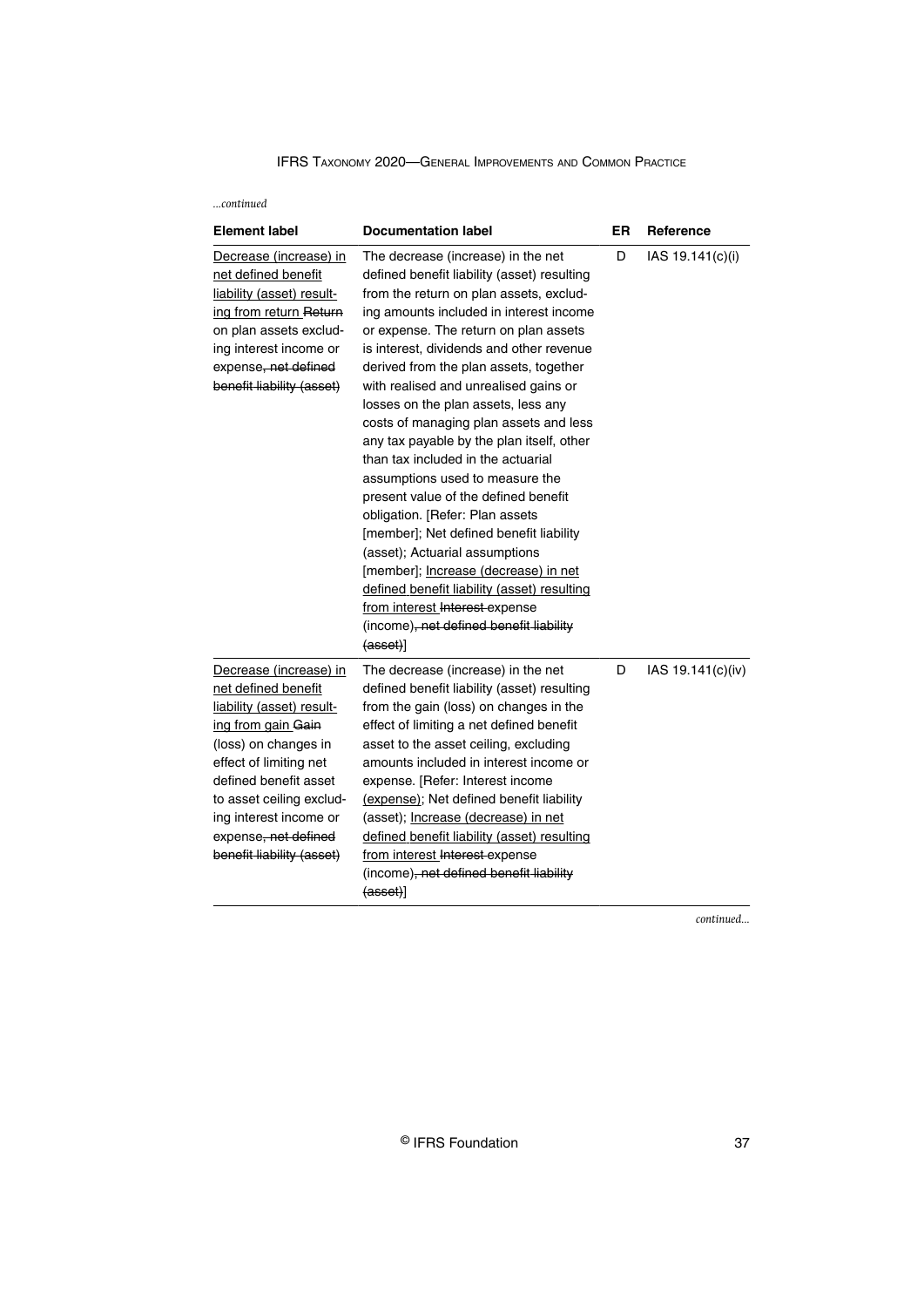*...continued*

| <b>Element label</b>         | <b>Documentation label</b>                  | ER | Reference     |
|------------------------------|---------------------------------------------|----|---------------|
| Decrease (increase) in       | The decrease (increase) in the net          | D  | IAS 19.141(q) |
| net defined benefit          | defined benefit liability (asset) resulting |    |               |
| liability (asset) result-    | from payments from the plan in respect      |    |               |
| ing from payments            | of settlements. [Refer: Decrease]           |    |               |
| Payments-in respect of       | (increase) in net defined benefit liability |    |               |
| settlements <del>, net</del> | (asset) resulting from gains Gains          |    |               |
| defined benefit liability    | (losses) arising from settlements, net      |    |               |
| (asset)                      | defined benefit liability (asset); Net      |    |               |
|                              | defined benefit liability (asset); Defined  |    |               |
|                              | benefit plans [member]]                     |    |               |

# Guidance labels

| <b>Element label</b>                                                                                                                                                      | Guidance label                                                                                                                                                                                                                                                                                                                                                                                                                                                                                                                              | ER | Reference     |
|---------------------------------------------------------------------------------------------------------------------------------------------------------------------------|---------------------------------------------------------------------------------------------------------------------------------------------------------------------------------------------------------------------------------------------------------------------------------------------------------------------------------------------------------------------------------------------------------------------------------------------------------------------------------------------------------------------------------------------|----|---------------|
| Net defined benefit<br>liability (asset)                                                                                                                                  | When used in combination with<br>members of the 'Net defined benefit<br>liability (asset)' axis: the present value of<br>a defined benefit obligation increases<br>net defined benefit liability and should<br>be tagged with a positive value; plan<br>assets reduce net defined benefit liability<br>(they increase a net defined benefit<br>asset) and should be tagged with a<br>negative value; the effect of the asset<br>ceiling increases net defined benefit<br>liability and should be tagged with a<br>positive value.           | D  | IAS 19.140(a) |
| Increase (decrease) in<br>net defined benefit<br>liability (asset) result-<br>ing from interest<br>Interest-expense<br>(income), net defined<br>benefit liability (asset) | Interest expense on the defined benefit<br>obligation represents an increase in net<br>defined benefit liability and should be<br>tagged with a positive value. Interest<br>income on the plan assets represents a<br>decrease in net defined benefit liability<br>(equivalent to an increase in a net<br>defined benefit asset) and should be<br>tagged with a negative value. Interest on<br>the effect of the asset ceiling represents<br>an increase in net defined benefit liability<br>and should be tagged with a positive<br>value. | D  | IAS 19.141(b) |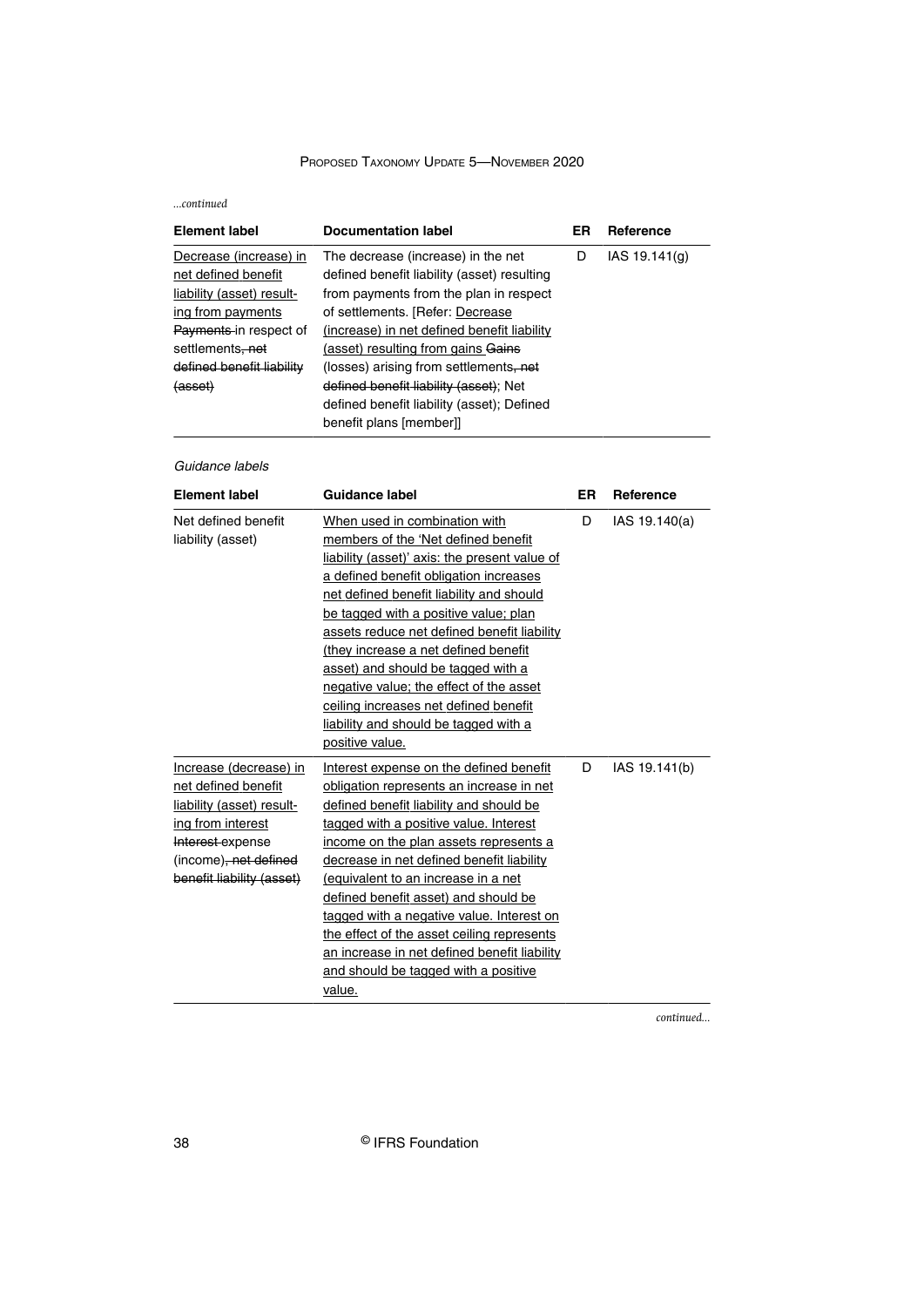#### *...continued*

| <b>Element label</b>      | Guidance label                               | <b>ER</b> | <b>Reference</b> |
|---------------------------|----------------------------------------------|-----------|------------------|
| Decrease (increase) in    | Decreases in the present value of            | D         | IAS 19.141(c)    |
| net defined benefit       | defined benefit obligation or net defined    |           |                  |
| liability (asset) result- | benefit liability resulting from total gain  |           |                  |
| ing from total gain       | on remeasurement in other comprehen-         |           |                  |
| Gain-(loss) on            | sive income should be tagged with a          |           |                  |
| remeasurement in          | positive value; increases resulting from     |           |                  |
| other comprehensive       | loss on remeasurement should be              |           |                  |
| income, net defined       | tagged with a negative value. Increases      |           |                  |
| benefit liability (asset) | in the fair value of plan assets resulting   |           |                  |
|                           | from total gain on remeasurement in          |           |                  |
|                           | other comprehensive income represent         |           |                  |
|                           | a decrease in the net defined benefit        |           |                  |
|                           | liability (equivalent to an increase in a    |           |                  |
|                           | net defined benefit asset) and should be     |           |                  |
|                           | tagged with a positive value; decreases      |           |                  |
|                           | in fair value of plan assets resulting from  |           |                  |
|                           | loss on remeasurement should be              |           |                  |
|                           | tagged with a negative value.                |           |                  |
| Increase (decrease)_in    | Increases in the present value of defined    | D         | IAS 19.141(e)    |
| net defined benefit       | benefit obligation or net defined benefit    |           |                  |
| liability (asset) result- | liability resulting from changes in foreign  |           |                  |
| ing from-through          | exchange rates should be tagged with a       |           |                  |
| changes in foreign        | positive value; decreases should be          |           |                  |
| exchange rates, net       | tagged with a negative value. Increases      |           |                  |
| defined benefit liability | in the fair value of plan assets resulting   |           |                  |
| (asset)                   | from changes in foreign exchange rates       |           |                  |
|                           | represent a decrease in the net defined      |           |                  |
|                           | benefit liability (equivalent to an increase |           |                  |
|                           | in a net defined benefit asset) and          |           |                  |
|                           | should be tagged with a negative value;      |           |                  |
|                           | decreases in the fair value of plan          |           |                  |
|                           | assets represent an increase in the net      |           |                  |
|                           | defined benefit liability and should be      |           |                  |
|                           | tagged with a positive value.                |           |                  |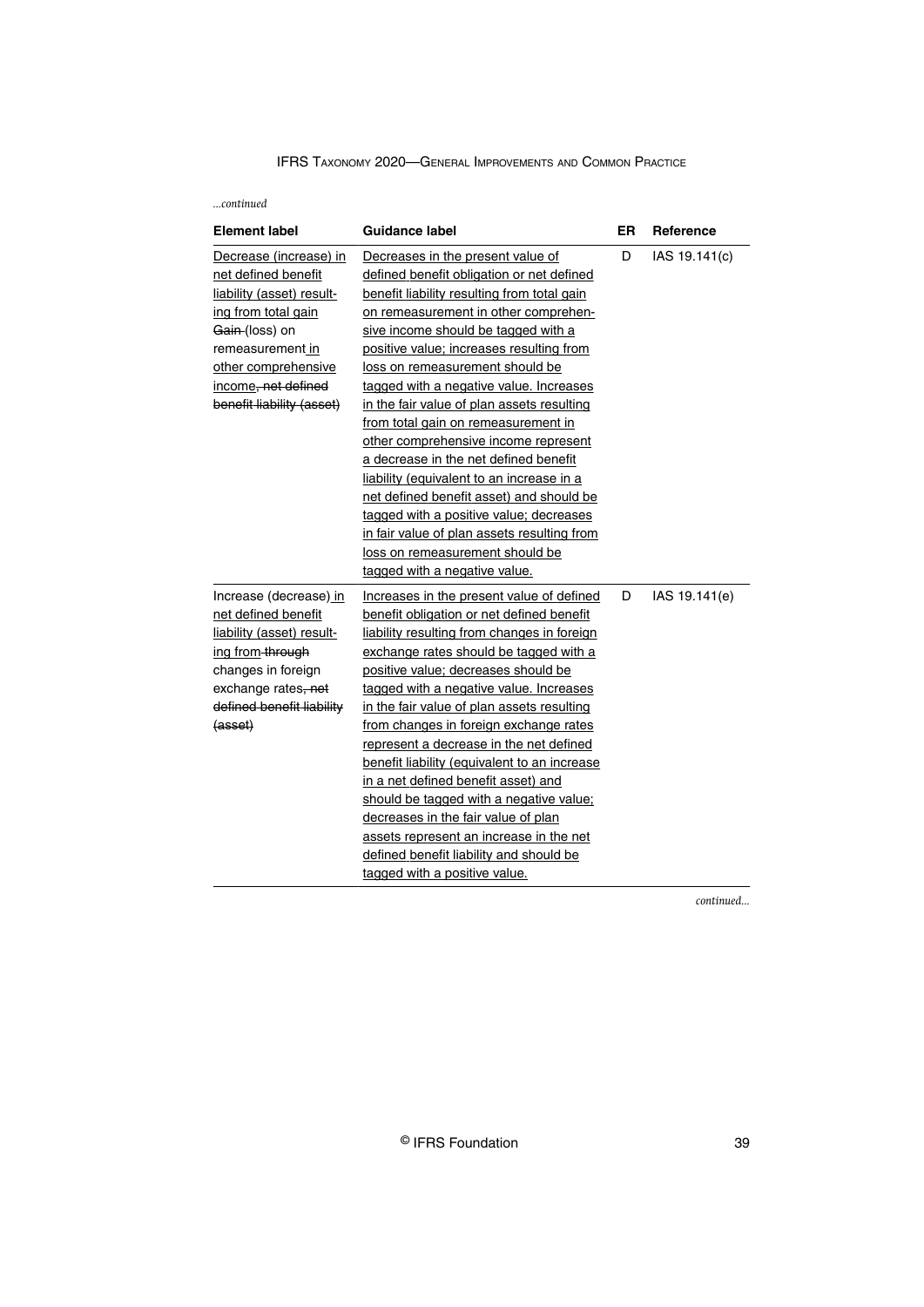*...continued*

| <b>Element label</b>                                                                                                                                                                               | <b>Guidance label</b>                                                                                                                                                                                                                                                                                                                                                                                                                                                                                                                                                                                                                                                                    | ER | Reference     |
|----------------------------------------------------------------------------------------------------------------------------------------------------------------------------------------------------|------------------------------------------------------------------------------------------------------------------------------------------------------------------------------------------------------------------------------------------------------------------------------------------------------------------------------------------------------------------------------------------------------------------------------------------------------------------------------------------------------------------------------------------------------------------------------------------------------------------------------------------------------------------------------------------|----|---------------|
| Decrease (increase) in<br>net defined benefit<br>liability (asset) result-<br>ing from contributions<br>Contributions-to plan-<br>net defined benefit<br>liability (asset)                         | Decreases in the present value of<br>defined benefit obligation or net defined<br>benefit liability resulting from contribu-<br>tions to plan should be tagged with a<br>positive value; increases should be<br>tagged with a negative value. Increases<br>in the fair value of plan assets resulting<br>from contributions to plan represent a<br>decrease in the net defined benefit liabil-<br>ity (equivalent to an increase in a net<br>defined benefit asset) and should be<br>tagged with a positive value.                                                                                                                                                                       | D  | IAS 19.141(f) |
| Decrease (increase) in<br>net defined benefit<br>liability (asset) result-<br>ing from contributions<br>Contributions to plan<br>by plan participants,<br>net defined benefit<br>liability (asset) | Decreases in the present value of<br>defined benefit obligation or net defined<br>benefit liability resulting from contribu-<br>tions by plan participants should be<br>tagged with a positive value; increases<br>in the present value of defined benefit<br>obligation or net defined benefit liability<br>resulting from contributions by plan<br>participants should be tagged with a<br>negative value. Increases in the fair<br>value of plan assets resulting from<br>contributions by plan participants<br>represent a decrease in net defined<br>benefit liability (equivalent to an increase<br>in a net defined benefit asset) and<br>should be tagged with a positive value. | D  | IAS 19.141(f) |
| Decrease (increase) in<br>net defined benefit<br>liability (asset) result-<br>ing from payments<br>Payments-from plan,<br>net defined benefit<br>liability (asset)                                 | Decreases in the present value of<br>defined benefit obligation or net defined<br>benefit liability resulting from payments<br>from plan should be tagged with a<br>positive value. Decreases in the fair<br>value of plan assets resulting from<br>payments from plan represent an<br>increase in net defined benefit liability<br>(equivalent to a decrease in net defined<br>benefit asset) and should be tagged with<br>a negative value.                                                                                                                                                                                                                                            | D  | IAS 19.141(g) |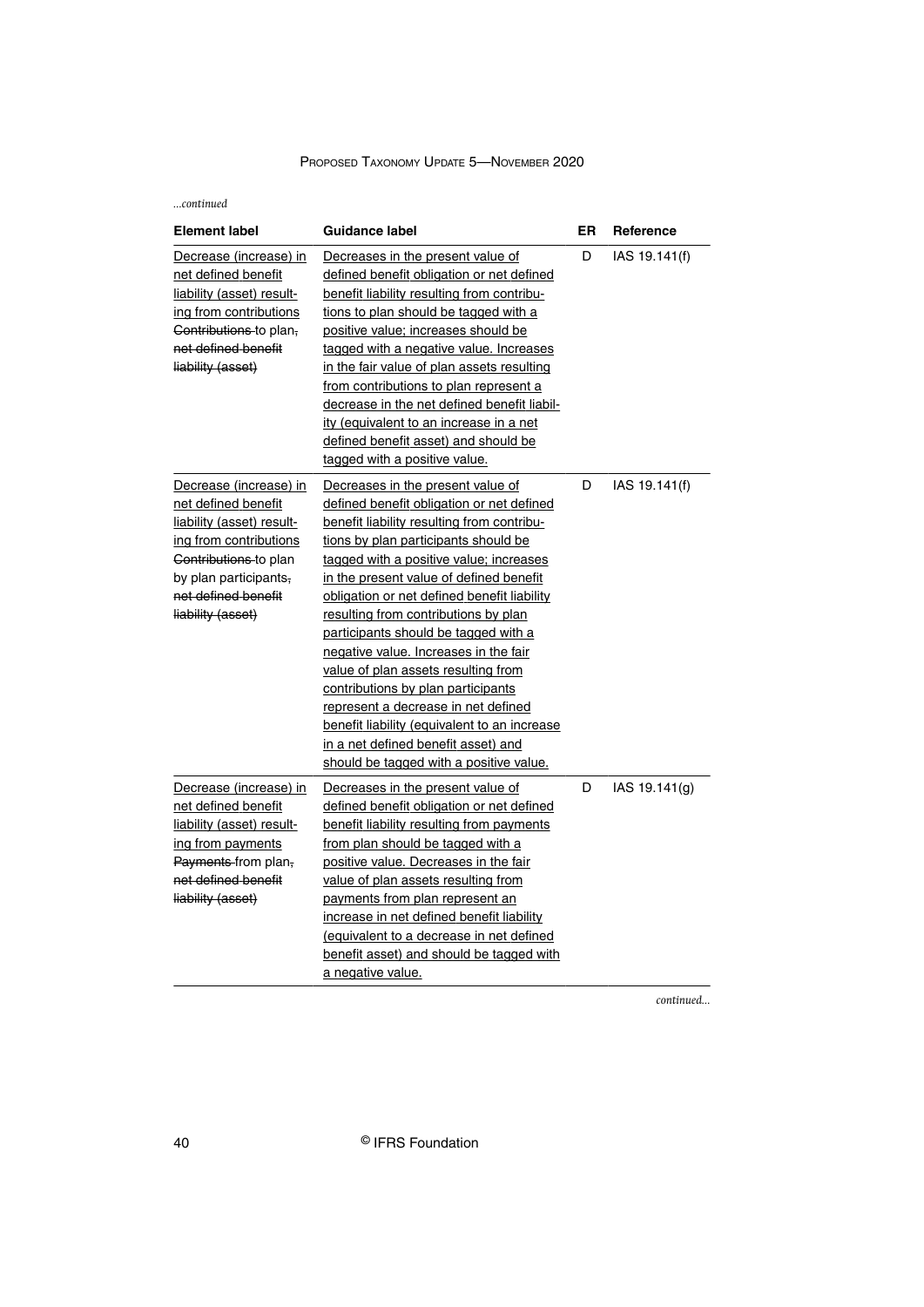| continued |  |
|-----------|--|
|           |  |

| <b>Element label</b>                                                                                                                                                                  | Guidance label                                                                                                                                                                                                                                                                                                                                                                                                                                                                                                                                                                                                                                                                                                                                       | ER | <b>Reference</b> |
|---------------------------------------------------------------------------------------------------------------------------------------------------------------------------------------|------------------------------------------------------------------------------------------------------------------------------------------------------------------------------------------------------------------------------------------------------------------------------------------------------------------------------------------------------------------------------------------------------------------------------------------------------------------------------------------------------------------------------------------------------------------------------------------------------------------------------------------------------------------------------------------------------------------------------------------------------|----|------------------|
| Decrease (increase) in<br>net defined benefit<br>liability (asset) result-<br>ing from payments<br>Payments-in respect of<br>settlements, net<br>defined benefit liability<br>(asset) | Decreases in the present value of<br>defined benefit obligation or net defined<br>benefit liability resulting from payments<br>in respect of settlements should be<br>tagged with a positive value. Decreases<br>in the fair value of plan assets resulting<br>from payments in respect of settlements<br>represent an increase in net defined<br>benefit liability (equivalent to a decrease<br>in net defined benefit asset) and should<br>be tagged with a negative value.                                                                                                                                                                                                                                                                        | D  | IAS 19.141(g)    |
| Increase (decrease)_in<br>net defined benefit<br>liability (asset) result-<br>ing from through<br>business combinations<br>and disposals, net<br>defined benefit liability<br>(asset) | Increases in the present value of defined<br>benefit obligation or net defined benefit<br>liability resulting from business combina-<br>tions should be tagged with a positive<br>value; decreases resulting from<br>business disposals should be tagged<br>with a negative value. Increases in the<br>fair value of plan assets resulting from<br>business combinations represent a<br>decrease in net defined benefit liability<br>(equivalent to an increase in net defined<br>benefit asset) and should be tagged with<br>a negative value; decreases in the fair<br>value of plan assets resulting from<br>business disposals represent an<br>increase in the net defined benefit liabili-<br>ty and should be tagged with a positive<br>value. | D  | IAS 19.141(h)    |

# **Reconciliation of reimbursement rights (paragraphs 26–29)**

| <b>Element label</b>                                                                | <b>Documentation label</b>                                                                                                                                                                                                                                             | ER | Reference     |
|-------------------------------------------------------------------------------------|------------------------------------------------------------------------------------------------------------------------------------------------------------------------------------------------------------------------------------------------------------------------|----|---------------|
| Reimbursement rights<br>related to defined<br>benefit obligations, at<br>fair value | The amount of the entity's rights to the<br>reimbursement by another party of<br>some or all of the expenditure required<br>to settle a defined benefit obligation<br>recognised as a separate asset and<br>measured at fair value. [Refer: At fair<br>value [member]] |    | IAS 19.140(b) |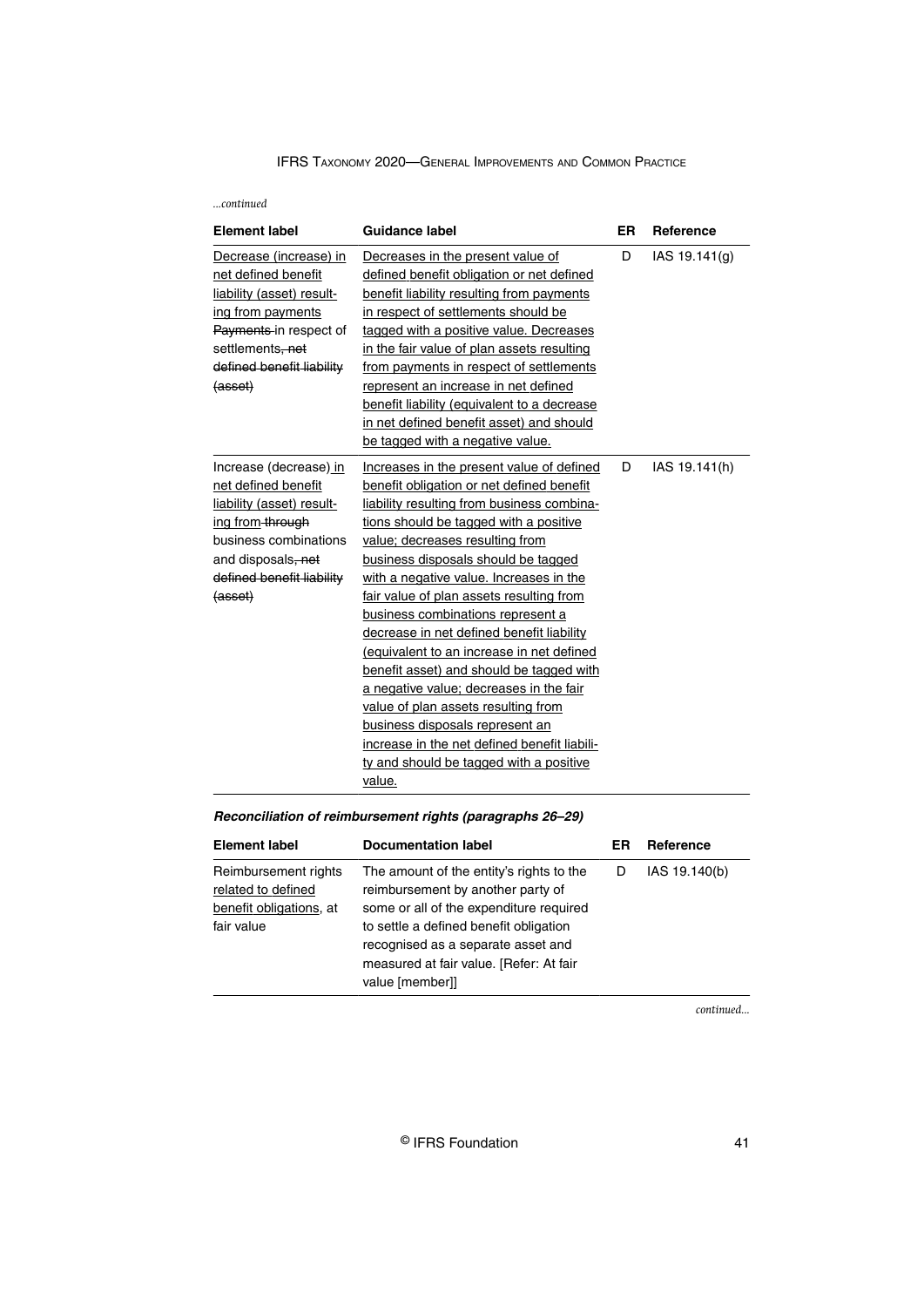*...continued*

| <b>Element label</b>                                                                                                                                                                                     | <b>Documentation label</b>                                                                                                                                                                                                                                                                                                                                                                                                                                            | ER | Reference        |
|----------------------------------------------------------------------------------------------------------------------------------------------------------------------------------------------------------|-----------------------------------------------------------------------------------------------------------------------------------------------------------------------------------------------------------------------------------------------------------------------------------------------------------------------------------------------------------------------------------------------------------------------------------------------------------------------|----|------------------|
| Increase (decrease) in<br>reimbursement rights<br>related to defined<br>benefit obligations, at<br>fair value                                                                                            | The increase (decrease) in the fair<br>value of reimbursement rights related to<br>defined benefit obligations. [Refer: At<br>fair value [member]; Reimbursement<br>rights related to defined benefit obliga-<br>tions, at fair value]                                                                                                                                                                                                                                | D  | IAS 19.141       |
| Increase in reimburse-<br>ment rights related to<br>defined benefit obliga-<br>tions, resulting from<br>interest Interest<br>income, reimburse-<br>ment rights                                           | The increase in reimbursement rights<br>related to defined benefit obligations,<br>resulting from income arising from<br>interest on reimbursement rights.<br>[Refer: Interest income; Reimburse-<br>ment rights_related to defined benefit<br>obligations, at fair value]                                                                                                                                                                                            | D  | IAS 19.141(b)    |
| Increase (decrease) in<br>reimbursement rights<br>related to defined<br>benefit obligations,<br>resulting from gain<br>Gain-(loss) on<br>remeasurement-<br>reimbursement rights                          | The increase (decrease) in reimburse-<br>ment rights related to defined benefit<br>obligations, resulting from the<br>remeasurement of reimbursement<br>rights. [Refer: Reimbursement rights<br>related to defined benefit obligations, at<br>fair value]                                                                                                                                                                                                             | D  | IAS 19.141(c)    |
| Increase (decrease) in<br>reimbursement rights<br>related to defined<br>benefit obligations,<br>resulting from return<br>Return on reimburse-<br>ment rights, excluding<br>interest income or<br>expense | The increase (decrease) in reimburse-<br>ment rights related to defined benefit<br>obligations, resulting from the return on<br>those rights, excluding amounts<br>included in interest income or expense.<br>[Refer: Reimbursement rights_related to<br>defined benefit obligations, at fair value;<br>Increase (decrease) in reimbursement<br>rights related to defined benefit obliga-<br>tions, resulting from interest Interest<br>income, reimbursement rights] | D  | IAS 19.141(c)(i) |

*continued...*

42 © IFRS Foundation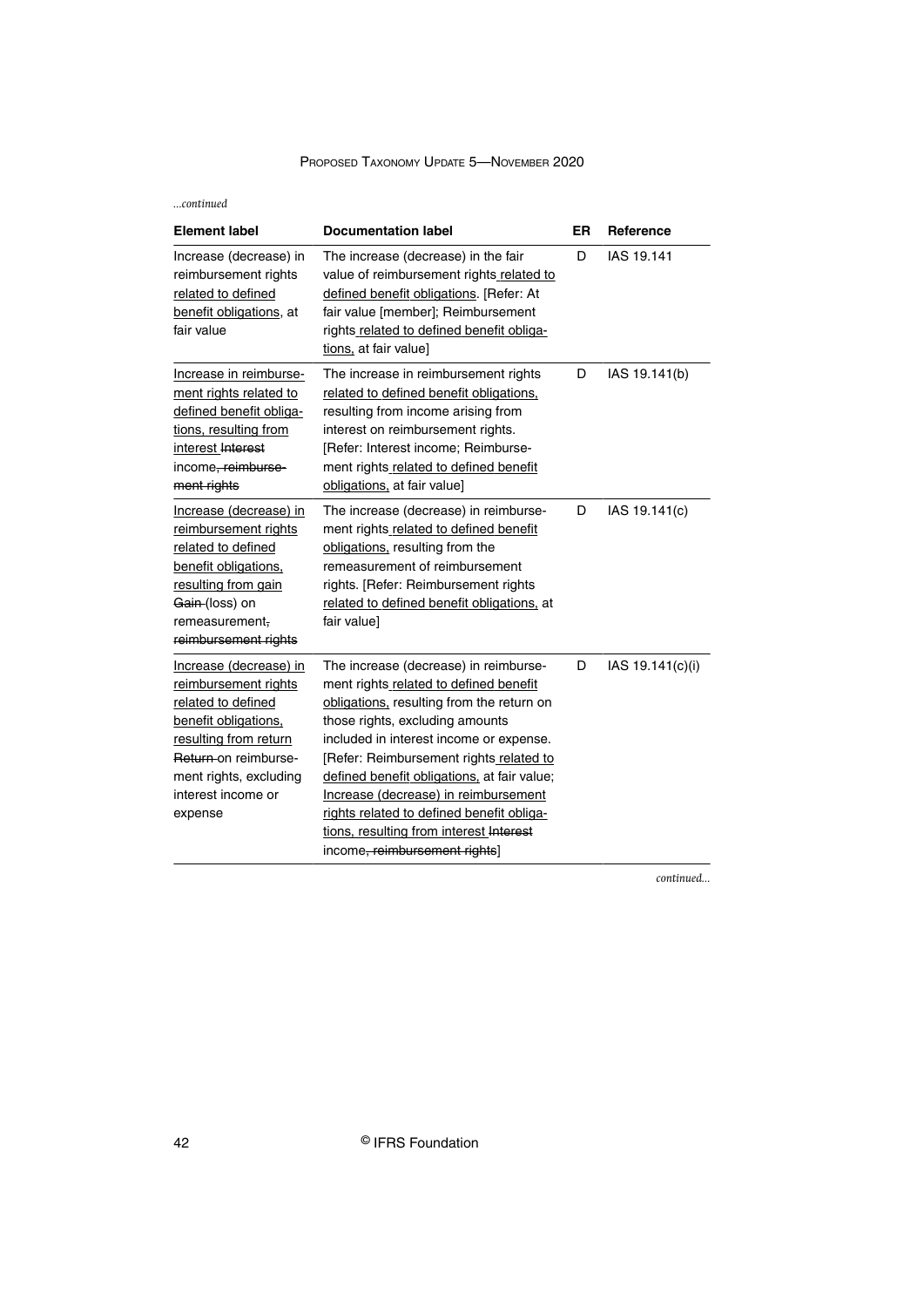| continued                                                                                                                                                                                                                                                                                          |                                                                                                                                                                                                                                                                                                                                                                                                                                                                                                                 |    |                           |
|----------------------------------------------------------------------------------------------------------------------------------------------------------------------------------------------------------------------------------------------------------------------------------------------------|-----------------------------------------------------------------------------------------------------------------------------------------------------------------------------------------------------------------------------------------------------------------------------------------------------------------------------------------------------------------------------------------------------------------------------------------------------------------------------------------------------------------|----|---------------------------|
| <b>Element label</b>                                                                                                                                                                                                                                                                               | <b>Documentation label</b>                                                                                                                                                                                                                                                                                                                                                                                                                                                                                      | ER | Reference                 |
| Increase (decrease) in<br>reimbursement rights<br>related to defined<br>benefit obligations,<br>resulting from gain<br><del>Gain (</del> loss) on<br>changes in effect of<br>limiting reimbursement<br>rights to asset ceiling<br>excluding interest<br>income or expense,<br>reimbursement rights | The increase (decrease) in reimburse-<br>ment rights related to defined benefit<br>obligations, resulting from the gain<br>(loss) on changes in the effect of<br>limiting a reimbursement right to the<br>asset ceiling, excluding amounts<br>included in interest income or expense.<br>[Refer: Interest income; Net defined<br>benefit liability (asset); Increase in<br>reimbursement rights related to defined<br>benefit obligations, resulting from<br>interest Interest-income, reimbursement<br>rights] | D  | IAS 19.141(c)(iv)         |
| Increase (decrease) in<br>reimbursement rights<br>related to defined<br>benefit obligations,<br>resulting from-through<br>net exchange differen-<br>ces, reimbursement<br>rights, at fair value                                                                                                    | The increase (decrease) in the fair<br>value of reimbursement rights related to<br>defined benefit obligations, resulting<br>from foreign currency exchange rate<br>changes on plans measured in a<br>currency that is different from the<br>entity's presentation currency. [Refer:<br>At fair value [member]; Reimbursement<br>rights related to defined benefit obliga-<br>tions, at fair value]                                                                                                             | D  | IAS 19.141(e)             |
| Decrease in<br>reimbursement rights<br>related to defined<br>benefit obligations,<br>resulting from-through<br>benefits paid,<br>reimbursement rights,<br>at fair value                                                                                                                            | The decrease in reimbursement rights<br><u>related to defined benefit obligations,</u><br>resulting from benefits paid. [Refer: At<br>fair value [member]; Reimbursement<br>rights related to defined benefit obliga-<br>tions, at fair value]                                                                                                                                                                                                                                                                  | D  | IAS 19.141 <sub>(g)</sub> |
| Decrease in<br>reimbursement rights<br>related to defined<br>benefit obligations,<br>resulting from<br>payments Payments-in<br>respect of settlements,<br>reimbursement rights                                                                                                                     | The decrease in reimbursement rights<br><u>related to defined benefit obligations,</u><br>resulting from payments in respect of<br>settlements. [Refer: Decrease<br>(increase) in net defined benefit liability<br>(asset) resulting from gains Gains<br>(losses) arising from settlements, net<br>defined benefit liability (asset); Defined<br>benefit plans [member]]                                                                                                                                        | D  | IAS 19.141(g)             |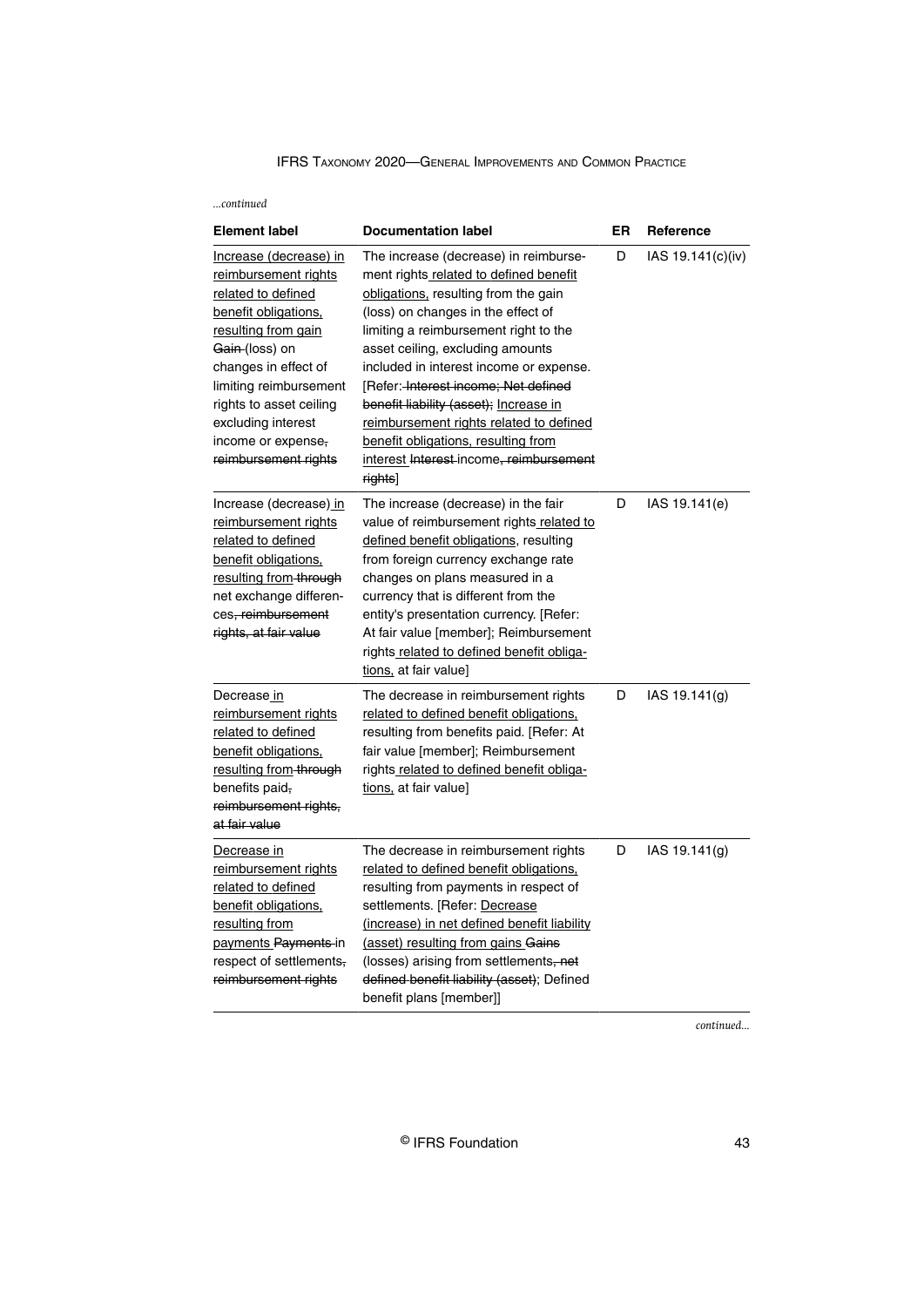#### *...continued*

| <b>Element label</b>   | <b>Documentation label</b>                 | ER | Reference     |
|------------------------|--------------------------------------------|----|---------------|
| Increase (decrease) in | The increase (decrease) in reimburse-      | D  | IAS 19.141(h) |
| reimbursement rights   | ment rights related to defined benefit     |    |               |
| related to defined     | obligations, resulting from the effects of |    |               |
| benefit obligations,   | business combinations and disposals.       |    |               |
| resulting from-through | [Refer: Business combinations]             |    |               |
| business combinations  | [member]; Reimbursement rights             |    |               |
| and disposals.         | related to defined benefit obligations, at |    |               |
| reimbursement rights   | fair value]                                |    |               |

| Disaggregation of amounts reported in comprehensive income (paragraphs 30–41) |  |
|-------------------------------------------------------------------------------|--|
|-------------------------------------------------------------------------------|--|

| <b>Element label</b>                                                                               | <b>Documentation label</b>                                                                                                                                                                                                                                                                                                                                                                                                                                                                                                                                                                                                                                 | ER               | Reference                 |
|----------------------------------------------------------------------------------------------------|------------------------------------------------------------------------------------------------------------------------------------------------------------------------------------------------------------------------------------------------------------------------------------------------------------------------------------------------------------------------------------------------------------------------------------------------------------------------------------------------------------------------------------------------------------------------------------------------------------------------------------------------------------|------------------|---------------------------|
| Post-employment<br>benefit expense_in<br>profit or loss, defined<br>benefit plans                  | The amount of post-employment benefit<br>expense included in profit or loss<br>relating to defined benefit plans. [Refer:<br>Profit (loss); Defined benefit plans<br>[member]] [Contrast: Increase<br>(decrease) in net defined benefit liability<br>(asset) resulting from total expense<br>(income) in profit or loss]                                                                                                                                                                                                                                                                                                                                   | <b>CP</b><br>C P | IAS 19.5<br>IAS 19.135(b) |
| <b>Administration costs</b><br>not reflected in return<br>on plan assets,<br>defined benefit plans | The amount of administration costs in<br>the current period related to defined<br>benefit plans that are not reflected in the<br>return on plan assets. [Refer: Adminis-<br>trative expenses; Post-employment<br>benefit expense in profit or loss, defined<br>benefit plans] [Contrast: Increase<br>(decrease) in net defined benefit liability<br>(asset) resulting from administration<br>costs not reflected in return on plan<br>assets; Return on plan assets excluding<br>interest income or expense, net of tax,<br>defined benefit plans; Return on plan<br>assets excluding interest income or<br>expense, before tax, defined benefit<br>plans] | <b>CP</b>        | IAS 19.135(b)             |
| Current service cost,<br>defined benefit plans                                                     | The expense (income) of employee<br>service in the current period arising from<br>defined benefit plans. [Refer: Post-<br>employment benefit expense in profit or<br>loss, defined benefit plans] [Contrast:<br>Increase (decrease) in net defined<br>benefit liability (asset) resulting from<br>current service cost]                                                                                                                                                                                                                                                                                                                                    | CP               | IAS 19.135(b)             |

*continued...*

44 © IFRS Foundation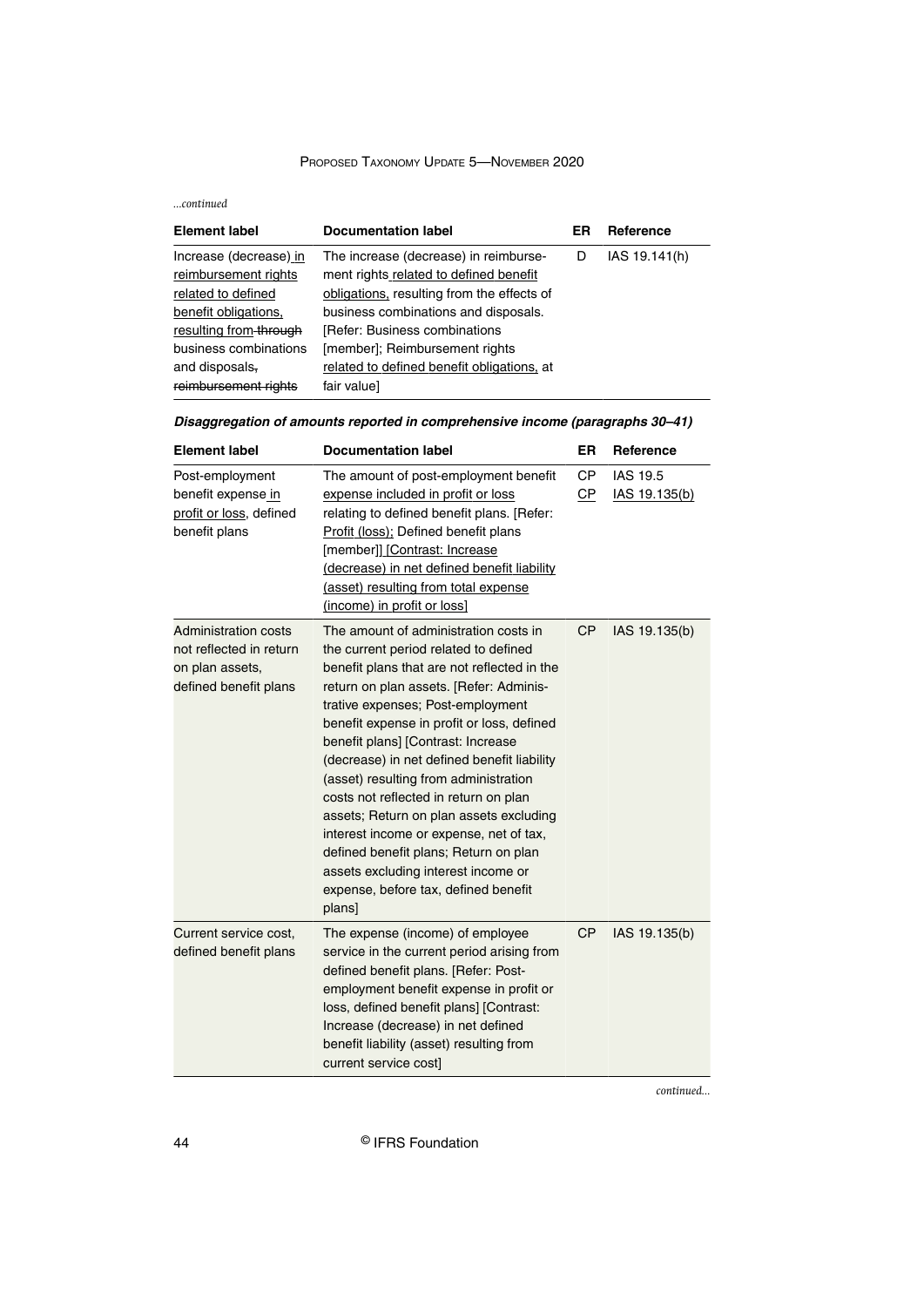| continued |  |
|-----------|--|
|           |  |

| <b>Element label</b>                                                                          | <b>Documentation label</b>                                                                                                                                                                                                                                                                                                                                                                                                  | ER        | Reference     |
|-----------------------------------------------------------------------------------------------|-----------------------------------------------------------------------------------------------------------------------------------------------------------------------------------------------------------------------------------------------------------------------------------------------------------------------------------------------------------------------------------------------------------------------------|-----------|---------------|
| Interest expense<br>(income), defined<br>benefit plans                                        | The amount of interest expense<br>(income) arising from defined benefit<br>plans. [Refer: Interest income<br>(expense); Post-employment benefit<br>expense in profit or loss, defined benefit<br>plans] [Contrast: Increase (decrease) in<br>net defined benefit liability (asset) result-<br>ing from interest expense (income)]                                                                                           | <b>CP</b> | IAS 19.135(b) |
| Interest expense,<br>defined benefit plans                                                    | The amount of interest expense arising<br>from defined benefit plans. [Refer:<br>Interest expense; Post-employment<br>benefit expense in profit or loss, defined<br>benefit plans] [Contrast: Increase<br>(decrease) in net defined benefit liability<br>(asset) resulting from interest expense<br>(income)]                                                                                                               | <b>CP</b> | IAS 19.135(b) |
| Interest income,<br>defined benefit plans                                                     | The amount of interest income arising<br>from defined benefit plans. [Refer:<br>Interest income; Post-employment<br>benefit expense in profit or loss, defined<br>benefit plans] [Contrast: Increase<br>(decrease) in net defined benefit liability<br>(asset) resulting from interest expense<br>(income)]                                                                                                                 | CP        | IAS 19.135(b) |
| Past service cost and<br>losses (gains) arising<br>from settlements.<br>defined benefit plans | The amount of expense (income) result-<br>ing from past service cost and losses<br>(gains) arising from settlements. [Refer:<br>Post-employment benefit expense in<br>profit or loss, defined benefit plans; Past<br>service cost, defined benefit plans]<br>[Contrast: Increase (decrease) in net<br>defined benefit liability (asset) resulting<br>from past service cost and losses<br>(gains) arising from settlements] | <b>CP</b> | IAS 19.135(b) |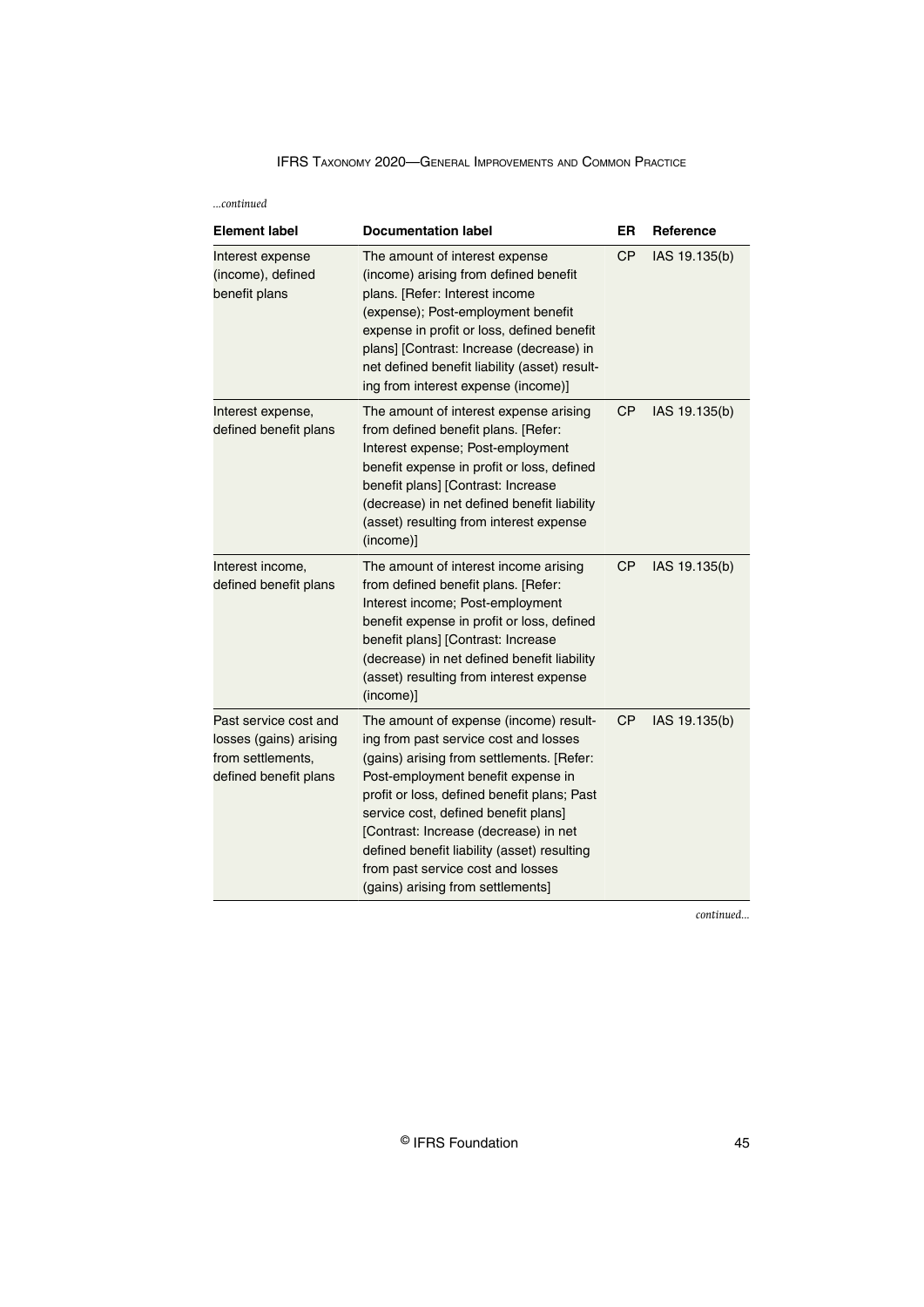| $$ continued                                                         |                                                                                                                                                                                                                                                                                                                                                                                                                                                                                                                                                                                                                                                                                                                     |           |               |  |
|----------------------------------------------------------------------|---------------------------------------------------------------------------------------------------------------------------------------------------------------------------------------------------------------------------------------------------------------------------------------------------------------------------------------------------------------------------------------------------------------------------------------------------------------------------------------------------------------------------------------------------------------------------------------------------------------------------------------------------------------------------------------------------------------------|-----------|---------------|--|
| <b>Element label</b>                                                 | <b>Documentation label</b>                                                                                                                                                                                                                                                                                                                                                                                                                                                                                                                                                                                                                                                                                          | <b>ER</b> | Reference     |  |
| Past service cost,<br>defined benefit plans                          | The amount of expense (income) result-<br>ing from past service cost. Past service<br>cost is the change in the present value<br>of the defined benefit obligation for<br>employee service in prior periods, result-<br>ing from a plan amendment (the<br>introduction or withdrawal of, or changes<br>to, a defined benefit plan) or a curtail-<br>ment (a significant reduction by the<br>entity in the number of employees<br>covered by a plan). [Refer: Post-employ-<br>ment benefit expense in profit or loss,<br>defined benefit plans; Defined benefit<br>plans [member]] [Contrast: Increase<br>(decrease) in net defined benefit liability<br>(asset) resulting from past service cost]                   | <b>CP</b> | IAS 19.135(b) |  |
| Gains (losses) arising<br>from settlements.<br>defined benefit plans | The amount of income (expense) result-<br>ing from settlements. Settlements are<br>transactions that eliminate all further<br>legal or constructive obligations for part<br>or all of the benefits provided under a<br>defined benefit plan, other than a<br>payment of benefits to, or on behalf of,<br>employees that is set out in the terms of<br>the plan and included in the actuarial<br>assumptions. [Refer: Post-employment<br>benefit expense in profit or loss, defined<br>benefit plans; Defined benefit plans<br>[member]; Actuarial assumptions<br>[member]] [Contrast: Decrease<br>(increase) in net defined benefit liability<br>(asset) resulting from gains (losses)<br>arising from settlements] | <b>CP</b> | IAS 19.135(b) |  |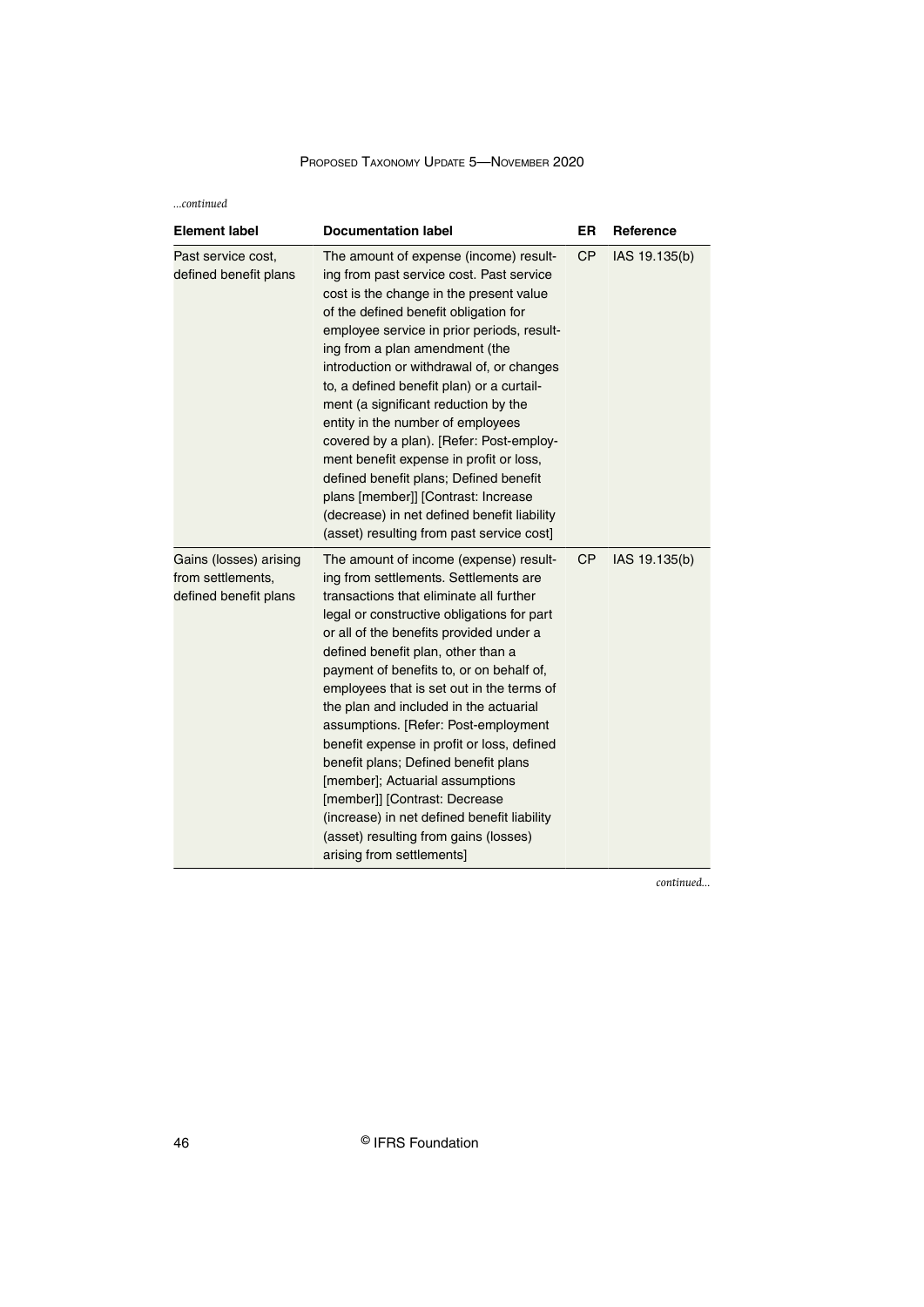| <b>Element label</b>                                                                                          | <b>Documentation label</b>                                                                                                                                                                                                                                                                                                                                                                                                                                                                                                                                                                                                                                                                                                                                                                                                                                                                                                                                                                                     | ER        | Reference                           |
|---------------------------------------------------------------------------------------------------------------|----------------------------------------------------------------------------------------------------------------------------------------------------------------------------------------------------------------------------------------------------------------------------------------------------------------------------------------------------------------------------------------------------------------------------------------------------------------------------------------------------------------------------------------------------------------------------------------------------------------------------------------------------------------------------------------------------------------------------------------------------------------------------------------------------------------------------------------------------------------------------------------------------------------------------------------------------------------------------------------------------------------|-----------|-------------------------------------|
| Other comprehensive<br>income, net of tax,<br>gains (losses) on<br>remeasurements of<br>defined benefit plans | The amount of other comprehensive<br>income, net of tax, related to gains<br>(losses) on remeasurements of defined<br>benefit plans, which comprise actuarial<br>gains and losses; the return on plan<br>assets, excluding amounts included in<br>net interest on the net defined benefit<br>liability (asset); and any change in the<br>effect of the asset ceiling, excluding<br>amounts included in net interest on the<br>net defined benefit liability (asset).<br>[Refer: Other comprehensive income;<br>Defined benefit plans [member]; Plan<br>assets [member]; Net defined benefit<br>liability (asset)] [Contrast: Decrease<br>(increase) in net defined benefit liability<br>(asset) resulting from total gain (loss) on<br>remeasurement in other comprehensive<br>income]                                                                                                                                                                                                                         | D<br>CP   | IAS 1.91(a)<br><u>IAS 19.135(b)</u> |
| Return on plan assets<br>excluding interest<br>income or expense,<br>net of tax, defined<br>benefit plans     | The amount of other comprehensive<br>income, net of tax, resulting from the<br>return on plan assets, excluding<br>amounts included in interest expense<br>(income) arising from defined benefit<br>plans. The return on plan assets is<br>interest, dividends and other revenue<br>derived from the plan assets, together<br>with realised and unrealised gains or<br>losses on the plan assets, less any<br>costs of managing plan assets and less<br>any tax payable by the plan itself, other<br>than tax included in the actuarial<br>assumptions used to measure the<br>present value of the defined benefit<br>obligation. [Refer: Other comprehensive<br>income; Defined benefit plans [member];<br>Plan assets [member]; Other compre-<br>hensive income, net of tax, gains<br>(losses) on remeasurements of defined<br>benefit plans] [Contrast: Decrease<br>(increase) in net defined benefit liability<br>(asset) resulting from return on plan<br>assets excluding interest income or<br>expense] | <b>CP</b> | IAS 19.135(b)                       |

*continued...*

© IFRS Foundation 47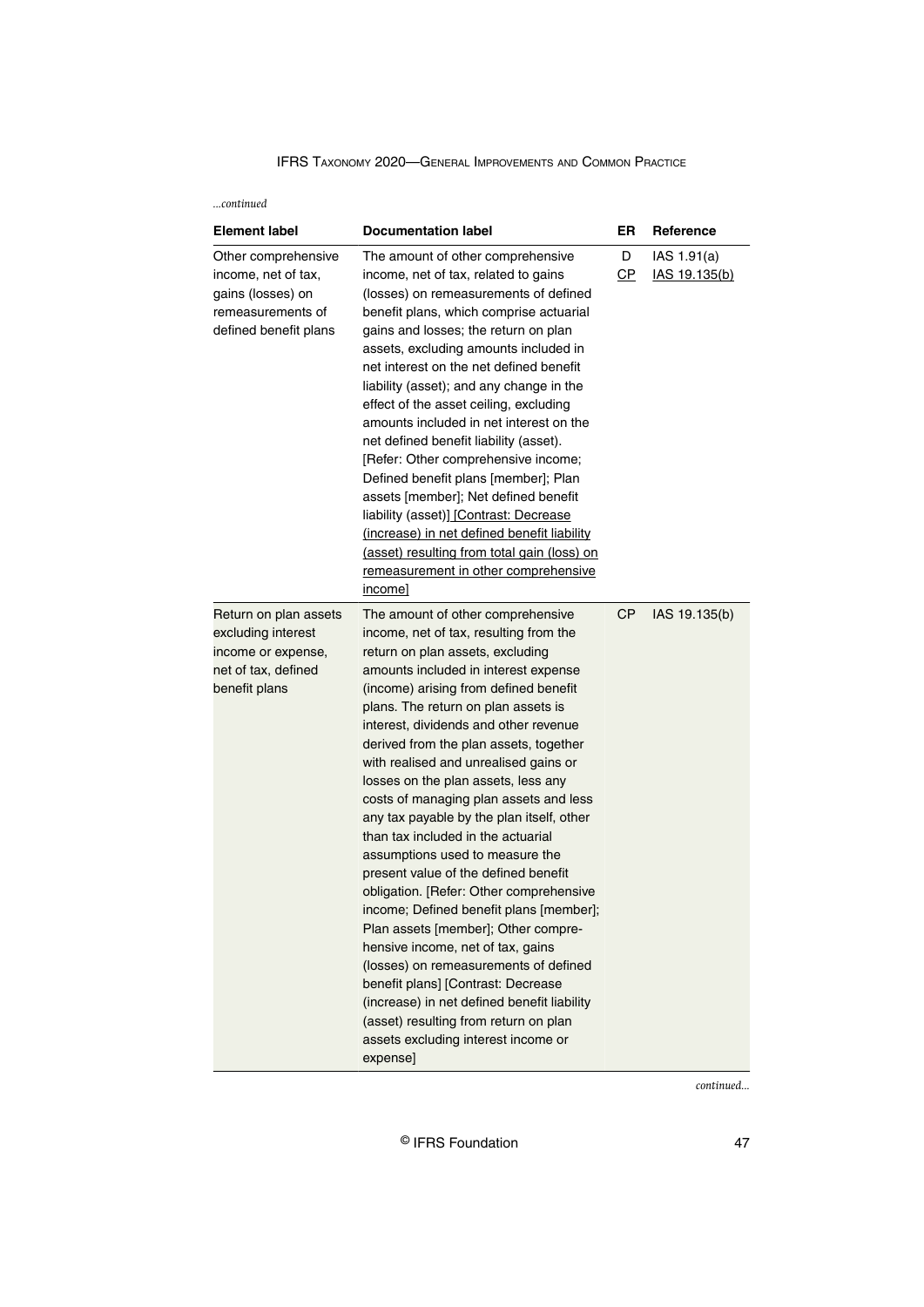*...continued*

| <b>Element label</b>                                                                                                         | <b>Documentation label</b>                                                                                                                                                                                                                                                                                                                                                                                                                                                                                                                                                                                                                                                                                                                                                                                                                                                                                                                               | ER        | Reference     |
|------------------------------------------------------------------------------------------------------------------------------|----------------------------------------------------------------------------------------------------------------------------------------------------------------------------------------------------------------------------------------------------------------------------------------------------------------------------------------------------------------------------------------------------------------------------------------------------------------------------------------------------------------------------------------------------------------------------------------------------------------------------------------------------------------------------------------------------------------------------------------------------------------------------------------------------------------------------------------------------------------------------------------------------------------------------------------------------------|-----------|---------------|
| Actuarial gains<br>(losses) arising from<br>changes in<br>demographic assump-<br>tions, net of tax,<br>defined benefit plans | The amount of other comprehensive<br>income, net of tax, resulting from<br>actuarial gains (losses) arising from<br>changes in demographic assumptions<br>that result in remeasurements of the net<br>defined benefit liability (asset).<br>Demographic assumptions deal with<br>matters such as: (a) mortality; (b) rates<br>of employee turnover, disability and<br>early retirement; (c) the proportion of<br>plan members with dependants who will<br>be eligible for benefits; (d) the proportion<br>of plan members who will select each<br>form of payment option available under<br>the plan terms; and (e) claim rates<br>under medical plans. [Refer: Other<br>comprehensive income, net of tax, gains<br>(losses) on remeasurements of defined<br>benefit plans] [Contrast: Decrease<br>(increase) in net defined benefit liability<br>(asset) resulting from actuarial gains<br>(losses) arising from changes in<br>demographic assumptions] | <b>CP</b> | IAS 19.135(b) |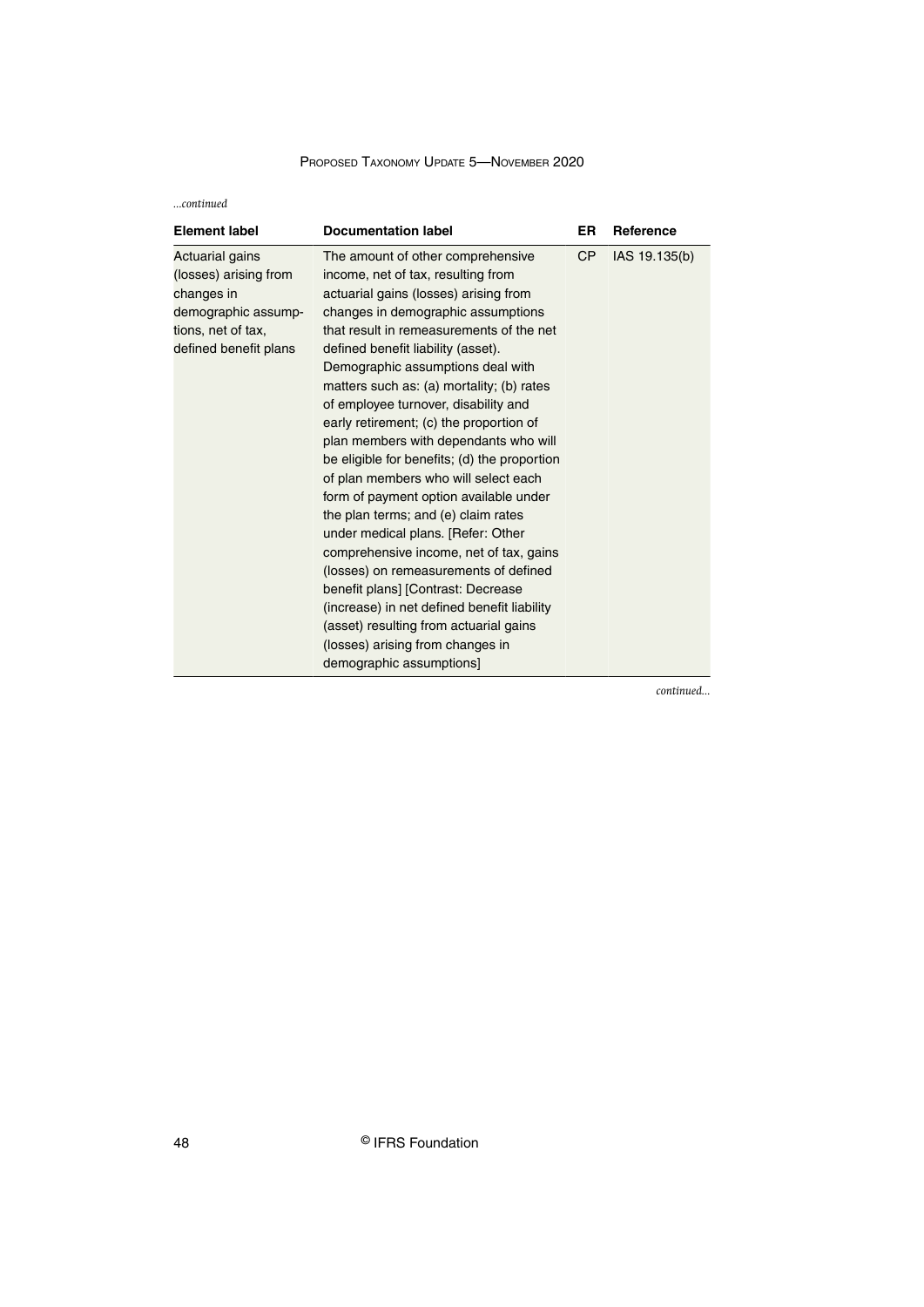| continued |  |
|-----------|--|
|           |  |

| <b>Element label</b>                                                                                                     | <b>Documentation label</b>                                                                                                                                                                                                                                                                                                                                                                                                                                                                                                                                                                                                                                                                                                                                                                                                                                                                                                                                                                                                                                                                                      | ER        | Reference     |
|--------------------------------------------------------------------------------------------------------------------------|-----------------------------------------------------------------------------------------------------------------------------------------------------------------------------------------------------------------------------------------------------------------------------------------------------------------------------------------------------------------------------------------------------------------------------------------------------------------------------------------------------------------------------------------------------------------------------------------------------------------------------------------------------------------------------------------------------------------------------------------------------------------------------------------------------------------------------------------------------------------------------------------------------------------------------------------------------------------------------------------------------------------------------------------------------------------------------------------------------------------|-----------|---------------|
| Actuarial gains<br>(losses) arising from<br>changes in financial<br>assumptions, net of<br>tax, defined benefit<br>plans | The amount of other comprehensive<br>income, net of tax, resulting from<br>actuarial gains (losses) arising from<br>changes in financial assumptions that<br>result in remeasurements of the net<br>defined benefit liability (asset). Financial<br>assumptions deal with items such as: (a)<br>the discount rate; (b) benefit levels,<br>excluding any cost of the benefits to be<br>met by employees, and future salary; (c)<br>in the case of medical benefits, future<br>medical costs, including claim handling<br>costs (ie the costs that will be incurred in<br>processing and resolving claims, includ-<br>ing legal and adjuster's fees); and (d)<br>taxes payable by the plan on contribu-<br>tions relating to service before the<br>reporting date or on benefits resulting<br>from that service. [Refer: Other compre-<br>hensive income, net of tax, gains<br>(losses) on remeasurements of defined<br>benefit plans] [Contrast: Decrease<br>(increase) in net defined benefit liability<br>(asset) resulting from actuarial gains<br>(losses) arising from changes in<br>financial assumptions] | <b>CP</b> | IAS 19.135(b) |
| Actuarial gains<br>(losses) arising from<br>experience adjust-<br>ments, net of tax,<br>defined benefit plans            | The amount of other comprehensive<br>income, net of tax, resulting from<br>actuarial gains (losses) arising from<br>experience adjustments that result in<br>remeasurements of the net defined<br>benefit liability (asset). Experience<br>adjustments deal with the effects of<br>differences between the previous<br>actuarial assumptions and what has<br>actually occurred. [Refer: Other compre-<br>hensive income, net of tax, gains<br>(losses) on remeasurements of defined<br>benefit plans] [Contrast: Decrease<br>(increase) in net defined benefit liability<br>(asset) resulting from actuarial gains<br>(losses) arising from experience adjust-<br>ments]                                                                                                                                                                                                                                                                                                                                                                                                                                        | CP        | IAS 19.135(b) |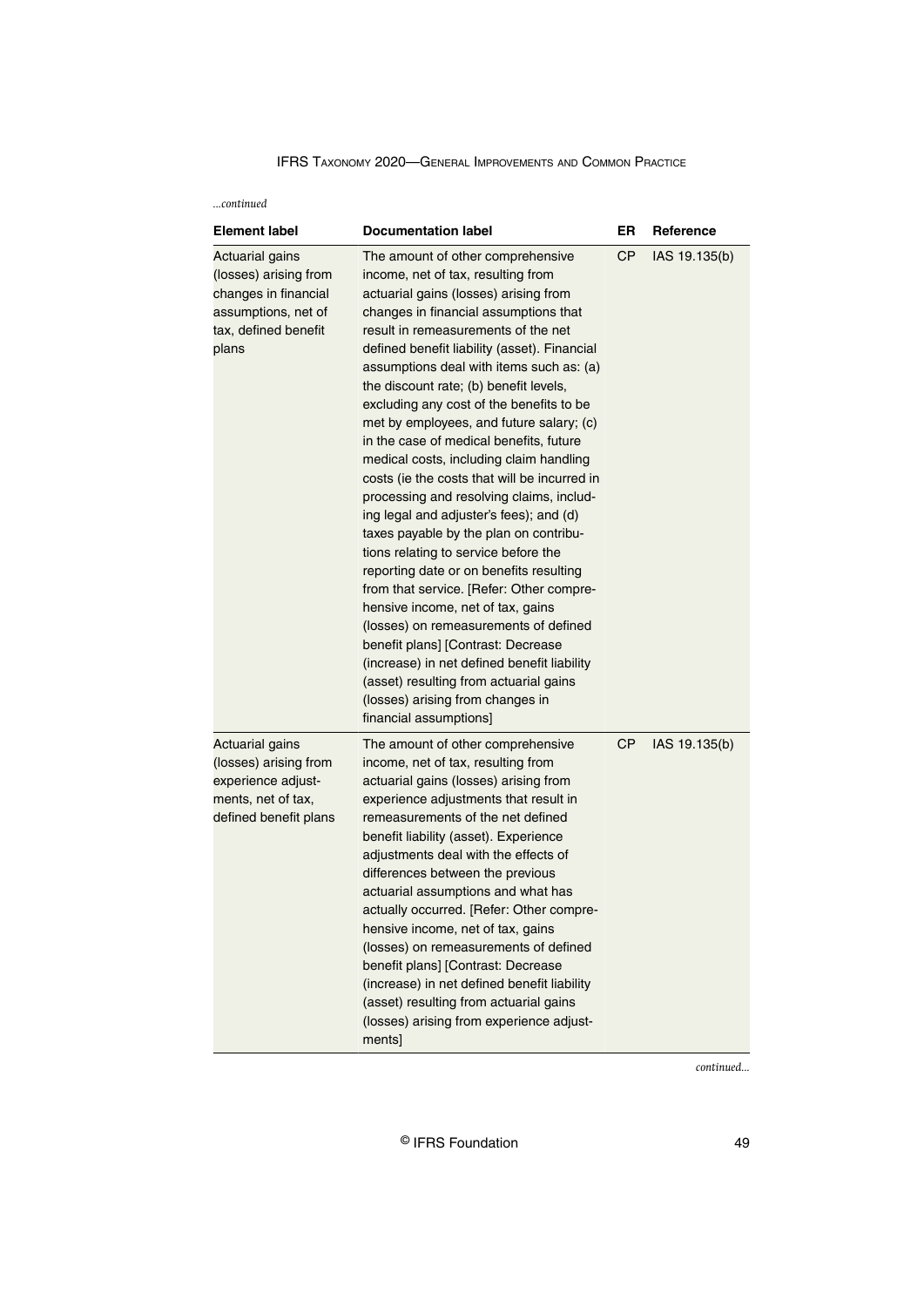*...continued*

| <b>Element label</b>                                                                                                                                                                    | <b>Documentation label</b>                                                                                                                                                                                                                                                                                                                                                                                                                                                                                                                                                                                                                                                                                                                                                                         | ER      | Reference                    |
|-----------------------------------------------------------------------------------------------------------------------------------------------------------------------------------------|----------------------------------------------------------------------------------------------------------------------------------------------------------------------------------------------------------------------------------------------------------------------------------------------------------------------------------------------------------------------------------------------------------------------------------------------------------------------------------------------------------------------------------------------------------------------------------------------------------------------------------------------------------------------------------------------------------------------------------------------------------------------------------------------------|---------|------------------------------|
| Gains (losses) on<br>changes in effect of<br>limiting net defined<br>benefit asset to asset<br>ceiling excluding<br>interest income or<br>expense, net of tax,<br>defined benefit plans | The amount of other comprehensive<br>income, net of tax, resulting from the<br>gain (loss) on changes in the effect of<br>limiting a net defined benefit asset to the<br>asset ceiling, excluding amounts<br>included in interest income or expense.<br>[Refer: Other comprehensive income,<br>net of tax, gains (losses) on remeasure-<br>ments of defined benefit plans]<br>[Contrast: Decrease (increase) in net<br>defined benefit liability (asset) resulting<br>from gain (loss) on changes in effect of<br>limiting net defined benefit asset to<br>asset ceiling excluding interest income<br>or expense]                                                                                                                                                                                  | СP      | IAS 19.135(b)                |
| Other comprehensive<br>income, before tax,<br>gains (losses) on<br>remeasurements of<br>defined benefit plans                                                                           | The amount of other comprehensive<br>income, before tax, related to gains<br>(losses) on remeasurements of defined<br>benefit plans, which comprise actuarial<br>gains and losses; the return on plan<br>assets, excluding amounts included in<br>net interest on the net defined benefit<br>liability (asset); and any change in the<br>effect of the asset ceiling, excluding<br>amounts included in net interest on the<br>net defined benefit liability (asset).<br>[Refer: Other comprehensive income,<br>before tax; Defined benefit plans<br>[member]; Plan assets [member]; Net<br>defined benefit liability (asset)]<br>[Contrast: Decrease (increase) in net<br>defined benefit liability (asset) resulting<br>from total gain (loss) on remeasurement<br>in other comprehensive income] | D<br>СP | IAS 1.91(b)<br>IAS 19.135(b) |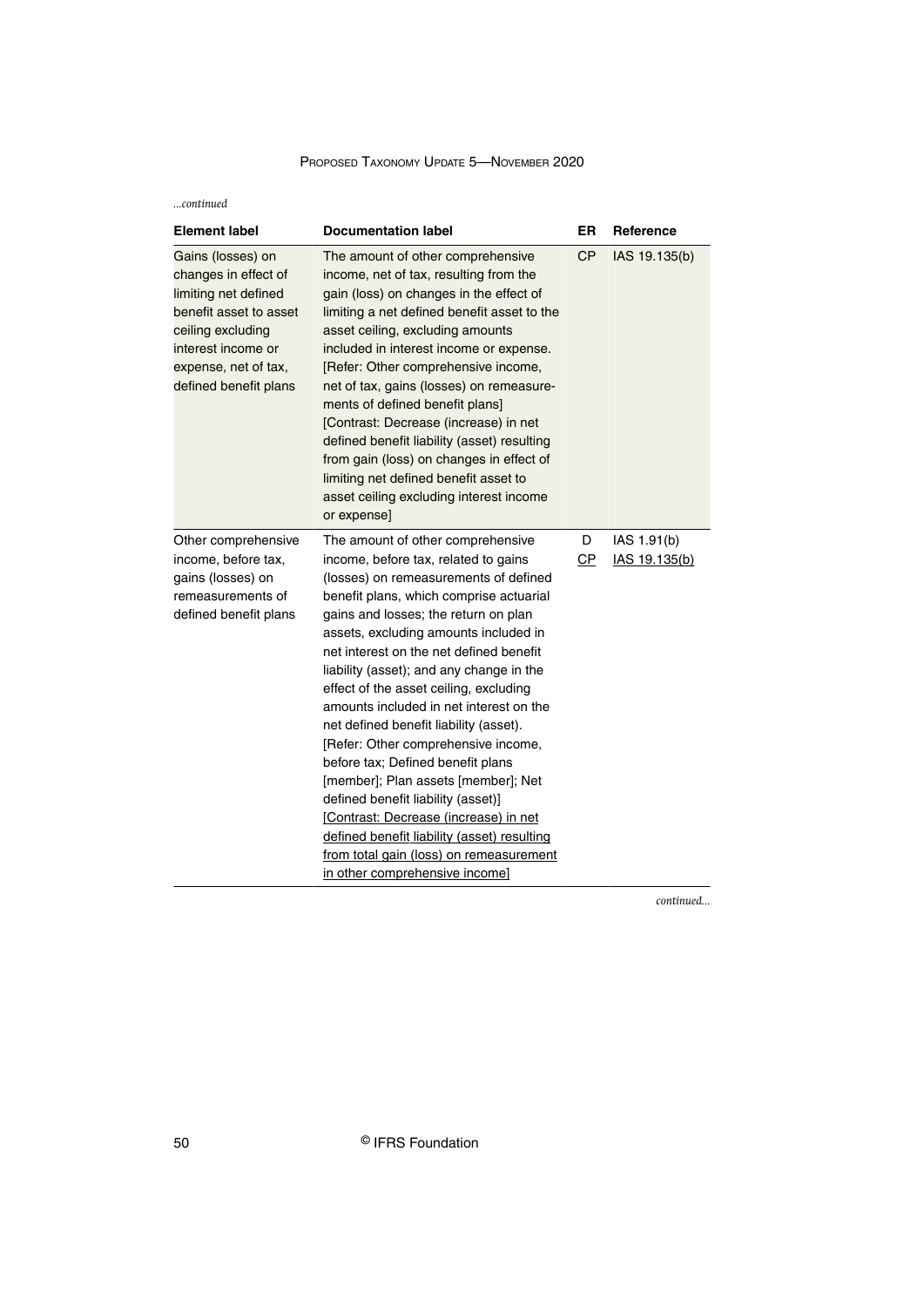*...continued*

| <b>Element label</b>                                                                                      | <b>Documentation label</b>                                                                                                                                                                                                                                                                                                                                                                                                                                                                                                                                                                                                                                                                                                                                                                                                                                                                                                                                                                                     | ER.       | <b>Reference</b> |
|-----------------------------------------------------------------------------------------------------------|----------------------------------------------------------------------------------------------------------------------------------------------------------------------------------------------------------------------------------------------------------------------------------------------------------------------------------------------------------------------------------------------------------------------------------------------------------------------------------------------------------------------------------------------------------------------------------------------------------------------------------------------------------------------------------------------------------------------------------------------------------------------------------------------------------------------------------------------------------------------------------------------------------------------------------------------------------------------------------------------------------------|-----------|------------------|
| Return on plan assets<br>excluding interest<br>income or expense,<br>before tax, defined<br>benefit plans | The amount of other comprehensive<br>income, before tax, resulting from the<br>return on plan assets, excluding<br>amounts included in interest expense<br>(income) arising from defined benefit<br>plans. The return on plan assets is<br>interest, dividends and other revenue<br>derived from the plan assets, together<br>with realised and unrealised gains or<br>losses on the plan assets, less any<br>costs of managing plan assets and less<br>any tax payable by the plan itself, other<br>than tax included in the actuarial<br>assumptions used to measure the<br>present value of the defined benefit<br>obligation. [Refer: Other comprehensive<br>income; Defined benefit plans [member];<br>Plan assets [member]; Other compre-<br>hensive income, before tax, gains<br>(losses) on remeasurements of defined<br>benefit plans] [Contrast: Decrease<br>(increase) in net defined benefit liability<br>(asset) resulting from return on plan<br>assets excluding interest income or<br>expense] | <b>CP</b> | IAS 19.135(b)    |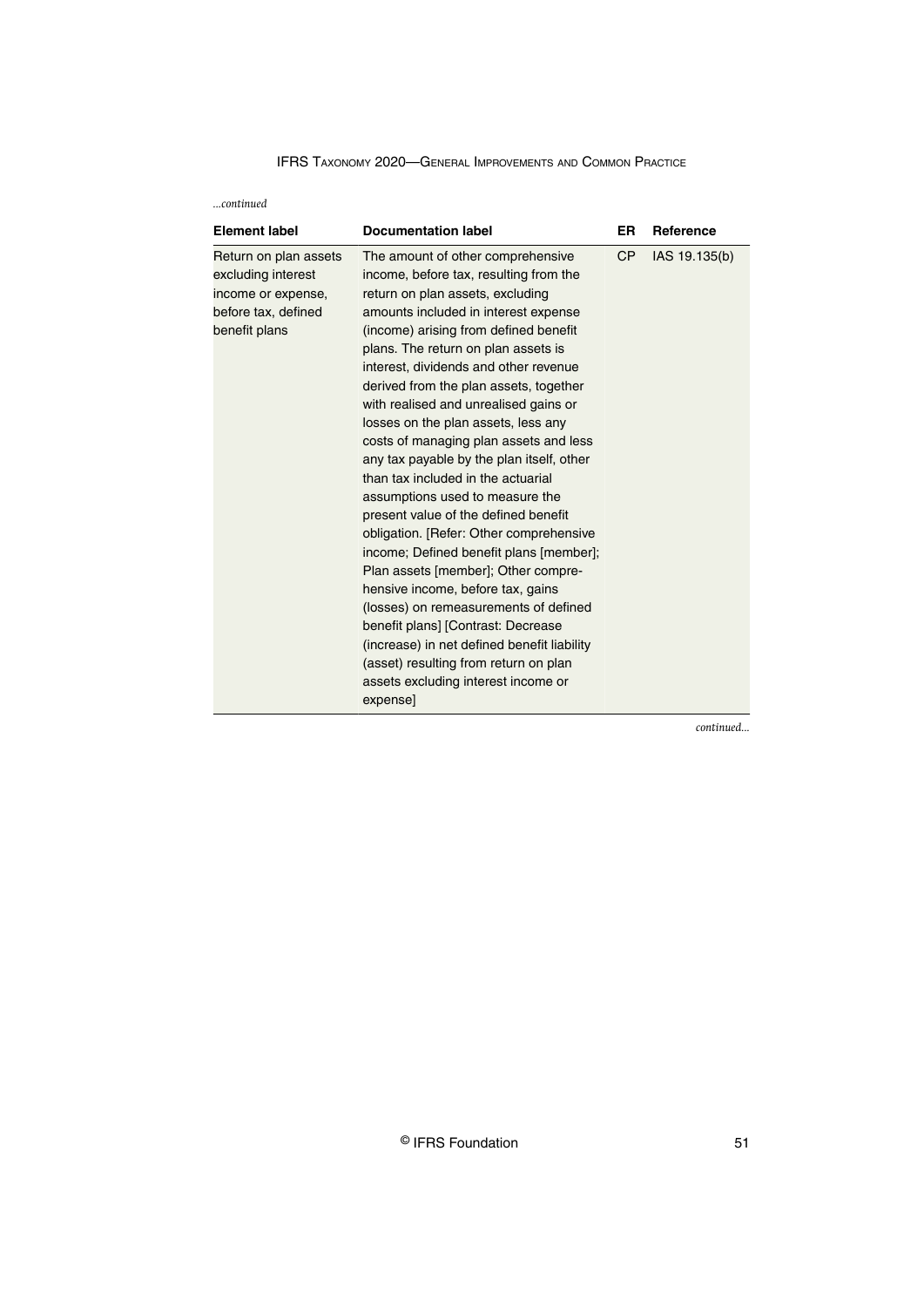*...continued*

| <b>Element label</b>                                                                                                         | <b>Documentation label</b>                                                                                                                                                                                                                                                                                                                                                                                                                                                                                                                                                                                                                                                                                                                                                                                                                                                                                                                               | ER        | Reference     |
|------------------------------------------------------------------------------------------------------------------------------|----------------------------------------------------------------------------------------------------------------------------------------------------------------------------------------------------------------------------------------------------------------------------------------------------------------------------------------------------------------------------------------------------------------------------------------------------------------------------------------------------------------------------------------------------------------------------------------------------------------------------------------------------------------------------------------------------------------------------------------------------------------------------------------------------------------------------------------------------------------------------------------------------------------------------------------------------------|-----------|---------------|
| Actuarial gains<br>(losses) arising from<br>changes in<br>demographic assump-<br>tions, before tax,<br>defined benefit plans | The amount of other comprehensive<br>income, before tax, resulting from<br>actuarial gains (losses) arising from<br>changes in demographic assumptions<br>that result in remeasurements of the net<br>defined benefit liability (asset).<br>Demographic assumptions deal with<br>matters such as: (a) mortality; (b) rates<br>of employee turnover, disability and<br>early retirement; (c) the proportion of<br>plan members with dependants who will<br>be eligible for benefits; (d) the proportion<br>of plan members who will select each<br>form of payment option available under<br>the plan terms; and (e) claim rates<br>under medical plans. [Refer: Other<br>comprehensive income, before tax,<br>gains (losses) on remeasurements of<br>defined benefit plans] [Contrast:<br>Decrease (increase) in net defined<br>benefit liability (asset) resulting from<br>actuarial gains (losses) arising from<br>changes in demographic assumptions] | <b>CP</b> | IAS 19.135(b) |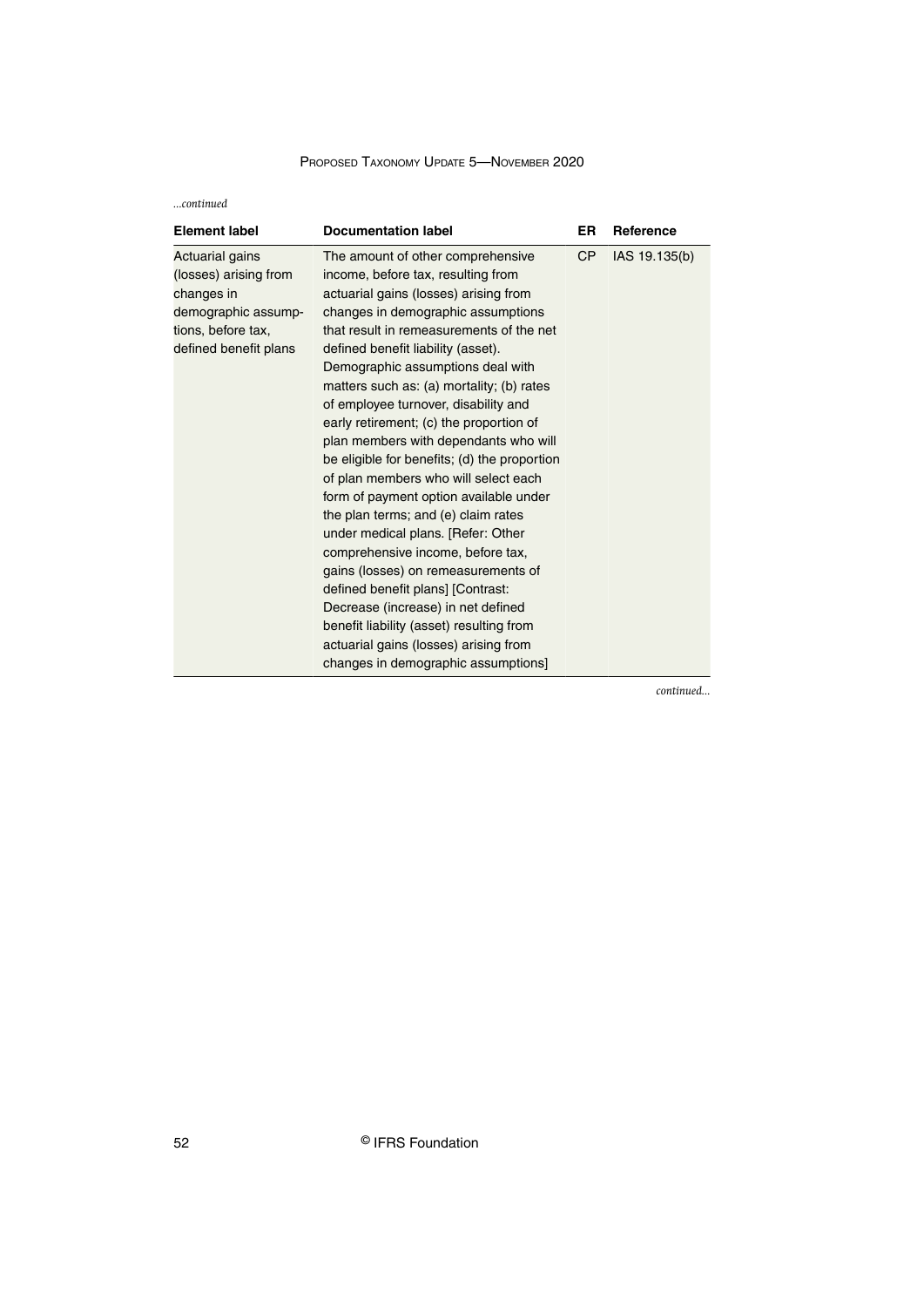| continued                                                                                                                       |                                                                                                                                                                                                                                                                                                                                                                                                                                                                                                                                                                                                                                                                                                                                                                                                                                                                                                                                                                                                                                                                                                                 |           |               |
|---------------------------------------------------------------------------------------------------------------------------------|-----------------------------------------------------------------------------------------------------------------------------------------------------------------------------------------------------------------------------------------------------------------------------------------------------------------------------------------------------------------------------------------------------------------------------------------------------------------------------------------------------------------------------------------------------------------------------------------------------------------------------------------------------------------------------------------------------------------------------------------------------------------------------------------------------------------------------------------------------------------------------------------------------------------------------------------------------------------------------------------------------------------------------------------------------------------------------------------------------------------|-----------|---------------|
| <b>Element label</b>                                                                                                            | <b>Documentation label</b>                                                                                                                                                                                                                                                                                                                                                                                                                                                                                                                                                                                                                                                                                                                                                                                                                                                                                                                                                                                                                                                                                      | ER        | Reference     |
| <b>Actuarial gains</b><br>(losses) arising from<br>changes in financial<br>assumptions, before<br>tax, defined benefit<br>plans | The amount of other comprehensive<br>income, before tax, resulting from<br>actuarial gains (losses) arising from<br>changes in financial assumptions that<br>result in remeasurements of the net<br>defined benefit liability (asset). Financial<br>assumptions deal with items such as: (a)<br>the discount rate; (b) benefit levels,<br>excluding any cost of the benefits to be<br>met by employees, and future salary; (c)<br>in the case of medical benefits, future<br>medical costs, including claim handling<br>costs (ie the costs that will be incurred in<br>processing and resolving claims, includ-<br>ing legal and adjuster's fees); and (d)<br>taxes payable by the plan on contribu-<br>tions relating to service before the<br>reporting date or on benefits resulting<br>from that service. [Refer: Other compre-<br>hensive income, before tax, gains<br>(losses) on remeasurements of defined<br>benefit plans] [Contrast: Decrease<br>(increase) in net defined benefit liability<br>(asset) resulting from actuarial gains<br>(losses) arising from changes in<br>financial assumptions] | <b>CP</b> | IAS 19.135(b) |
| <b>Actuarial gains</b><br>(losses) arising from<br>experience adjust-<br>ments, before tax,<br>defined benefit plans            | The amount of other comprehensive<br>income, before tax, resulting from<br>actuarial gains (losses) arising from<br>experience adjustments that result in<br>remeasurements of the net defined<br>benefit liability (asset). Experience<br>adjustments deal with the effects of<br>differences between the previous<br>actuarial assumptions and what has<br>actually occurred. [Refer: Other compre-<br>hensive income, before tax, gains<br>(losses) on remeasurements of defined<br>benefit plans] [Contrast: Decrease<br>(increase) in net defined benefit liability<br>(asset) resulting from actuarial gains<br>(losses) arising from experience adjust-<br>ments]                                                                                                                                                                                                                                                                                                                                                                                                                                        | <b>CP</b> | IAS 19.135(b) |